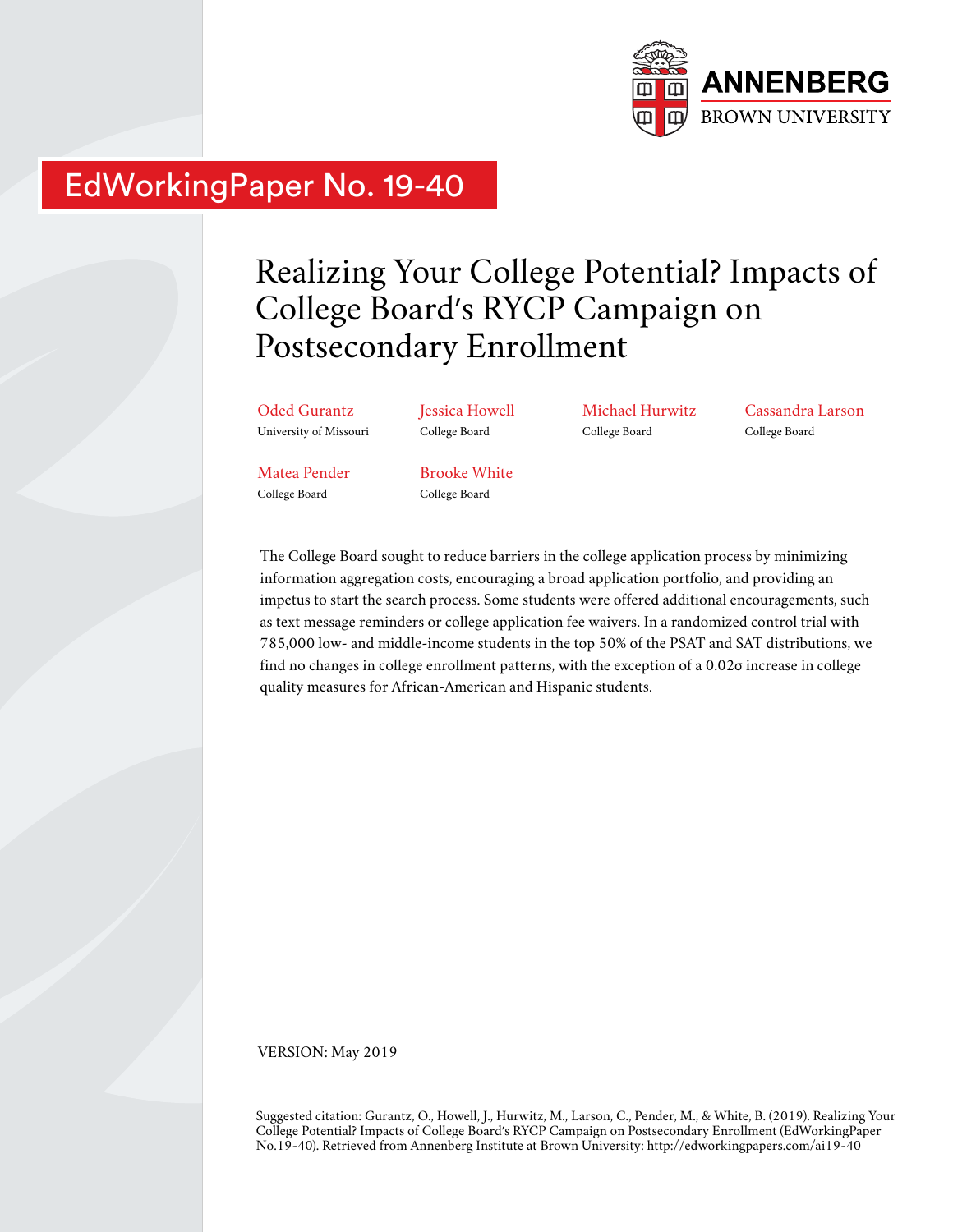### **Realizing Your College Potential?**

### **Impacts of College Board's RYCP Campaign on Postsecondary Enrollment**

Oded Gurantz<sup>1,2</sup>, Jessica Howell<sup>1</sup>, Michael Hurwitz<sup>1</sup>, Cassandra Larson<sup>1</sup>, Matea Pender<sup>1</sup>, Brooke White<sup>1</sup>

<sup>1</sup> College Board, <sup>2</sup> University of Missouri

May 2019

Abstract: The College Board sought to reduce barriers in the college application process by minimizing information aggregation costs, encouraging a broad application portfolio, and providing an impetus to start the search process. Some students were offered additional encouragements, such as text message reminders or college application fee waivers. In a randomized control trial with 785,000 lowand middle-income students in the top 50% of the PSAT and SAT distributions, we find no changes in college enrollment patterns, with the exception of a 0.02σ increase in college quality measures for African-American and Hispanic students.

Acknowledgements: All authors were employees of the College Board when this research was conducted, and declare that they have no relevant or material financial interests that relate to the research described in this paper. The results do not reflect the views of the College Board. This experiment is registered as AEARCTR-0003523.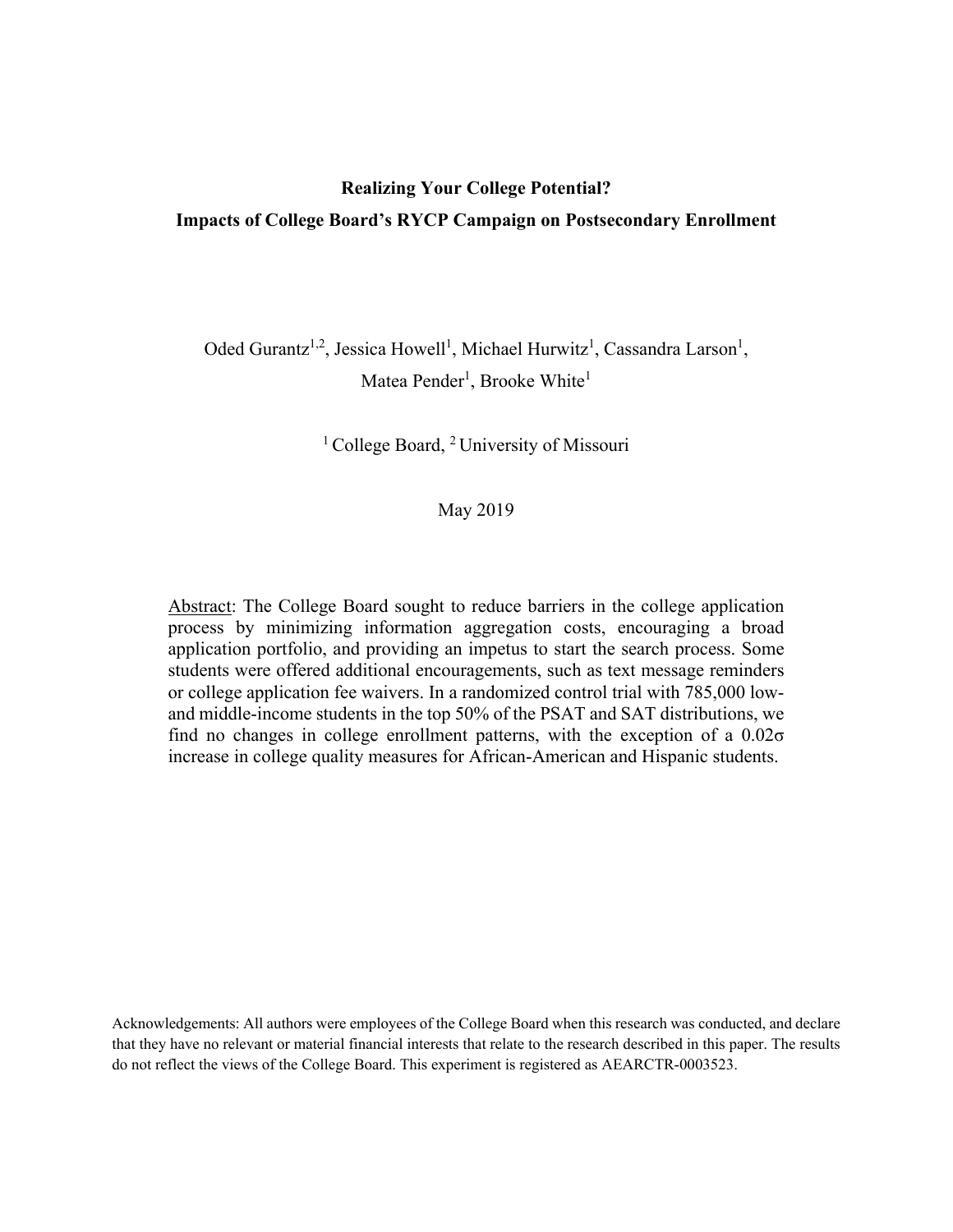### **Introduction**

How can we help young adults make the best decision about where to attend college? The college admissions process requires students to meet a number of deadlines for entrance exams, college applications, and financial aid, and missing any of these steps can be a stumbling block to successful enrollment (Bettinger, Long, Oreopoulos, & Sanbonmatsu, 2012; Hurwitz, Smith, Niu, & Howell, 2015; Hyman, 2017; Klasik, 2012). Yet recent research has reaffirmed the importance of the college-going decision, as where students attend can determine the likelihood of earning a degree and lifetime wages (Bhuller, Mogstad, & Salvanes, 2017; Chetty, Friedman, Saez, Turner, & Yagan, 2017; Cohodes & Goodman, 2014; Goodman, Hurwitz, & Smith, 2017; Hoekstra, 2009; Kirkeboen, Leuven, & Mogstad, 2016; Zimmerman, 2014). Deciding where to attend is shaped not only by the student but by differences in family, peers, school, and community (Bailey & Dynarski, 2011; Hamilton, Roksa, & Nielsen, 2018; Radford, 2013; Roderick, Coca, & Nagaoka, 2011).

Improving college enrollment outcomes requires insight into the challenges students face when considering where to attend. Lower income students apply to and attend less selective institutions, even after controlling for academic preparation (Hoxby & Avery, 2013; Smith, Pender, & Howell, 2013). Commonly held reasons for these differences include variation in college-relevant information, financial constraints, or unobserved preferences. Students have limited information on many key aspects of the college-going process, such as the likelihood they will complete a credential, the actual (net) price of college, or the financial returns to specific degrees, and offering accurate information can induce students to update their priors (Baker, Bettinger, Jacob, & Marinescu, 2018; Bleemer & Zafar, 2018). When information is costly to access and process, individuals simplify the task by creating heuristics that effectively eliminate large numbers of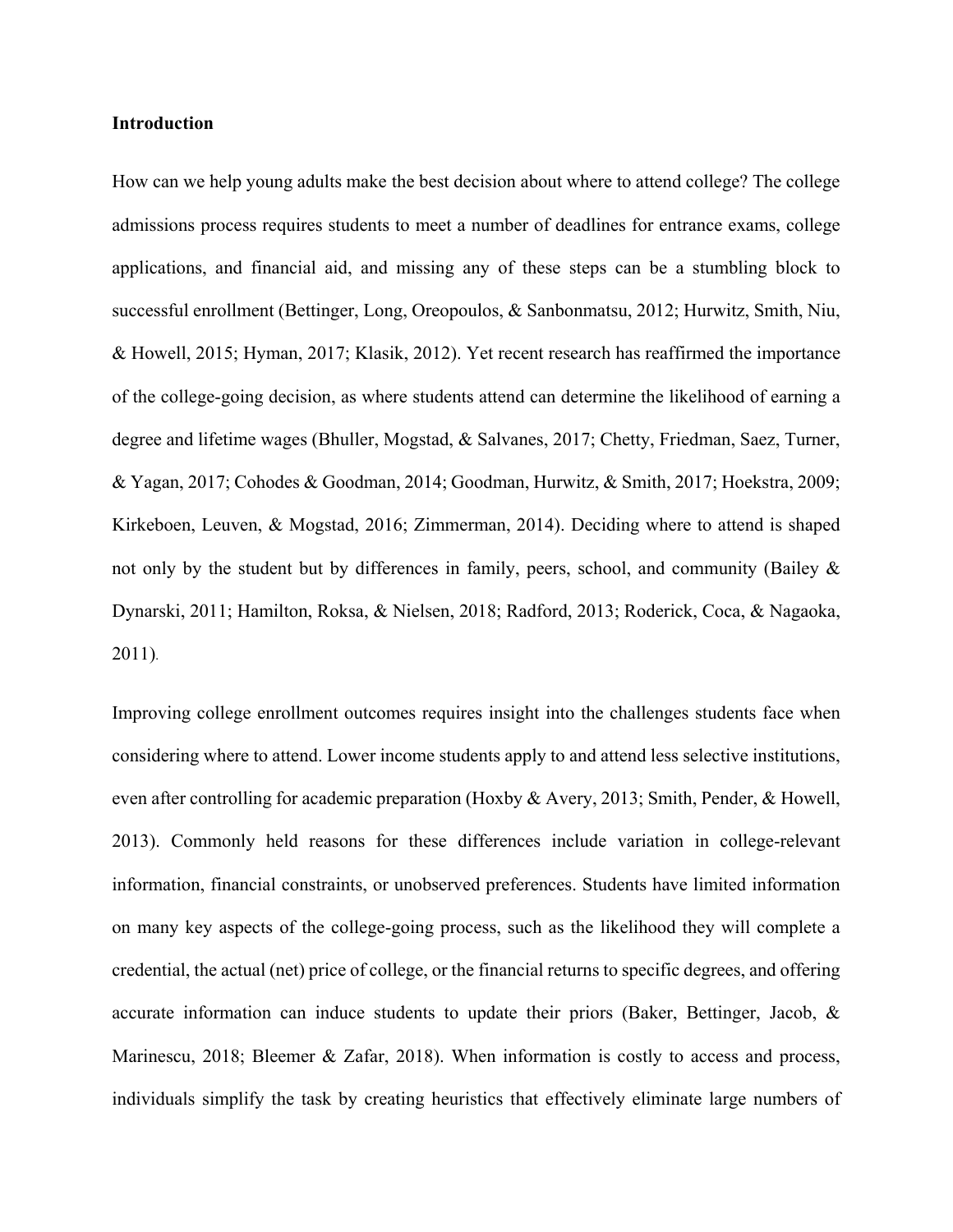options for consideration, and this approach can exacerbate inequality across groups (Thaler & Sunstein, 2008). Low-income or first-generation students might eliminate high-quality but nominally expensive colleges because they focus on sticker price at the expense of net price, or may choose better known but lower quality, geographically proximate options that can negatively impact degree completion.

An additional issue is the length of the college application process, with a large number of distinct steps that involve some level of time or financial commitment. Attention is a limited resource and complex processes are more likely to lead individuals to miss crucial steps, but simplified information and intermittent reminders can help individuals complete important tasks (Castleman, Arnold, & Wartman, 2012; Castleman & Page, 2013, 2015, 2016; Castleman, Page, & Schooley, 2014; Gabaix, 2017; Hoxby & Avery, 2013; Hoxby & Turner, 2013; Page, Kehoe, Castleman, & Sahadewo, 2017). Individuals frequently avoid important activities due to small financial costs, even when these are disproportionately small relative to the expected benefits, and minimizing these small barriers has led to increases in human capital investments in many educational contexts (Gurantz, 2018; Hurwitz, Mbekeani, Nipson, & Page, 2016; Pallais, 2015; Smith, Hurwitz, & Howell, 2015). Taken together, these results show that small investment differences in the college application process can have significant impacts on where students ultimately enroll, and raises the likelihood that a student, particularly one from a traditionally underrepresented background, either does not pursue a degree or defaults to a college to which they undermatch (Belasco & Trivette, 2015; Dynarski, Libassi, Michelmore, & Owen, 2018; Smith et al., 2013).

This paper provides results from a series of large randomized control trials that sought to increase enrollment in selective colleges by reducing informational or behavioral barriers in the application process. The experiment was administered by the College Board and focused on low- and middle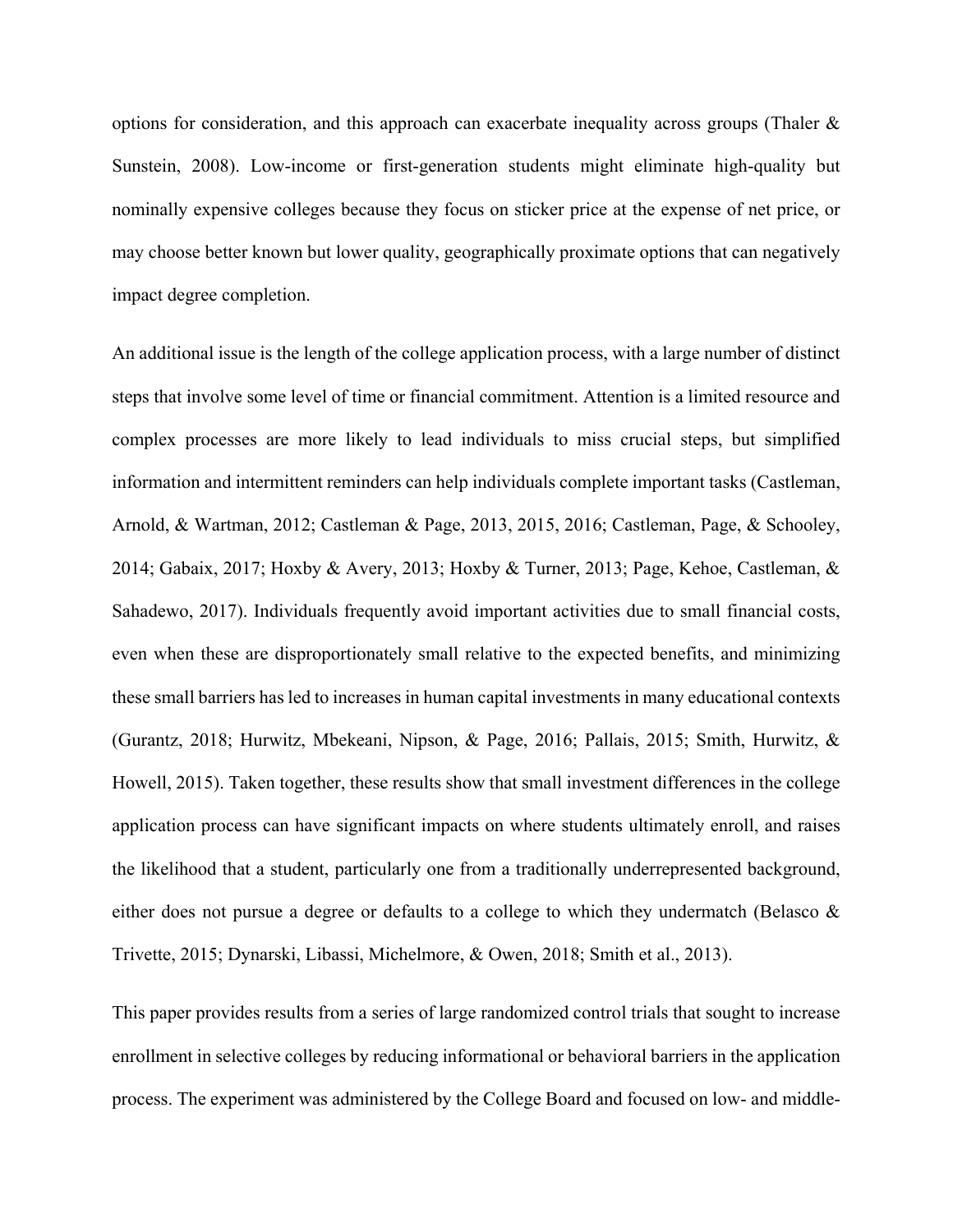income students identified as "high-achieving" or "on-track" for college, which corresponded to approximately the top 10% and top 50% of students in the national PSAT/SAT distributions, respectively. The interventions focused on these groups for two primary reasons. First, the typical college information we could provide (e.g., net tuition, graduation rates) was considered more accurate for "on-track" students, who were more likely to start college at traditional four-year colleges without the need for developmental education.<sup>1</sup> Second, prior research shows large differences in college enrollment patterns by income for academically strong students (e.g., Hoxby and Avery (2013)).

The primary approach of the intervention was to provide students easily digestible information on a varied set of academically strong colleges. By doing so, the College Board aimed to provide an impetus to start the college search process, minimize the costs of aggregating data, and encourage a broader college application portfolio. This information also varied by delivery format (e.g., mail, email, texts) and messaging, often including slogans that capitalized on issues identified as relevant in the literature on behavioral biases. Additionally, the College Board partnered with external agencies that provided short-term interventions (e.g., text reminders, consultation) around specific educational issues. The College Board also eliminated small financial barriers for some students with free college application fee waivers (CAFW) and SAT scores sends, which are often required in the college application process.<sup>2</sup>

<sup>&</sup>lt;sup>1</sup> We recognize that "on-track" simply describes academic preparedness, as there is significant variation in whether students engage in the steps to be on-track to meet college application requirements (Klasik & Strayhorn, 2018).

<sup>&</sup>lt;sup>2</sup> The experiment is listed at the AEA registry ( $\frac{https://www.socialscience registry.org/trials/3523)}{https://www.socialscience registry.org/trials/3523)}$ . The experiment, which first contacted students in the middle of 2015, was not pre-registered but only registered after the trial was completed. The intention was to investigate differences in college attendance and selectivity disaggregated by academic and income status, but given the lack of pre-registration the reader might take heterogeneous results as only suggestive of possible treatment effects.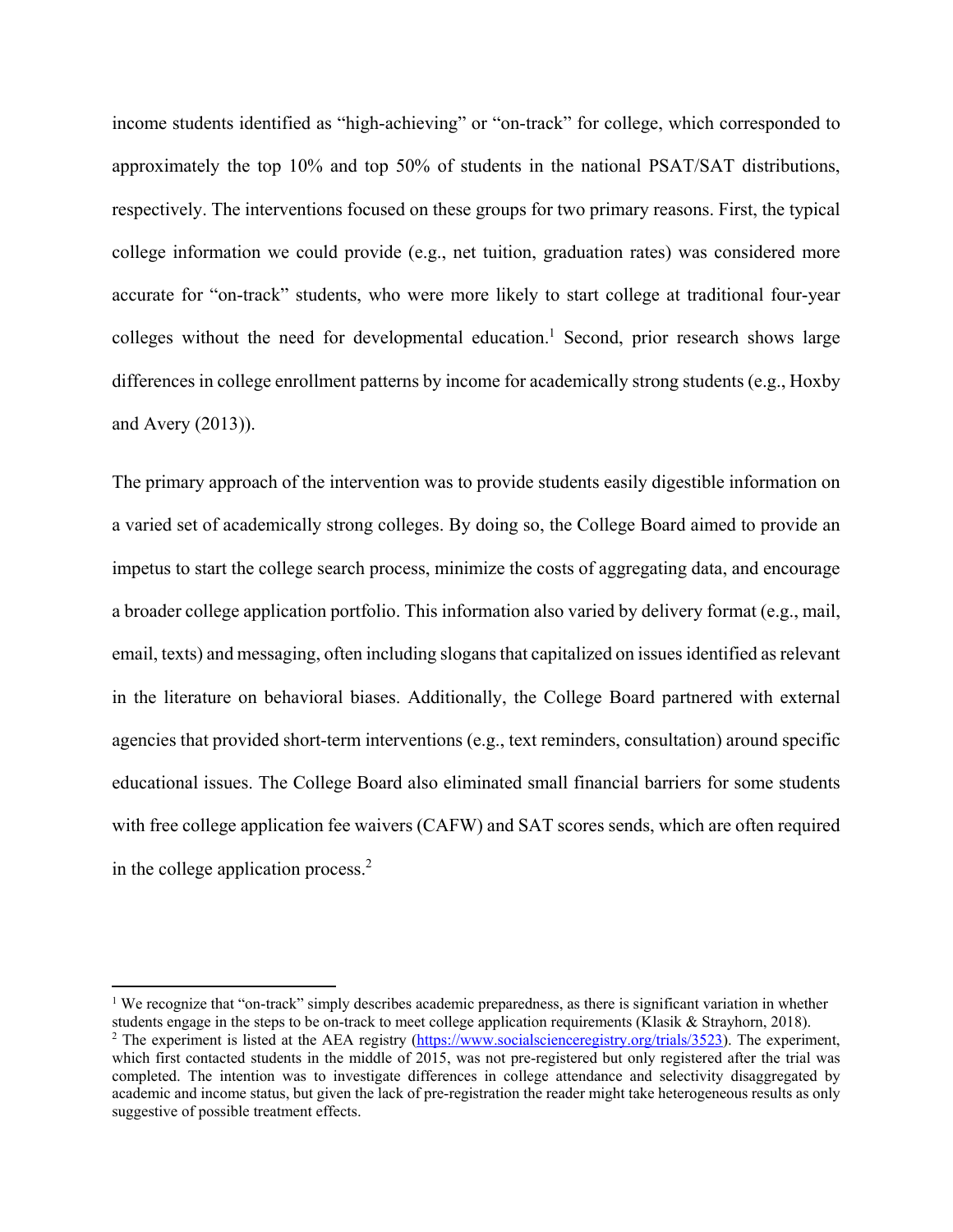In aggregate, we find that our interventions led to no change in the likelihood or sector of college enrollment of treated students. The one exception are small positive impacts for African-American and Hispanic students, with increases in college quality (e.g., average freshmen SAT score) of about 0.02σ. The study relied on approximately 785,000 students in the high school graduating cohorts of 2016 and 2017 and, as a result, we can eliminate the possibility of substantively meaningful impacts. We also show that null results cannot be attributed to an unawareness about the interventions. Approximately one-third of treated students viewed specific materials provided for them on College Board's BigFuture website, and students also increased their use of College Board services when financial costs were eliminated. We find that students offered free services, such as SAT score sends and college application fee waivers, typically targeted institutions with both stronger and weaker academic credentials, leaving the average quality of their application portfolio unchanged. Thus the information led to a muted response for most students, with those influenced to change their behavior unlikely to target only more aspirational colleges. Ultimately, we find that these changes in students' behaviors were insufficient to substantially alter postsecondary enrollment patterns.

This paper contributes to an ongoing literature around the role of informational and behavioral interventions in improving individual welfare (Sunstein, 2017). We caution against interpreting this paper's findings to mean that the types of interventions the College Board provided cannot move the needle on college enrollment, or that low- and middle-income students do not continue to face information and procedural barriers on the path to college. A key challenge in promoting enrollment at selective institutions is the multi-step nature of the process, as we must induce students to incorporate new information and alter their application patterns, while then relying on colleges with historically low admission rates changing their acceptance decisions. Particularly for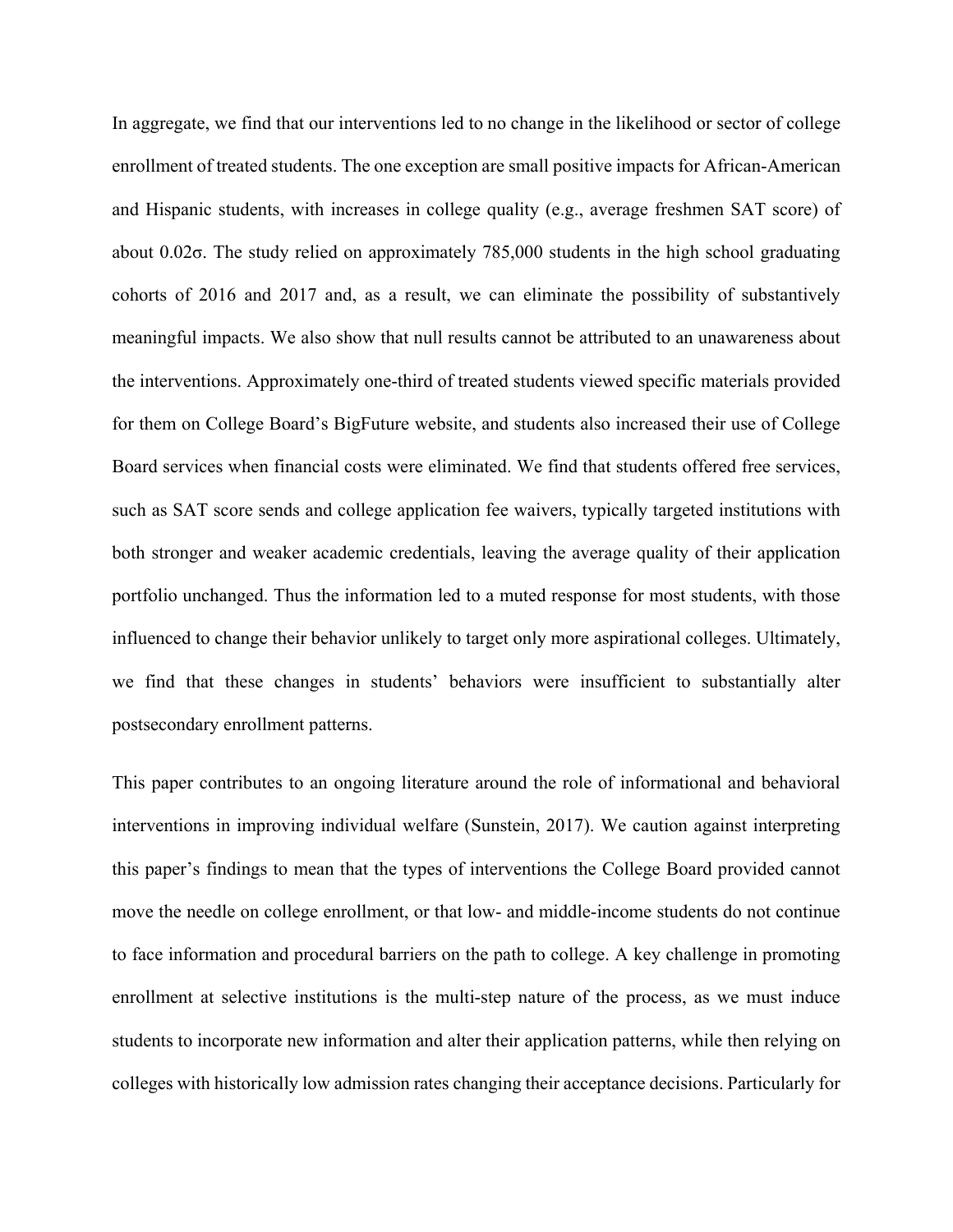low-income students, these colleges might also need to provide financial or other supports to induce them to enroll (Dynarski et al., 2018; Gurantz, Hurwitz, & Smith, 2017). Prior interventions have spanned from the relatively inexpensive provision of information to more expensive supports that involve one-on-one counseling or other actions that would be more difficult to implement at scale. Importantly, previous work by Hoxby and Turner (2013), which served in part as the inspiration for many of these projects, found positive impacts on college match.

We propose a few reasons why the intervention did not produce significant gains in college enrollment. First, eliminating small financial barriers through free score sends and college application fee waivers induces students to broaden their application portfolio, though these changes were not linked to enrollment in more selective colleges (Hurwitz et al., 2016; Pallais, 2015). Second, informational interventions have generally produced larger impacts when they are paired with human assistance or alter some aspect of the application process, such as a transparent offer of full tuition or changing the default architecture of loan packages (Bettinger et al., 2012; Dynarski et al., 2018; Finkelstein & Notowidigdo, 2018; Marx & Turner, forthcoming). This intervention was predominately driven by information provision without accompanying support, and simple letters frequently produce no impacts (Bergman, Denning, & Manoli, 2017; Darolia & Harper, 2018), though some exceptions, such as a letter that encouraged out-of-work individuals to attend college, produced gains when paired with a supportive infrastructure (e.g., employment services offices) (Barr & Turner, 2018). Third, the intervention was an attempt to see what changes could be produced at a national scale. The national reach and importance of the College Board exams, combined with the experimental data, suggests that students did not dismiss this information out of hand. Nonetheless, students may value information more from independent college counseling services or higher education institutions, given the many roles that the College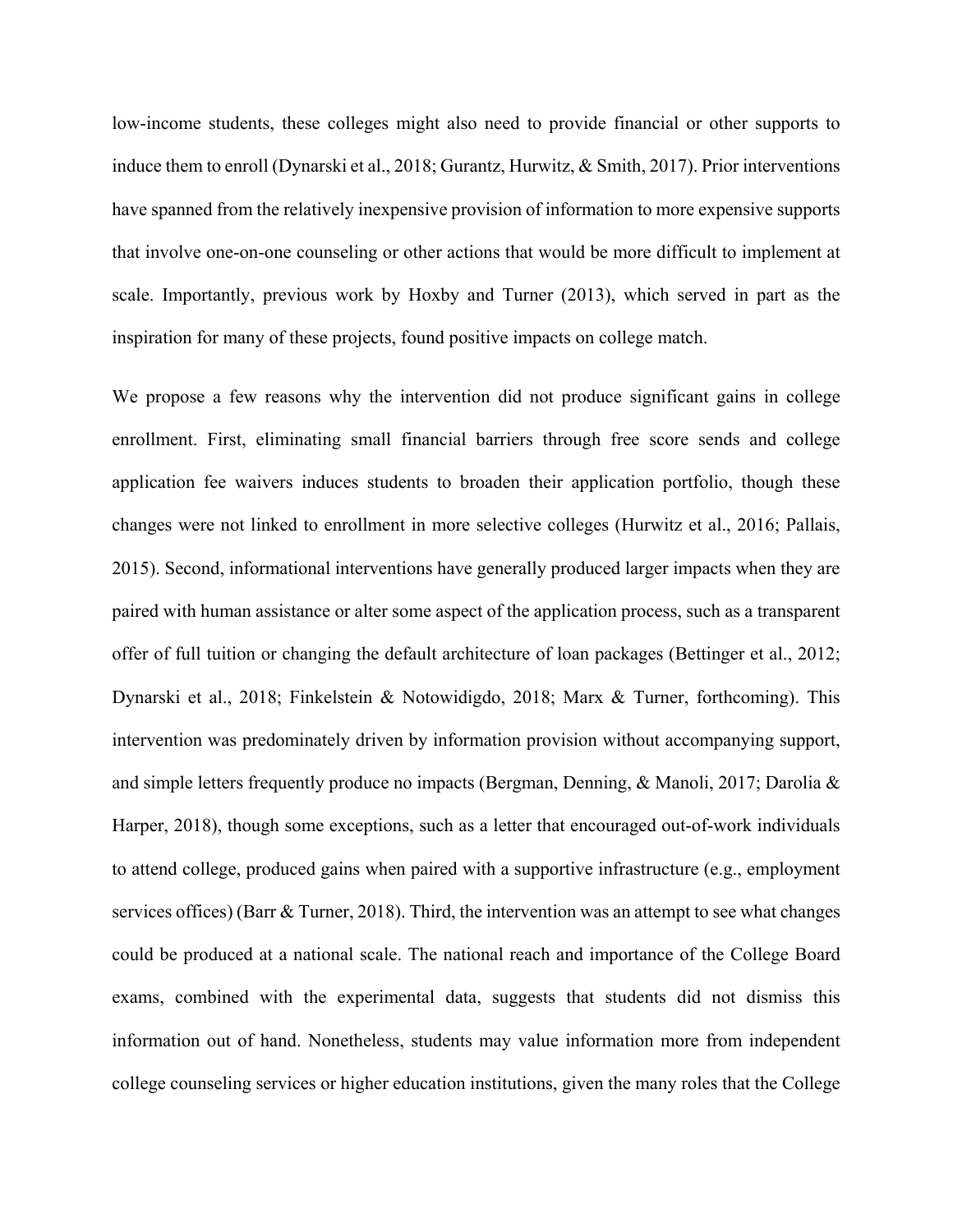Board plays in their lives. Although there was no cost to the initiative, providing information via an organization that typically has a financial relationship with the student may complicate how this information is received. Finally, we propose another key reason that have weakened the impact of this initiative: over the past decade, many independent organizations and selective colleges have made impressive efforts to recruit high-achieving, low-income students. Early evidence suggests that low-income, high-achieving students have made significant gains over the past decade in enrolling at better matched institutions (Pender & Welch, 2018). This national focus suggests that both high schools and external organizations are likely to be working broadly with high-achieving but disadvantaged students via other channels, which may blunt the impact of many "light-touch" interventions moving forward.

The paper proceeds as follows: Section 2 discusses the intervention, including how the sample was selected and the experimental treatment conditions, and differences between the 2016 and 2017 outreach; Section 3 describes the sample and discusses the primary outcome measures; Section 4 describes the results, and; Section 5 discusses the findings and reasons the intervention may have not been successful.

### **Intervention Background**

### *Sample Selection*

The experiments relied primarily on low- and middle-income students who took the PSAT or SAT during their 11<sup>th</sup> grade year, and who were identified as "high-achieving" or "on-track" based on their exam scores being in the top  $10\%$  or 50% of the national distribution, respectively.<sup>3</sup> We

<sup>&</sup>lt;sup>3</sup> The class of 2017 predominately took the newly redesigned SAT and PSAT, which did not have separate verbal and writing sections. Where we discuss SAT verbal scores, this refers to the verbal subsection for the 2016 cohort and the "evidence-based reading and writing" (EBRW) subsection for the 2017 cohort.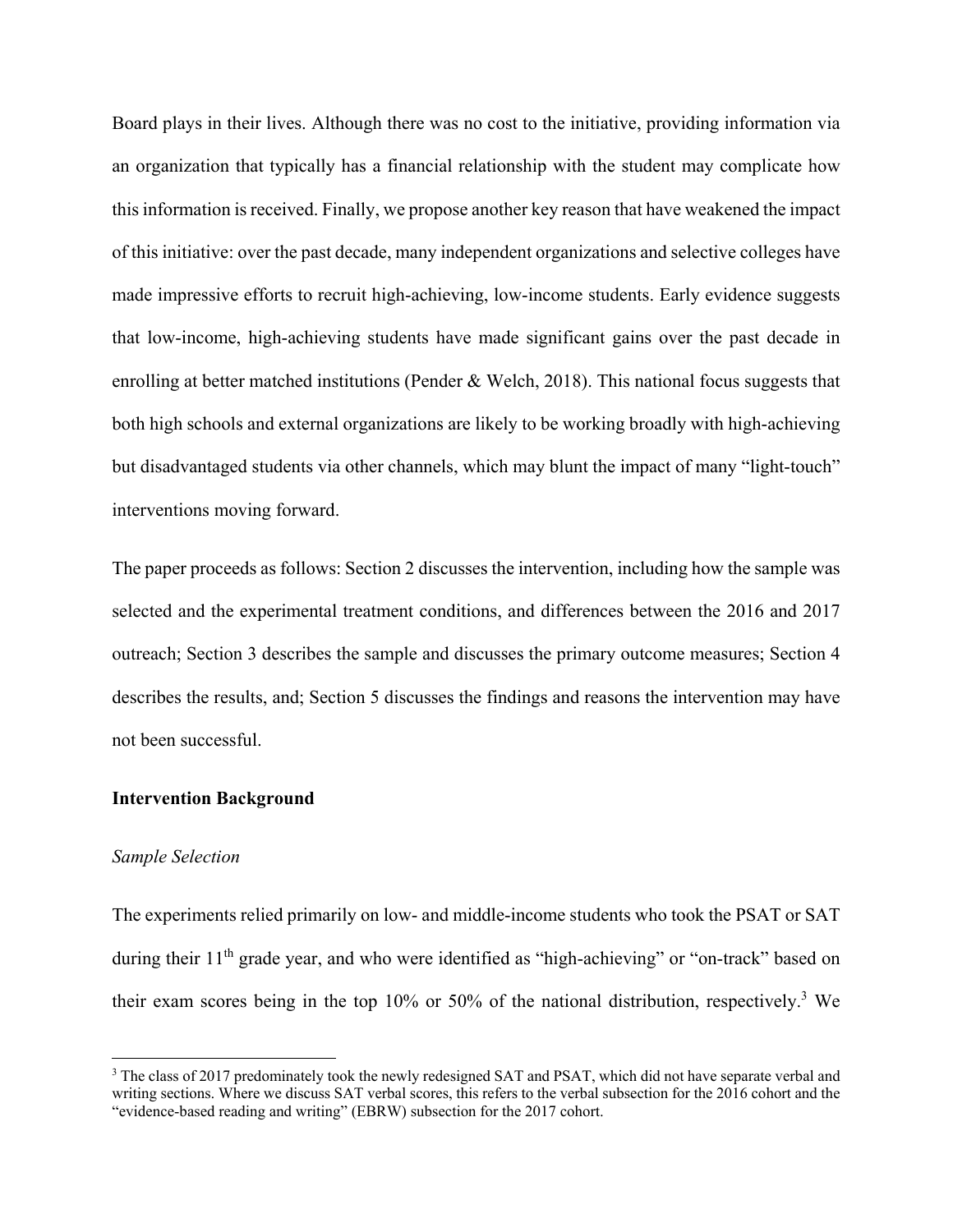identified income status through a combination of SAT fee waiver usage, PSAT and SAT questionnaire responses, and a methodology that predicted income using geographic data (e.g., census track, high school) and survey responses on the SAT's student data questionnaire.<sup>4</sup> Each student was assigned to one of four groups based on the interaction of these academic and income measures: high-achieving, low-income (HALI), high-achieving, middle-income (HAMI), ontrack, low-income (OTLI), and on-track, middle-income (OTMI). For brevity, many aspects of the experiment are discussed more fully in Appendix 1.

### *Experimental Treatment Conditions*

Treatment students were assigned to one of three broad interventions, though as we discuss below there were additional variations within these categories. Appendix 1 provides more details on experimental assignment and samples sizes (Appendix Table 1). Samples of outreach materials (e.g., mailed brochures, emails, and college application fee waivers) are provided in Appendices 2 through 4.

The primary focus was the delivery of "mailers" (e.g., brochures) that were mailed to students at their homes. The mailers aggregated relevant information on key elements of the college application process. Each mailer included a personalized college "starter list" of potential postsecondary institutions (described below), information about the admission and financial aid application processes, guidance on evaluating academic, financial, and social fit, and checklists to help students manage the college application process without missing steps.

<sup>4</sup> Low-income students were those whose estimated annual income was below \$40,000 (2016 cohort) or \$58,000 (2017 cohort); moderate-income students were identified based on incomes below approximately \$77,000 per year.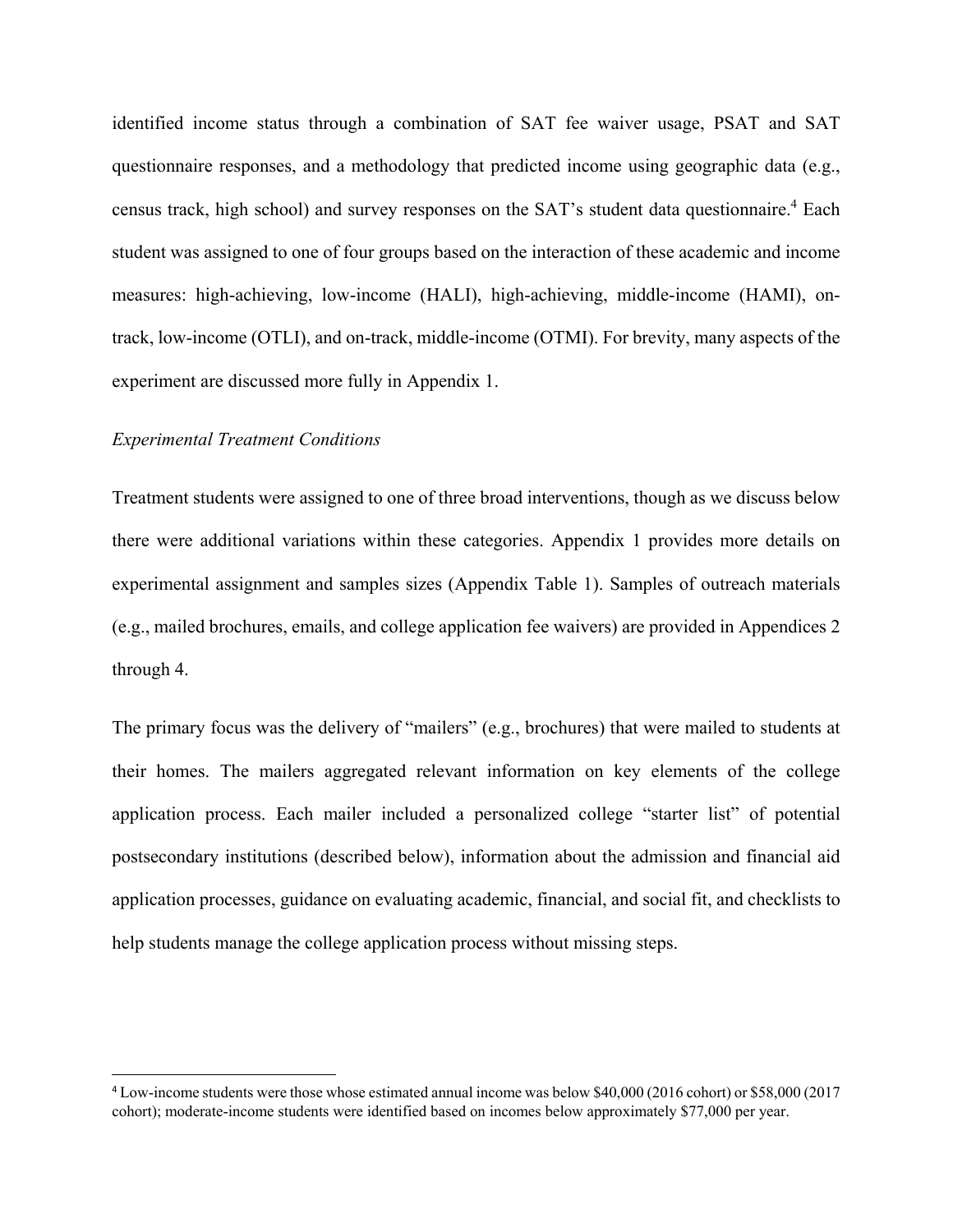"Starter lists" consisted on twelve colleges selected by a College Board algorithm, and attempted to kick-start informed college search and exploration, as well as introduce students to the concept of a college application portfolio with balanced risk. Each list included 6 academic "reach" colleges, 4 "fit" colleges and 2 "safety" colleges, where "reach" colleges are the most selective and aspirational.<sup>5</sup> As there are many possible institutions meeting these criteria, the algorithm ranked colleges based on the likelihood of earning a bachelor's degree for similar scoring students from the same county, a measure we developed using National Student Clearinghouse data. Each list also contained a college that we classified as the "best in-state public option", the public "fit" or "safety" institution with the highest average SAT score in the students' state of residence.

The second treatment is referred to as "mailers plus", which were mailers combined with additional services like direct outreach to help in the college application (e.g., text messaging, small doses of virtual advising) or small financial incentives (e.g., free SAT score sends or college application fee waivers). The third treatment is "emails", which provided information through biweekly emails rather than mailers, including links that directed them to the College Board's BigFuture website where they could receive additional advice on the college application process. This third treatment arm was the largest in scope and was intended to measure whether lower cost digital information provision could effect change at scale. There is variation in which group received which treatment due to a variety of considerations, including statistical power, cost, and the desires of partner organizations.<sup>6</sup> Altogether we generally present pooled results, the experiment can also be

<sup>&</sup>lt;sup>5</sup> "Reach" indicates an institution where the student's SAT score falls below the college's  $25<sup>th</sup>$  percentile or less than 20 percent of applicants receive offers of admission. "Match" are those where a student's SAT scores falls within institutional interquartile SAT ranges. "Safety" are those where the student's SAT score exceeds the institution's 75<sup>th</sup> percentile.

<sup>6</sup> For example, HALI students did not receive email treatments but focused on mailers or mailers plus to prioritize precision (i.e., having two treatment arms instead of three) and because partner organizations preferred to focus on these students due to their specific mission. In contrast, the size of the on-track group raised cost concerns that led them more often to receive the least expensive and intensive email treatments.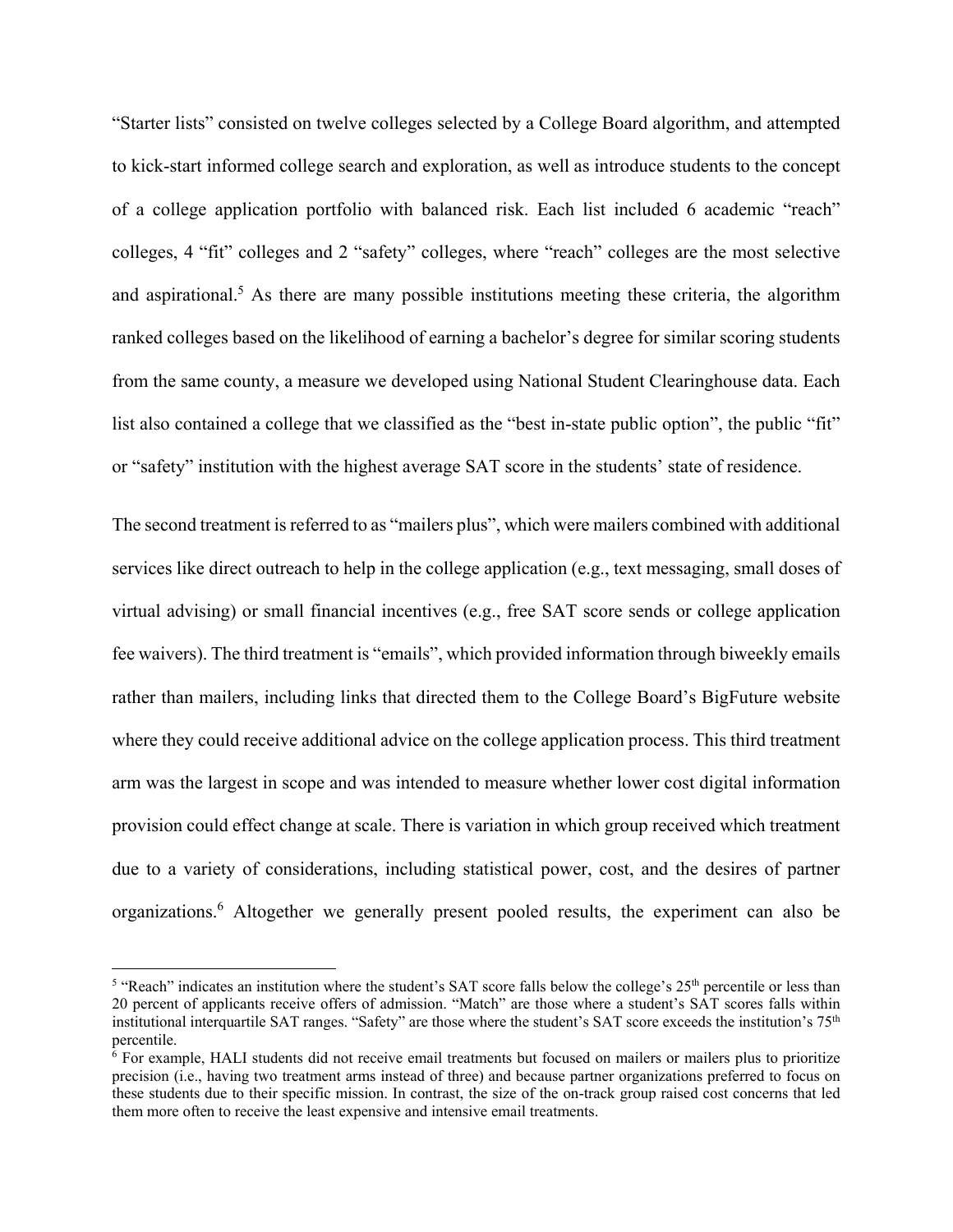construed as 22 separate, smaller experiments, based on block randomization within the academic and income background of the student group interacted with the cohort year and one of three potential treatment conditions. Using median freshmen SAT as a sample outcome, power calculations for each experiment would allow us to identify individual effects that ranged from 0.038 to 0.072 standard deviations, though this can be considered the low end of our power range as we assume sample sizes based only on observations with a valid value (i.e., students who attend no college or a two-year college are not included in power calculations).<sup>7</sup>

Across experiments, the College Board also encouraged students to log on and interact with the BigFuture website. BigFuture is a free online tool to provide students with comprehensive, stepby-step guidance in the college application process. Students can use BigFuture to search for and compare colleges, find scholarships, understand financial aid, navigate the college application process from start to finish, and receive personalized deadline reminders, tips, and guidance along the way. By creating a College Board account, students can use BigFuture to manage their personal college list, save scholarship searches, compare college costs, and more. Both treatment and control students had general access to BigFuture, though treated students were offered additional functionality (e.g., their college starter list was pre-populated into BigFuture, rather than control students who would have built a list from scratch). Treatment students also had their starter college list pre-loaded in the BigFuture website and they received a pop-up letting them know that we had added colleges to their list the first time they logged on.

 $<sup>7</sup>$  Power calculations are derived post-hoc from 'power twomeans' in Stata 15.1 and are based on control and treatment</sup> group sample sizes with a valid value, assuming power of 0.8 and using the mean and standard deviation values from the control group and no explanatory value from covariates. Thus outcomes that rely on students having a value (e.g., median freshmen SAT) might have lower power that outcomes for which all students have a value (e.g., attend a fouryear college).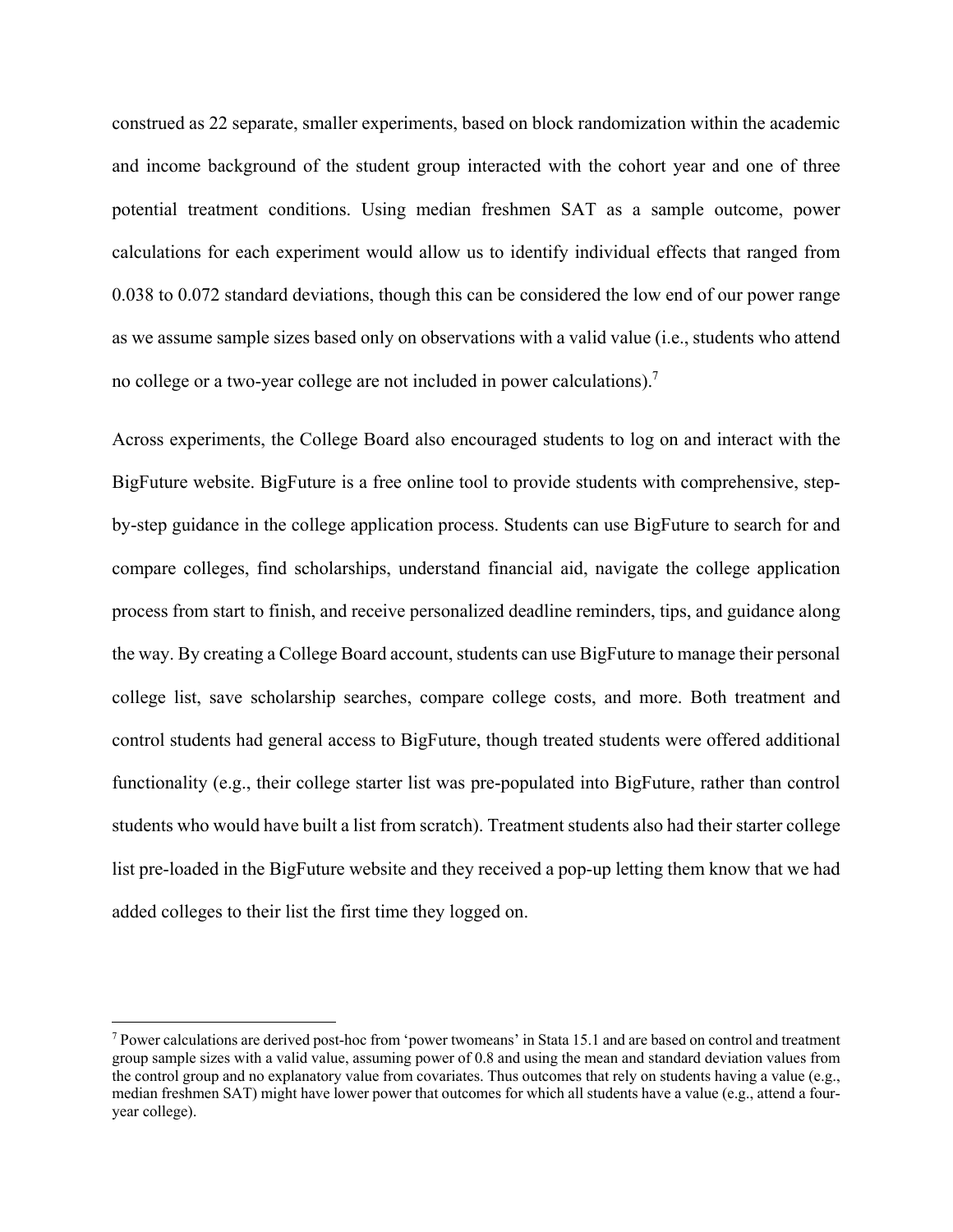Brief descriptions of differences between the 2016 and 2017 treatment conditions is described below.

### *Outreach for 2016 cohort*

The first round of students were identified from their 10<sup>th</sup> or 11<sup>th</sup> grade PSAT and received three mailings: May 2015 (right before the summer leading into their  $12<sup>th</sup>$  grade year), September 2015 (at the start of  $12<sup>th</sup>$  grade), and January 2016 (halfway through their  $12<sup>th</sup>$  grade year). Appendix Figure 1 shows the timeline for delivery of materials in the 2016 cohort, with sample mailers and fee waivers shown in Appendix 2. A second round of students were identified in July 2015 from SAT administrations and received two mailings; the first combined key elements from the May and September mailings, but the January mailing was identical for both groups.<sup>8</sup>

The organization of the mailings was as follows:

- The first mailing encouraged students to access the BigFuture website and provided their personalized starter list of 12 colleges, information to help students evaluate college "fit" (i.e., financial, academic, social, and actions to take over the summer to help students prepare for the application process (e.g., visiting nearby colleges, talking with their school counselor or recent high school graduates about their experiences).
- The second mailing provided information about the admissions and financial aid application processes, timelines, and checklists to help students manage the application process.

<sup>&</sup>lt;sup>8</sup> In addition to the four primary achievement-income groups, the College Board delivered the intervention to an additional group of approximately 12,000 high-achieving or on-track SAT-taking students who were identified as first-generation but whose income status identified them as above middle-income. These students were identified in the second round and only provided access to the low-cost email treatment.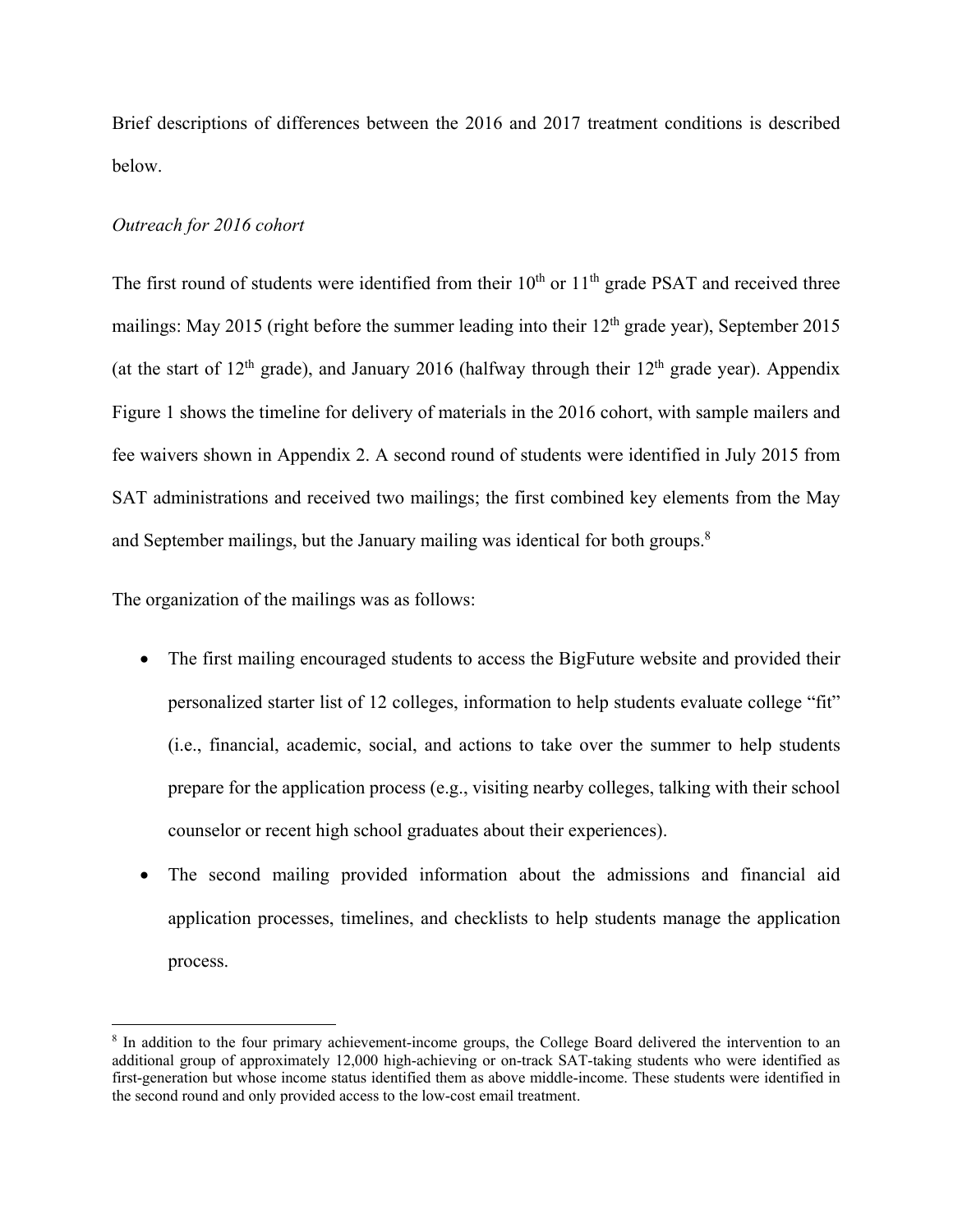• The final mailing detailed the steps required to complete the FAFSA and provided HALI students four college application fee waivers (CAFW) for RYCP colleges.

For the "mailers plus" treatment, the College Board partnered with outside organizations to provide opportunities for counseling services through text-messaging or phone-based outreach activities. In 2016, every interaction with students required an affirmative opt-in, leading to very low take-up rates of these services, often in the single digits. The opportunities were typically onetime activities, such as a phone call for advising on college choice or to discuss financial aid in conjunction with their student aid report, rather than large campaigns that work directly with students over a longer time-frame.

The "email" treatment was directed primarily to hundreds of thousands of on-track students identified through their SAT performance. These students received a bi-weekly email with key actions and milestones, typically directing them to the College Board's BigFuture website for further exploration and to explore their college lists.

# *Outreach for 2017 cohort*

Students in the 2017 cohort were similarly divided into three treatment groups: emails, mailers, and mailers, with the timeline shown in Appendix Figure 1 and sample documents in Appendix 3 and 4. There were three key differences in the 2017 cohort, as the College Board:

- Sent two mailers, not three. The omitted material was mostly reminders about important deadlines, as this information was migrated to the BigFuture website.
- Provided OTLI students more free score sends and college application fee waivers (CAFW) than before, which is detailed below.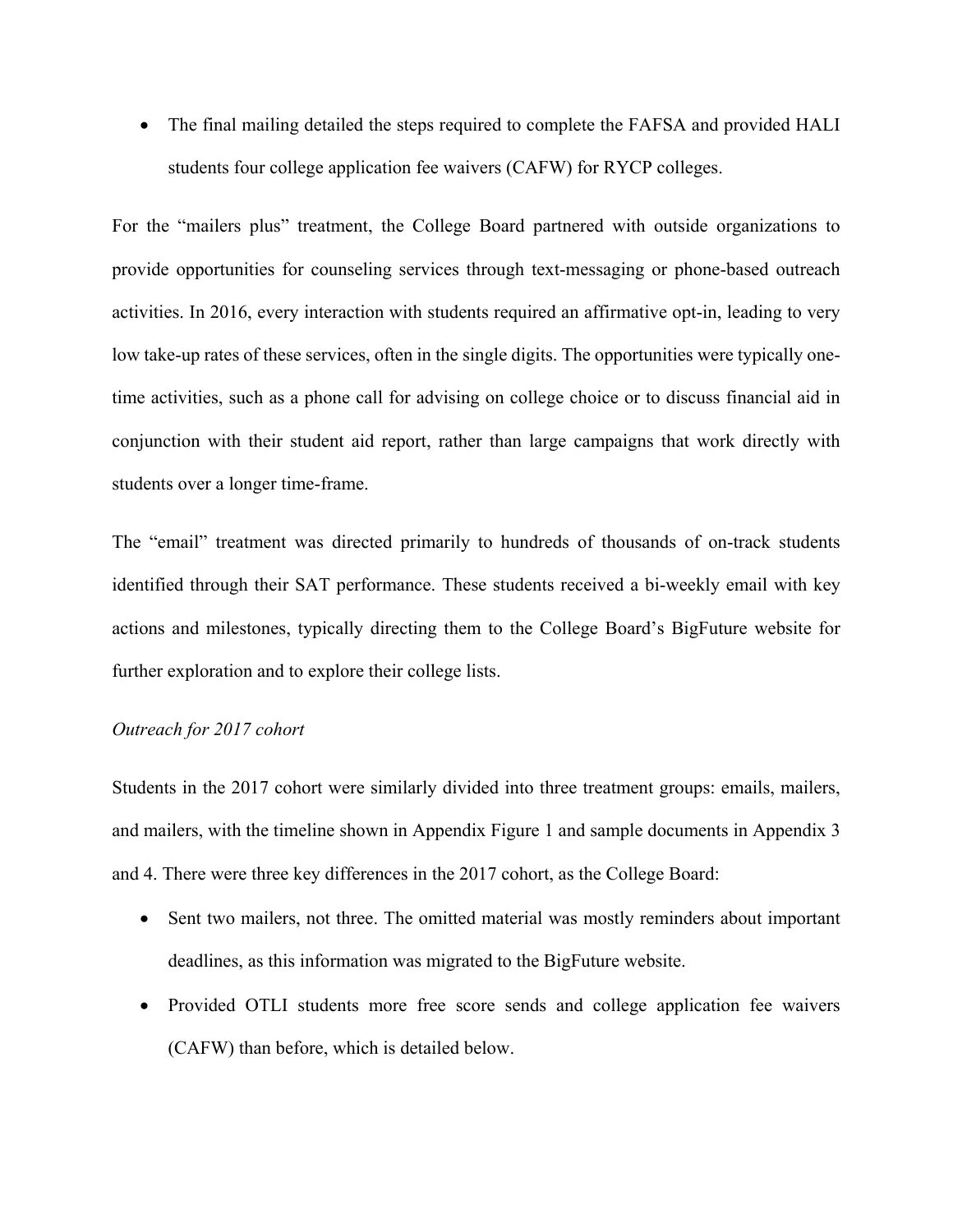Worked with a behavioral design firm to enhance the mailer's messaging. The two primary messages were intended to reduce concerns about cost by focusing on net price rather than sticker price ("Forget what you've heard about the cost of college") or social belonging ("Students like you go to great colleges like these"). Some students were also provided College Scorecard information on average salaries of graduates for their starter list colleges.

### **Data and Outcomes**

Table 1 provides descriptive statistics for the full sample in the first column, broken down by cohort year (columns 2 and 3) and academic and income status (columns 4 through 7). The 2016 and 2017 samples consisted of 536,533 and 249,219 students. The 2016 cohort was significantly larger due to the identification by 10<sup>th</sup> grade PSAT, which was not done in 2017. HALIs, HAMIs, OTLIs, and OTMIs constituted 5%, 7%, 39%, and 48% of the sample; the remaining 2% were a small group of higher-income first-generation students also included in the 2016 experiment. A more detailed description of the randomization process is provided in Appendix Table 1, which shows all three distinct randomizations for students identified in 2016 via PSAT, in 2016 via SAT, or in 2017.

Table 1 shows 88% of the sample received some treatment, ranging from 66% of the HALI group to 93% of the OTMI group. This variation stems from the mailer or mailer plus intervention materials being more expensive and thus provided to fewer students, whereas the emails that dominated the on-track experiments were inexpensive and provided to most students. The full sample was 55% female with an ethnic breakdown of 10% African-American, 13% Asian, 23% Hispanic, and 47% white. We were able to identify high school characteristics using the Common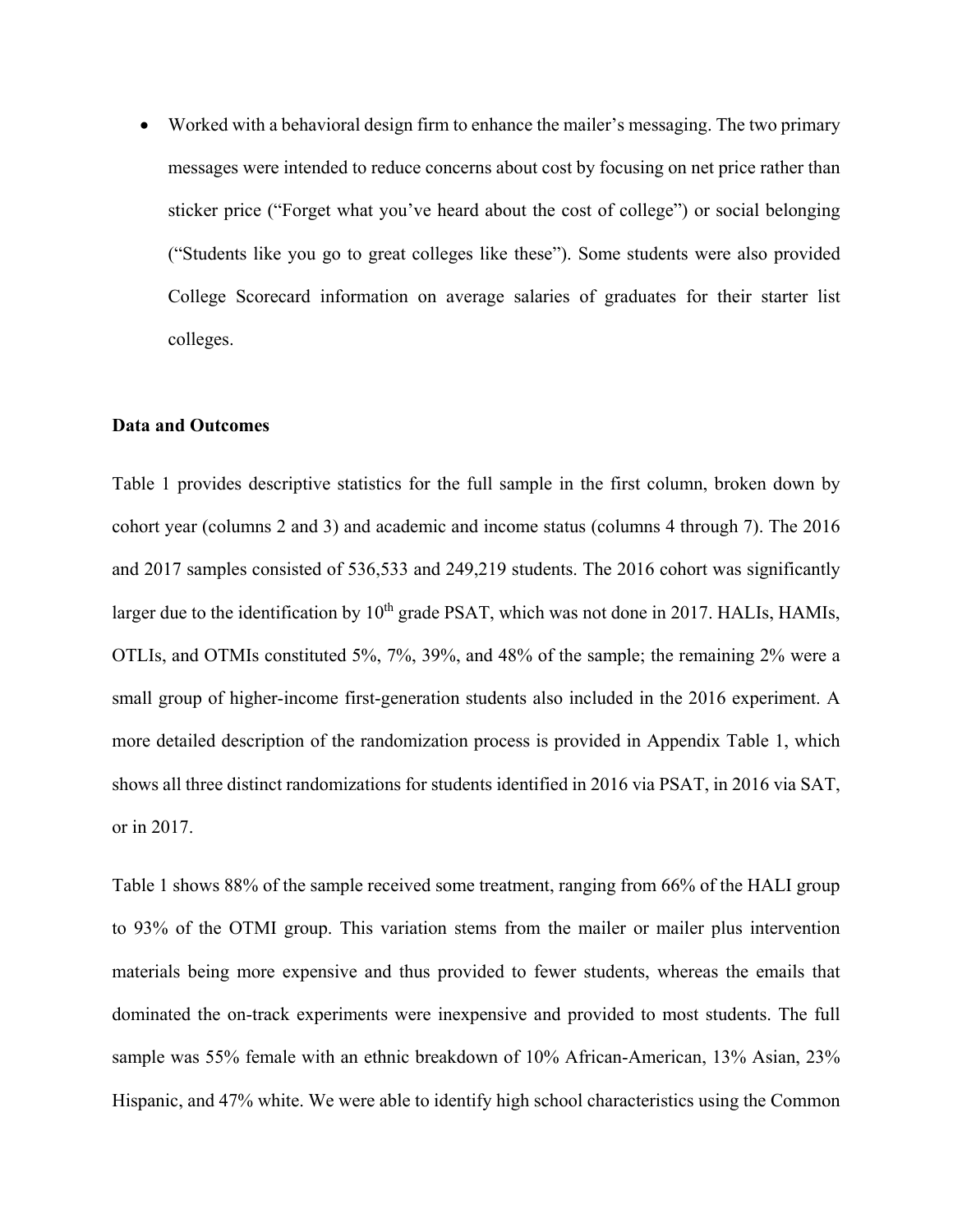Core of Data and Private School Survey for 93% of the sample; non-matches occurred if there was no recorded high school variable, a miscoded high school identifier, or the student had alternate schooling arrangements (e.g., home schooled). About 23% of the full sample lived in areas often considered rural (i.e., "town" or "rural" classification).

The empirical strategy based on our experimental design is represented by Equation (1):

$$
Y_{igt} = \beta_0 + \beta_1 * Treatment_{igt} + \theta_{gt} + \varepsilon_{igt}
$$
 (1)

 $Y_{ig}$  represents an outcome of interest for individual *i* in academic and income group *g* in year *t*. As randomization occurred by year and academic-income group status we include these categories as "group" fixed effects  $(\theta_{gt})$ . Treatment<sub>igt</sub> is equal to one for individuals assigned to a treatment condition, with robust standard errors. Appendix Table 2 shows fidelity of the randomization process, with background characteristics well balanced across individual- and school-level variables, for the full sample and separately by treatment arm (email, mailer, mailer plus).

Our primary outcome measures are College Board data on SAT "score sends" and National Student Clearinghouse (NSC) data on postsecondary enrollment. Score sends are often required for application to four-year institutions, and can serve as a rough proxy for college applications (Smith, 2018). We examine the quantity and quality of score sends, using IPEDS data on the median SAT of the incoming freshmen class. We focus on the average college SAT and the maximum SAT (i.e., "best" college) in a student's score send portfolio.

NSC data identify students' initial postsecondary enrollment. We again use IPEDS data to create metrics of the quality of the college attended, using both average SAT and the college's six-year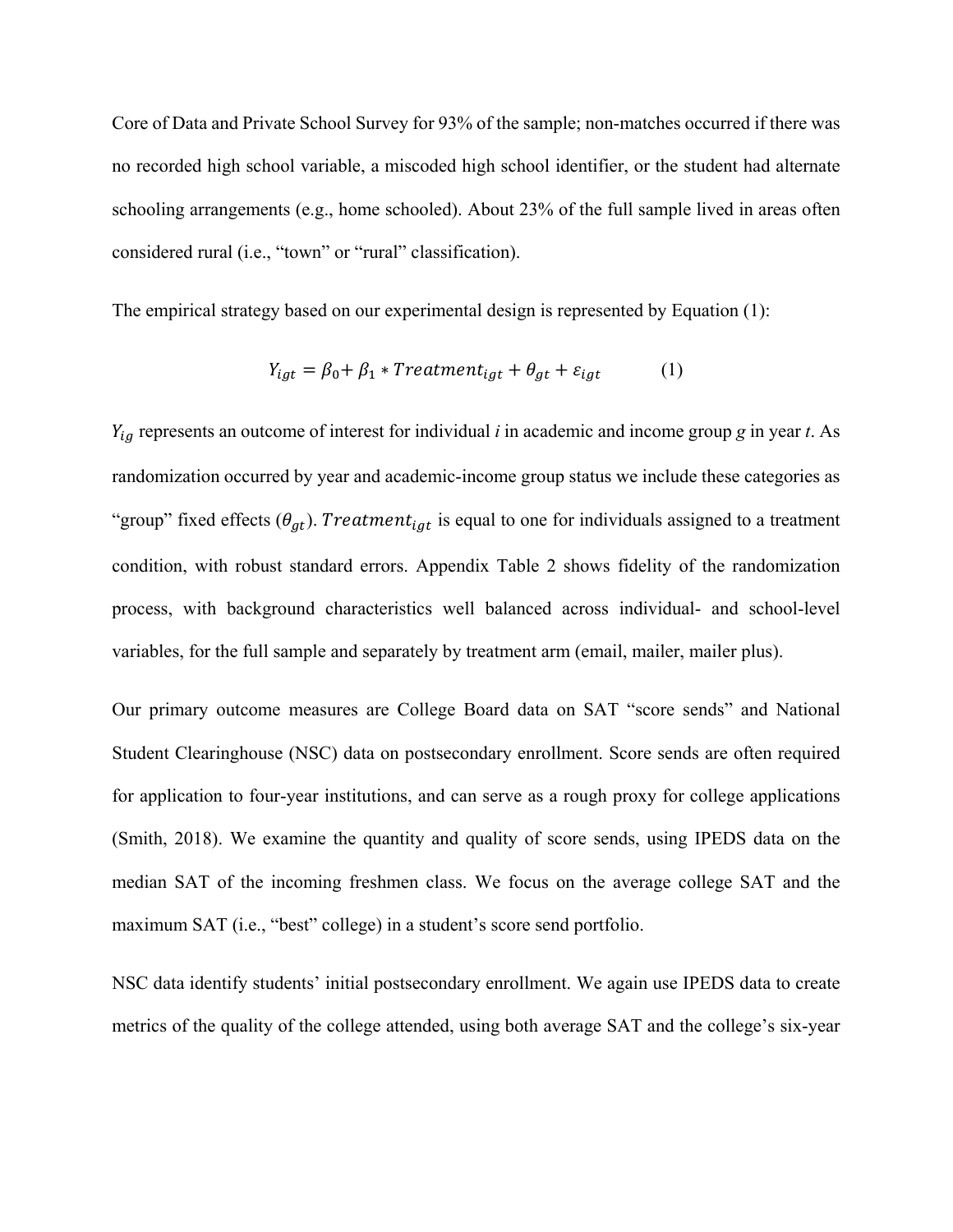$(150\%$  time) graduation rates.<sup>9</sup> As much of the intervention provided simplified information on college costs, we also examine whether student shifts altered the sticker price or net costs for students from low-income families (i.e., incomes of \$48,000 and below).<sup>10</sup>

Thus, we focus primarily on two- versus four-year enrollment and, for those attending four-year colleges, the characteristics of the institutions attended. In addition to these metrics we examine whether students enrolled at an institution highlighted in the intervention materials. We present results from four primary sectors of college enrollment:

- 1. The College Board's Realize Your College Potential (RYCP) campaign partnered with roughly 150 colleges with high graduation rates, for which some randomly assigned students received college application fee waivers (CAFW) for use at those institutions only. Sample fee waivers identifying these colleges are in the appendix.
- 2. Some partner organizations who offered students additional services (described below) are affiliated with the American Talent Initiative and the Aspen Institute's College Excellence Program, and we examine enrollment at the set of approximately 270 "Aspen" colleges.
- 3. The intervention materials included a customized college starter list of 12 postsecondary institutions, and we examine student enrollment at these "starter list" colleges (the method identifying these schools is described below).
- 4. Enrollment by Barron's selectivity as a broad measure of changes in institutional selectivity.

# **Results**

<sup>&</sup>lt;sup>9</sup> Alternate measures of institutional quality, such as expenditures per FTE, produce similar results.

 $10$  We adjust cost variables to reflect in- or out-of-state enrollment, but cannot account for unobserved differentials, such as state or institutional aid programs.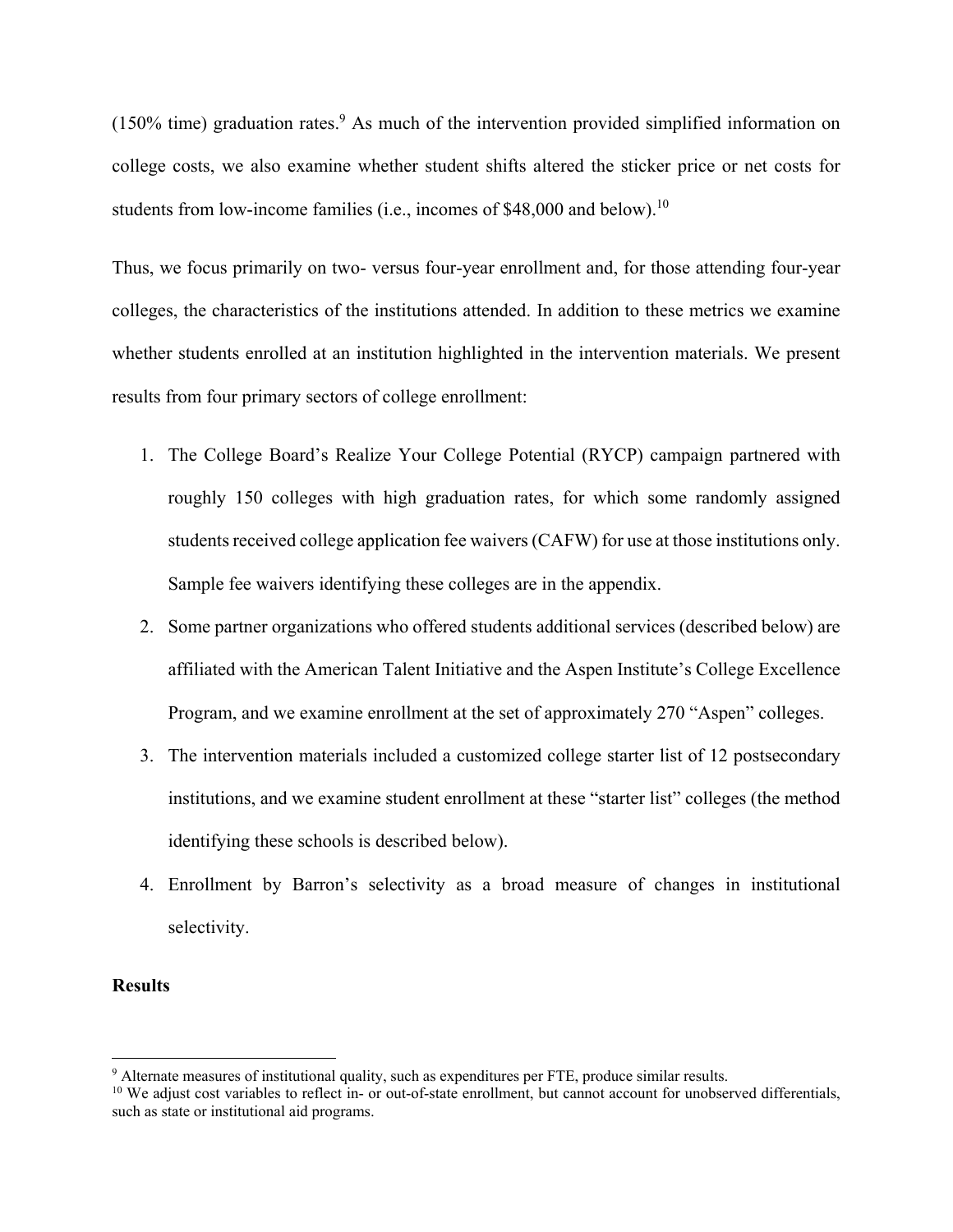### *Overall impacts*

Table 2 pools the 2016 and 2017 cohorts and shows results for SAT score sends and initial enrollment outcomes. First, the experiment led students to send more SAT scores, though these were directed to both higher and lower quality colleges. The first three columns of Table 2 shows that in the aggregate, the experiment led to an increase of 0.06 score sends (column 1), an increase of 1.7% given a baseline of 3.65 score sends per individual. There was no increase in 2016 but a sizeable increase of 0.14 score sends (3.8%) in 2017. Although the average quality of the score sends remains unchanged (column 2), students increased the breadth of colleges under consideration. Treated students' score send portfolios included both more and less selective colleges, as shown by an increase in the maximum SAT of the portfolio of 1.5 SAT points (on a 1600 point scale) and a decrease in the minimum SAT of -1.0 SAT points (columns 3 and 4, respectively). These changes were on the order of a 0.02 standard deviation increase in the spread of the score send portfolio, relative to the control group.

The second set of columns of Table 2 show no meaningful impacts of the intervention on postsecondary enrollment outcomes. There was no change in either two-year or four-year college enrollment, with estimates ruling out effects as large as one-half on one percentage point. Conditional on four-year college enrollment, we do not find any difference in any of our primary measures of college quality, including the college's average SAT scores or the graduation rate. (The one exception is a marginally significant effect on a college's six-year graduation rate in the 2016 cohort of 0.2 percentage points, a 0.01 standard deviation effect.) We also find no impact on college costs, whether measured as the full cost of attendance or the estimated net price for lowincome students (i.e., students coming from families with annual incomes less than \$48,000).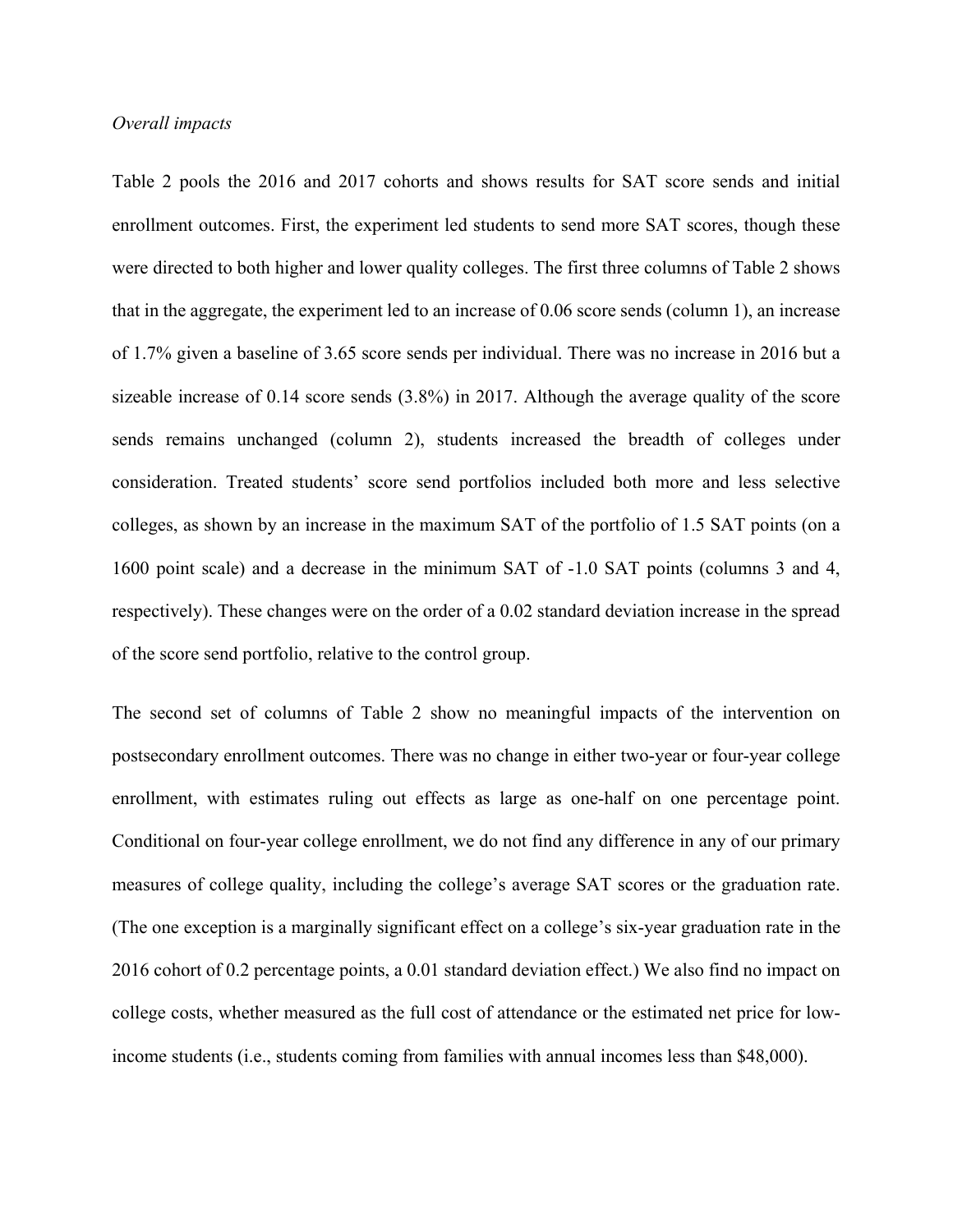Appendix Table 3 shows that students did not shift college enrollment choices based on the composition of college lists. Students were not more likely to attend RYCP, Aspen, or higher ranked Barron's colleges. For the 2017 cohort, for which we have data, students were no more likely to attend one of the 12 institutions on their college starter list, whether considered reach, fit, safety, or the "best in-state college option".<sup>11</sup> The largest single point estimate was 0.3 percentage points.

Table 3 shows treatment effects separately for the email, mailer, and mailer plus groups within each cohort year. The only substantial increase in score sending behavior is found among mailer plus students in 2017, who sent their scores to both higher and lower quality schools on average (columns 3 and 4, respectively). These changes correspond to roughly a 0.08 standard deviation increase in the spread of the score send portfolio. As students in the mailer plus group were also the ones offered additional free score sends, we investigate these behavioral changes and how this might have impacted enrollment further below in Table 5. Appendix Table 4 examines potential changes in the sector of college enrollment, with almost every result smaller than 0.5 percentage points and statistically indistinguishable from zero.

We find no evidence that null impacts on average college characteristics mask important distributional effects in outcomes or for specific groups. Appendix Table 5 shows no impacts on enrollment based on deciles of college quality, as measured by their median freshmen SAT. Appendix Table 6 shows results on average median SAT for each of the 22 distinct experiments,

<sup>&</sup>lt;sup>11</sup> The College Board created starter college lists for treated students in 2016 but did not have data on counterfactual lists for control students. In 2017 we created starter college lists for both treatment and control group students, even though control students never observed these lists, allowing us to test whether students were sensitive to the specific colleges listed.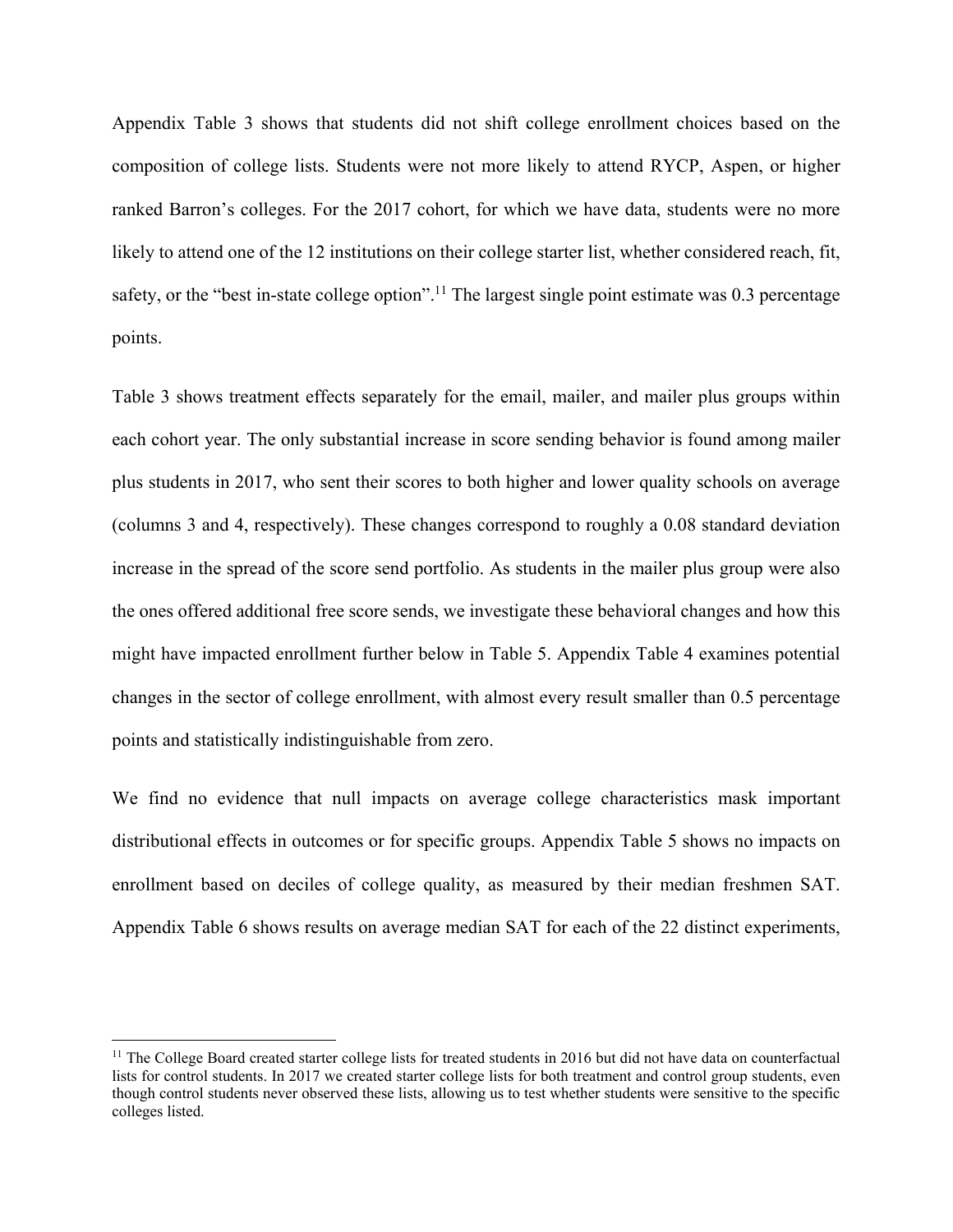and again finds no results. Using alternate college quality or college cost measures again shows no impacts (results omitted for brevity).

Table 4 explores heterogeneity in student outcomes based on background characteristics. The first rows focus on individual-level differences: high-achieving vs. on-track; ethnicity (Asian and white students compared to African-American and Hispanic students); and gender. The largest observed gains come from students often considered underrepresented in higher education, as African-American and Hispanic students increase the quality of their score sends and attend more selective colleges. For students in these two ethnicity groups, the increases in college SAT and average college-specific six-year bachelor's degree completion rate are 3.1 points and 0.3 percentage points, respectively, indicating gains of roughly 0.02 standard deviations (standard deviations omitted from table for brevity). There are no similar gains for Asian or white students. Otherwise, we find some marginal differences in score send behaviors across groups, though no statistically significant differences in college quality or net cost. Appendix Table 7 presents similar results on the sector of college enrollment, with marginal significant increases of 0.3 to 0.5 percentage points on the likelihood that African-American and Hispanic students attend RYCP or Aspen colleges, respectively, perhaps driven by the "reach" colleges being placed on their automated college lists.

One concern is overall treatment effects may not be accurate given variation in assignment to the mailers plus, mailers, and email treatments arising from variation in income and academic background status. Appendix Table 8 shows full results based on treatment arms, again consistently noting no real differences.

The bottom half of Table 4 focuses on high school characteristics, including urbanicity (as defined by high school geography) and whether a student attended a school with a relatively weaker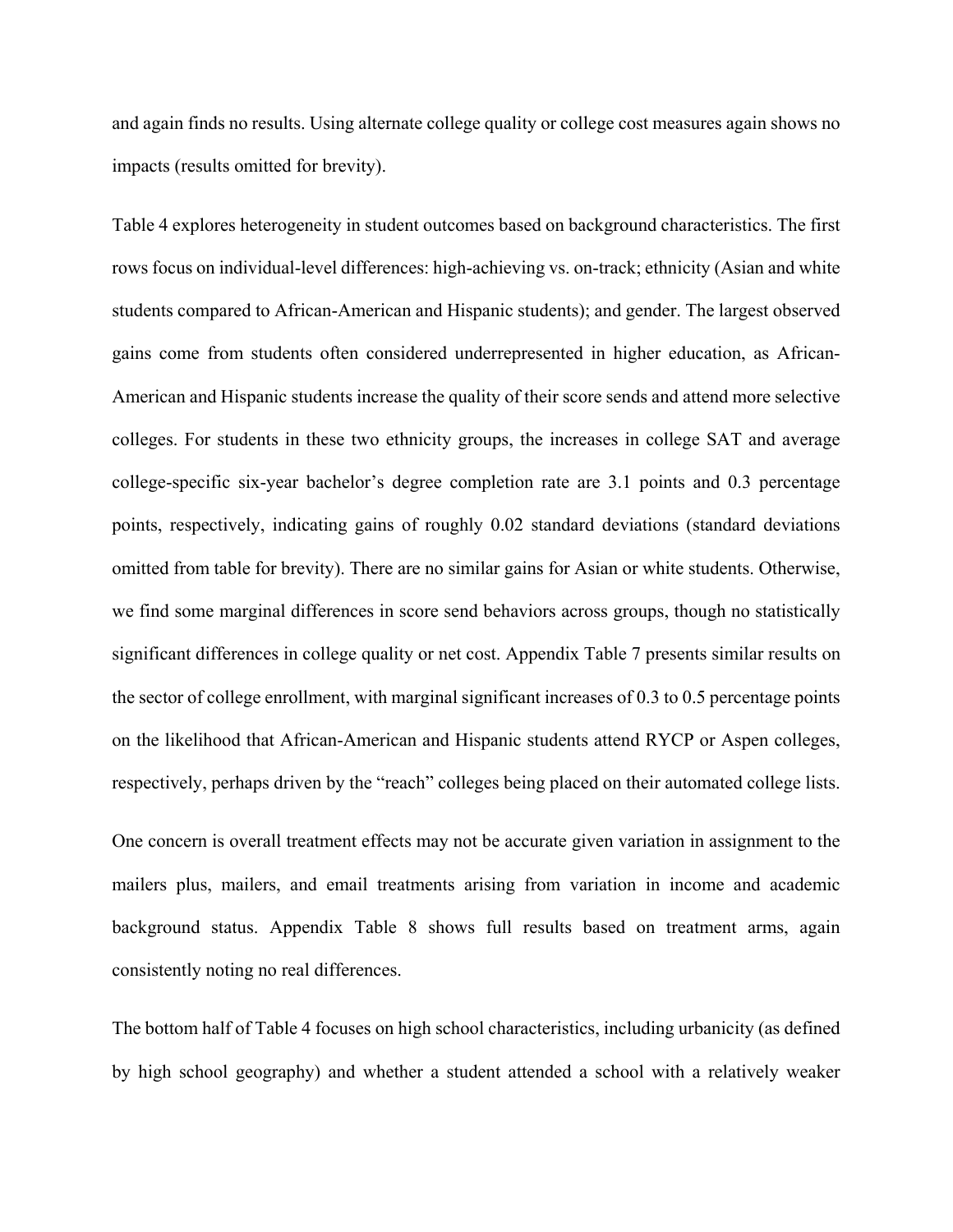college-going culture. We define a strong college-going culture similar to "feeder" schools in Hoxby and Turner (2013), indicating 30 or more high-achieving (i.e., top 10%) students in a cohort (Hoxby & Avery, 2013). In neither case do we find evidence of impacts on college attendance outcomes.12 Appendix Table 9 focuses on effects for just our four main groups (HALI, HAMI, OTLI, OTMI), with the top panel using all students and the bottom using just students in feeder schools, which most closely approximates Hoxby and Turner (2013). Although results are statistically insignificant, the results for HALI students in feeder schools comes close to prior results, with a positive impact on median SAT of the college attended of 2.7 SAT points, with a standard error of 2.7.

As one final experiment, in 2017 the College Board also tested two different messaging campaigns, one based on "cost", which delivered a message that sticker price gave a misleading indication of average price for low- or middle-income students, and one on "fit", which told the recipients that other individuals just like them went to these types of colleges (sample mailers are provided in Appendix 3). In addition, each brochure either did or did not provide data on the average earnings for each college based on the College Scorecard data. Appendix Table 10 shows that in general there were no differences in outcomes based on any of these treatment arms.

### *Impacts on student behaviors*

Our intervention led to no major changes for three potential reasons: students received the information but did not change their application set of colleges; students changed their application set but were no more likely to be accepted or attend a new college, and/or; they were unaware of the intervention entirely, for example, if they simply discarded or ignored the mail or email

<sup>&</sup>lt;sup>12</sup> Feeder school calculations described more fully in Appendix 1.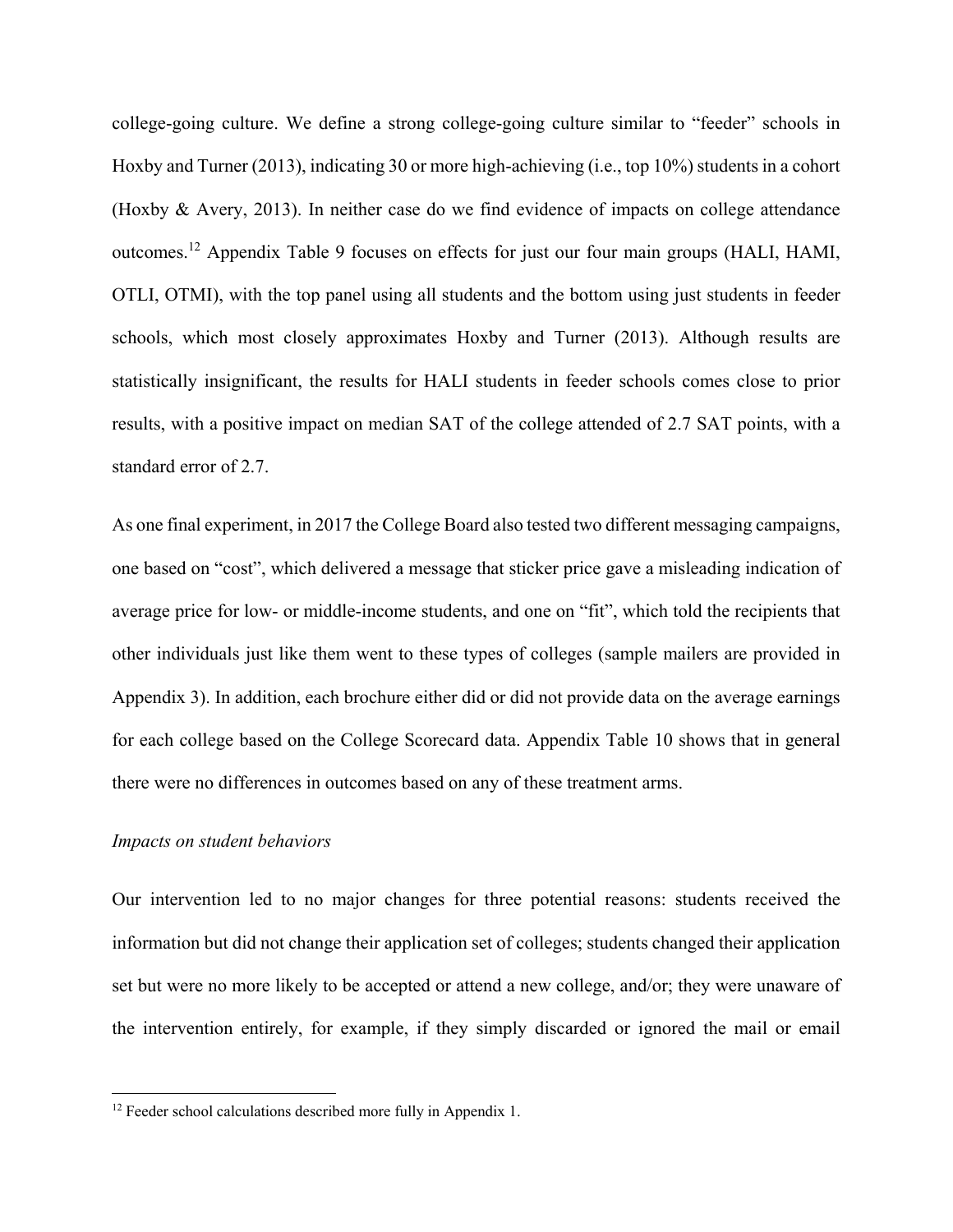treatments. Although our data cannot fully distinguish between these three choices, overall the evidence points to students being aware of the intervention but the materials doing little to change their application set in a way that might substantially improve college enrollment outcomes. Statistical results are presented below, with further discussion in the conclusion.

We first revisit the changes in score sends, which we use as a rough proxy for college application patterns, and disaggregate score sends into whether they occurred (i) prior to the intervention, often as "registration" scores sends that occur immediately after students take the SAT, or (ii) or after receiving the intervention, often as "flex" score sends that students can elect to use at any time. For simplicity we prioritize results for the 2017 cohort, where there was significant variation in how many free score sends or college application fee waivers (CAFW) students received.

In the 2017 cohort, OTLI students identified through their SAT fee waiver usage were randomly assigned to either the mailer plus or control groups (48,000 and 9,981 students, respectively). In addition, those in the mailer plus group were randomly assigned to receive (i) two free score sends but no CAFW; (ii) two free score sends and two additional CAFW; (iii) eight free score sends and eight additional CAFW.13 These offers are in addition to the baseline College Board policy that fee-waiver students receiver eight free SAT score sends and four CAFW.

The top panel of Table 5 examines differences for OTLI fee waiver students and finds that the free score sends drove the large differences in score sending behavior. As expected, there was no difference in score sending prior to receiving the intervention materials, whereas there was increase of 0.25 to 0.32 score sends when offered two additional score sends and 0.88 when offered eight additional sends, respectively, indicating that about 11-16% of the free sends were utilized.

<sup>&</sup>lt;sup>13</sup> Assignment for the three groups was 24,000, 18,000, and 6,000 students, respectively.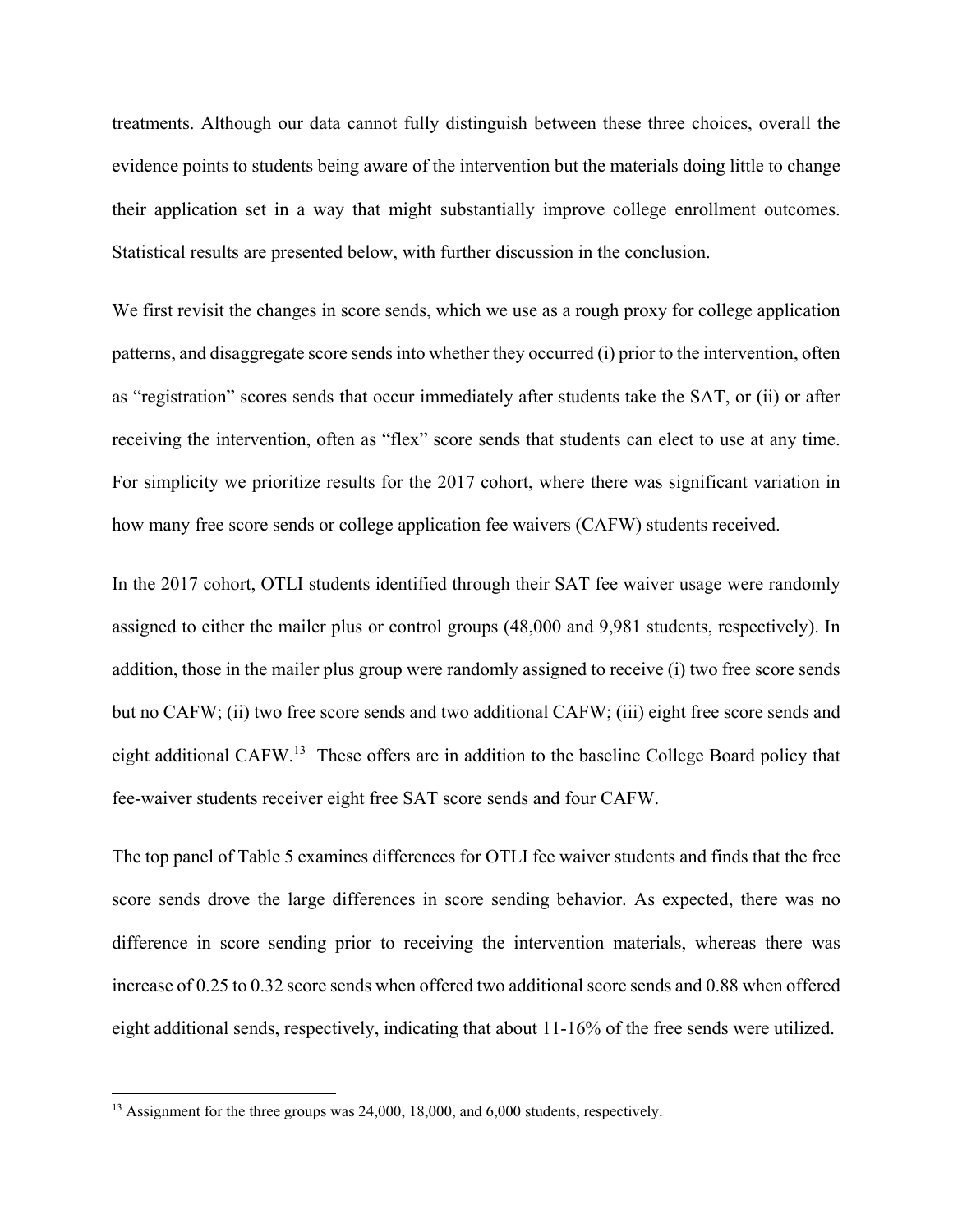Students receiving free score sends appeared to take a scattershot approach, targeting both more and less selective schools but leaving the average quality of their portfolio unchanged. For example, students offered eight free score sends had a portfolio where the best school had a median SAT 17 points higher (column 7) but the worse school had a median SAT 16 points lower (column 6), with the portfolio average being unchanged from the control group (column 7); the change in highest and lowest quality college was roughly  $0.12$  standard deviations. Those offered two free score sends engaged in a similar but more muted pattern. An alternate method to examine the scattershot approach is to examine whether these score sends were allocated to reach, fit, or safety schools. Overall we find that 17% of the increase in score sends went to reach colleges, 48% to fit, and  $35%$  to safety (regressions omitted for brevity).<sup>14</sup> Thus students predominately chose fit colleges but sent more scores to safety than more selective reach institutions.

As before, different score send portfolios led to no differences in average quality of the college attended, but further analysis shows that they also had little to no impact on the variance of college attended in the treatment group. We can examine the variation of college quality multiple ways, but column 9 presents results that regresses median college SAT via our main specification, calculates the absolute value of the residuals for each individual, and uses these residuals as the dependent variable in a second regression. In all three cases we see very small positive impacts on the variation in colleges attended, from about 1.0 to 2.5 SAT points (0.014 to 0.036 standard deviations), though only one case reaches statistical significance at the 0.05 level. Alternate

<sup>&</sup>lt;sup>14</sup> About 4% went to schools for which we could not identify a type; given the small amount we remove these from the numerator and denominator for the purposes of this identification.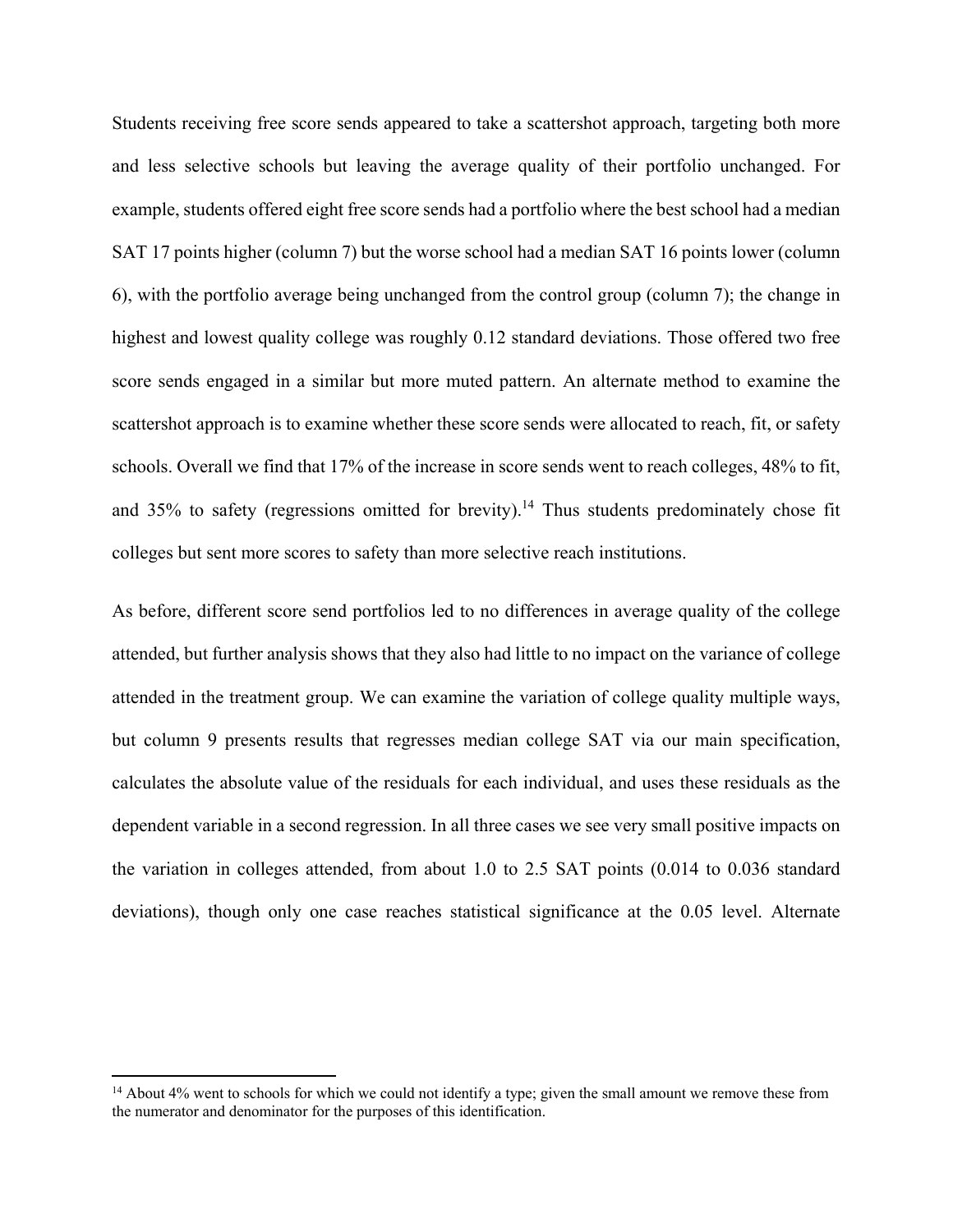analyses produce similar, statistically weak results that point to little change in the distribution of colleges attended.15

There are two pieces of evidence that changes to score sends do indeed reflect changes to application behavior. First, we can directly compare the students who had two free score sends, where one received two free CAFW and one did not. In this case, those receive the CAFW sent 0.074 additional score sends, which is significant at the 0.05 level (results omitted for brevity, but are equivalent to a test of difference in coefficients of Table 5, column 4, between rows 1 and 2). Second, the middle panel of Table 5 revisits this analysis for HALI students, who were not offered additional score sends but did receive eight additional CAFW. We find that additional CAFW led students to 0.25 more score sends. Together these results point to changes in score sends as likely related to real though very small changes in college application behaviors; scaling these two results implies each additional CAFW increases the number of score sends by 3-4%. As above, HALI students show no statistical evidence of changes to the type of institutions attended, either in terms of average quality or variation in types of colleges attended.16

The bottom panel of Table 5 examines one last group, where we combine all students not offered free score sends or CAFW: OTLI students not identified through fee waiver usage, OTMI, and HAMI students. For these students we find no evidence of changes in score sends, targeted colleges, enrollment, or variation in enrollment patterns, with permutation tests of differences in

<sup>&</sup>lt;sup>15</sup> Two other tests both support but also point to the general weakness of these results. First, we run covariate adjusted regressions and find essentially identical point estimates and standard errors. Second, we directly examine the distribution of the median SAT of college attended by calculating the difference in standard deviation between the two groups and running simple permutation tests (drawing 1000 distributions each time), and find similar results, with p-values of 0.01, 0.31, and 0.37 across the three groups, respectively. Examining all three treatment groups as one combined group produces marginally significant results, with p-values of 0.11 in the regression and 0.7 in the permutation test.

<sup>&</sup>lt;sup>16</sup> Although there were no statistically significant changes to minimum or maximum SAT scores, 51% of the increase in score sends went to reach institutions, with 33% to fit and only 16% to safety.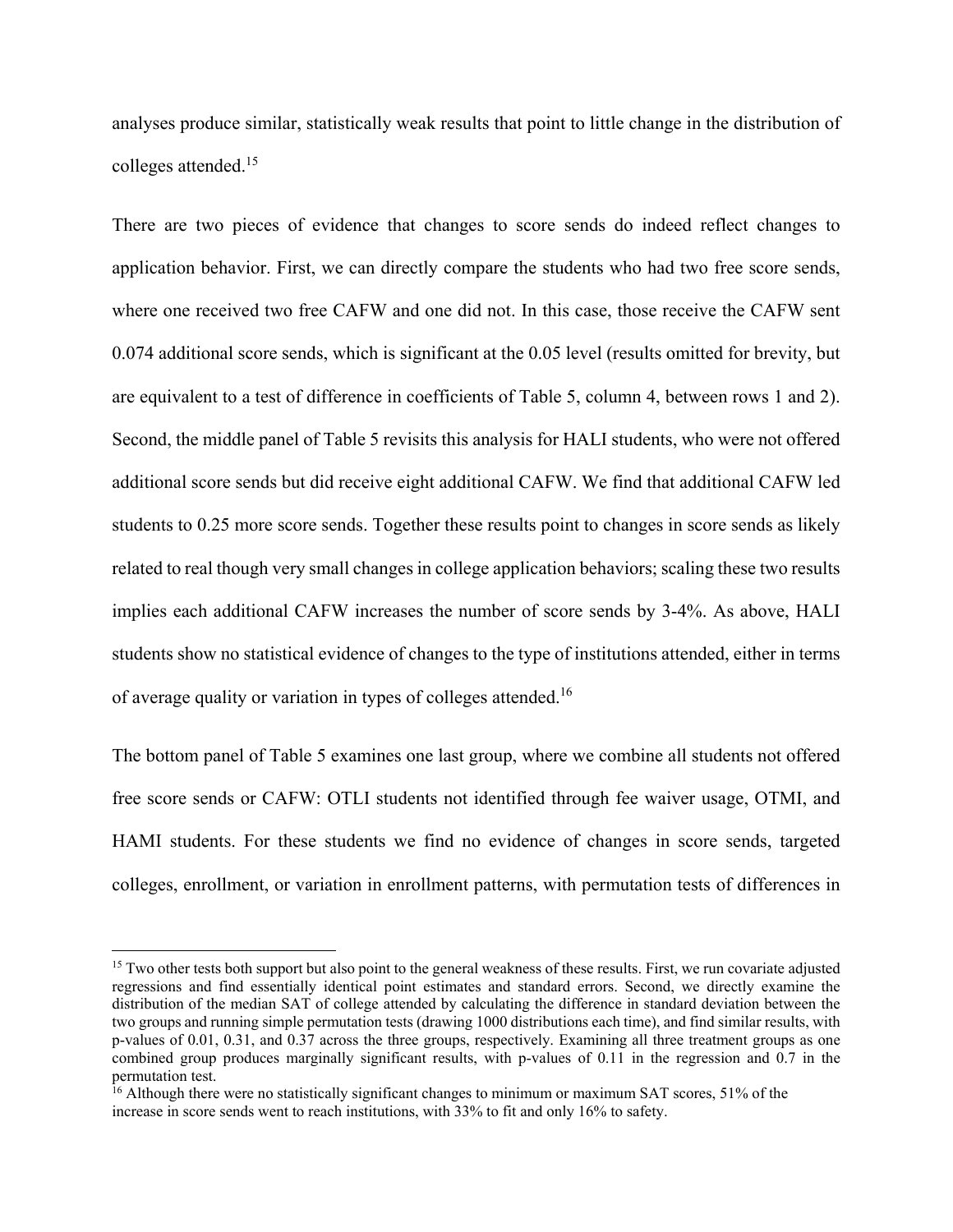distributions confirming these findings. Similarly, there were no impacts on score sends to reach, fit, or safety colleges (regressions omitted).

In order to interpret these results, we first present evidence that our null effects are not simply due to students ignoring the mailers or emails. One piece of evidence is the change in score send utilization, as students could only change their behaviors if they engaged with the mailers by receiving free sends or CAFW. As a second piece of evidence, we have some limited ability to track students' usage of the BigFuture website for the 2017 cohort.<sup>17</sup> Appendix Table 11, column 1 shows that approximately 33 percent of treated students offered pre-populated college starter lists on the website clicked through to access those data, with the largest rates for mailer plus students (47%). (Control students were not offered this option). We also have a snapshot of the college lists in March 2017 that allows us to determine whether a student added a new college to their BigFuture list. Control students were about one percentage point more likely to add a college to their list, as pre-populating the lists likely induced some mild inertia for treated students. Yet this still results in treated students being 17 percentage points more likely to engage with their lists, using an omnibus measure of engagement – either accessing the prepopulated list or adding a new school (column 3).

## **Conclusion**

We find that offering information about the college application process to students transitioning into 12th grade produces no observable changes in college enrollment behavior. The one exception are positive impacts among African-American and Hispanic students, though these are extremely

<sup>&</sup>lt;sup>17</sup> Individual-level, real-time data from BigFuture was generally not available when these experiments were running. For the 2017 cohort we can observe the final college list as of March 2017. No data were available for the 2016 cohort. As noted above, control students had access to BigFuture but treated students received more encouragement to engage with the BigFuture website and their college starter lists came pre-populated into their BigFuture account.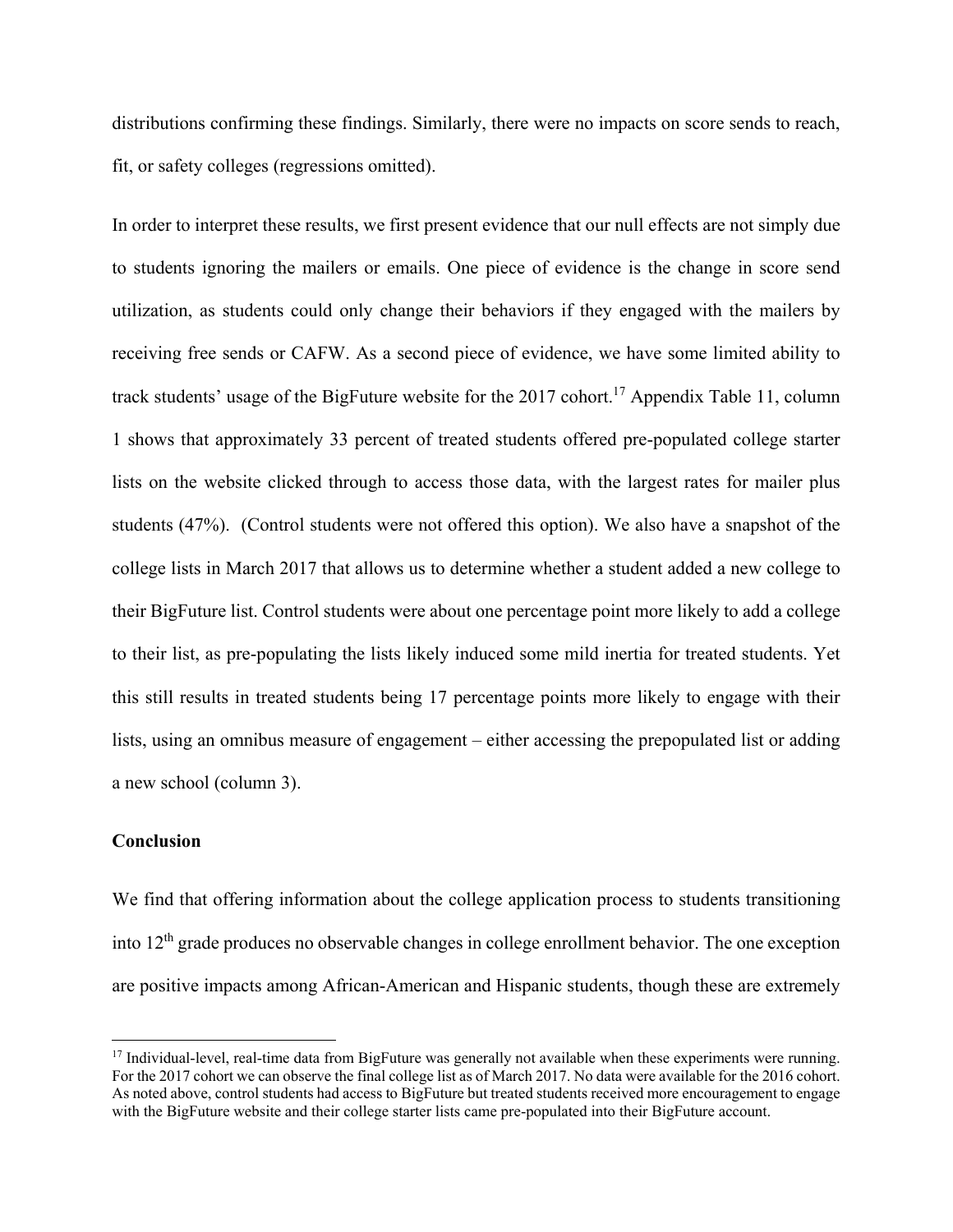small and not consistently found across outcome measures. Null results did not vary across the format of our delivery or whether we included financial incentives or reminders. Given the scale of the intervention and the large sample size, our statistically precise estimates rule out meaningful impacts.

Given these results, what have we learned? We believe that two potential problems in the college application process – attention and information salience – cannot entirely explain the null results. A few pieces of evidence suggest that students did not ignore the outreach. Treated students increased their use of free score sends overall, even more so when they received additional CAFW. All treated groups engaged more with the BigFuture website, and engagement was similar in size between the mailers only and email delivery treatments. Salience could be an issue if students were unaware of the College Board brand, but the national reach and importance of the PSAT, SAT, and AP exams suggests students are not likely to dismiss this information out of hand.

Our evidence suggests that one key issue is students received the information but did not use it to consistently apply to colleges of higher quality. Data on SAT score sends suggests that students became interested in both higher and lower quality institutions, though even these changes were of a relatively small magnitude and unlikely to result in large changes to observed enrollment. Thus it appears that efforts to shift college enrollment were thwarted at the application stage. Given the influence of neighborhood, family, and peers in the college selection process, the type of information we provided may not have been sufficiently novel or compelling to change student behavior. College outreach or direct service programs, who provide a more intensive but human touch working directly with students, may be more efficacious than information-based initiatives in substantially altering college application behaviors (Barr & Castleman, 2016; Gurantz et al., 2017; Howell, Hurwitz, & Smith, 2018; Page et al., 2017). If we hope that predominately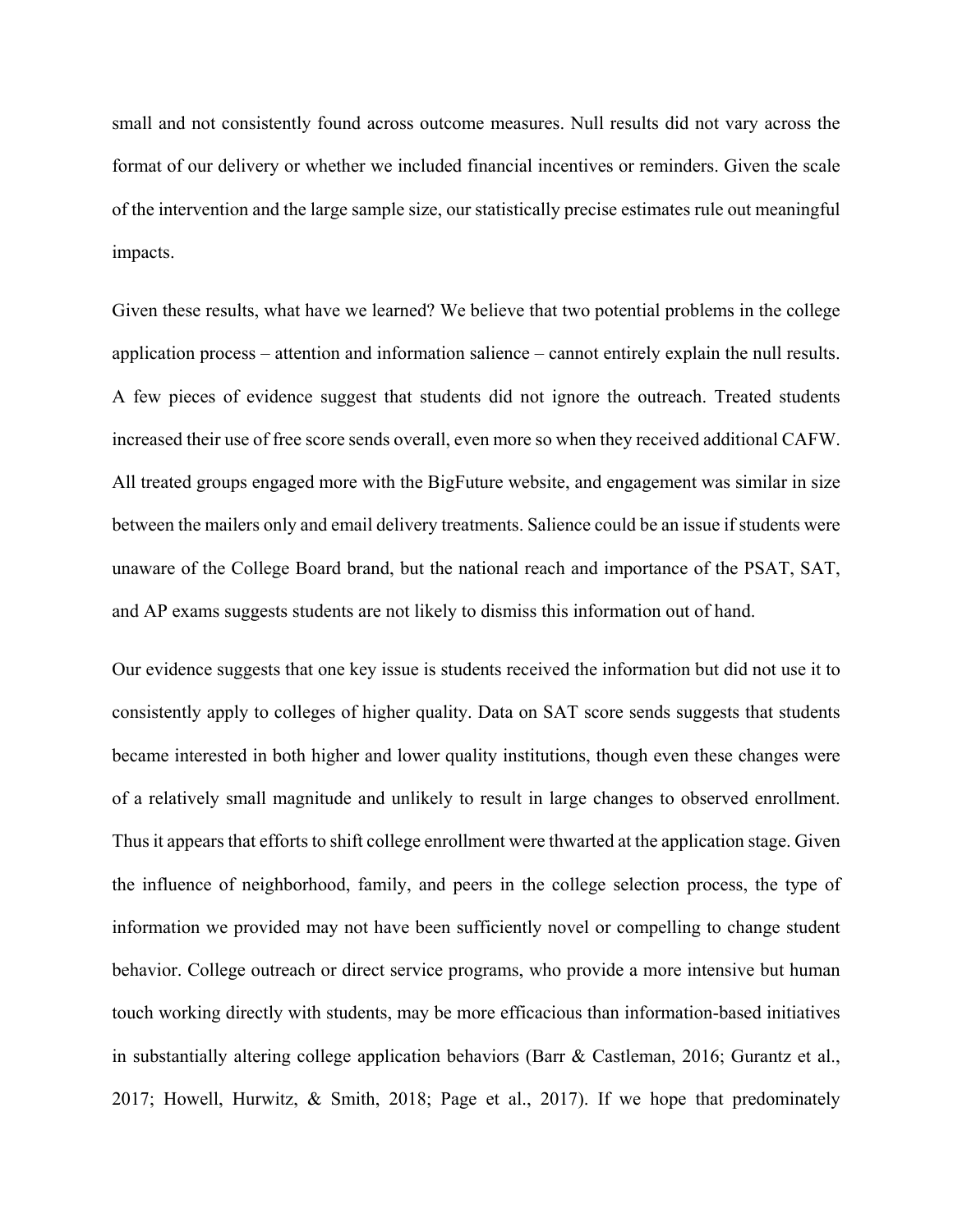information driven interventions are to move the needle on enrollment, we may need improved data using both individual-level information on students' preferences combined with detailed information on college-specific offerings or strengths. Yet this approach also suggests that largescale informational interventions may not be sufficient to move many individual students into new academic environments, given the specificity required.

Although many researchers have worked to improve various aspects of the college application process, the initial stages of the intervention was most closely inspired by the successful ECO-C intervention (Hoxby  $\&$  Turner, 2013), though there were substantial differences between the two research designs. First, we targeted a much larger group of students, including those below the 90<sup>th</sup> SAT percentile, students with higher projected incomes, and students attending "feeder" schools (i.e., generally urban and higher-performing). For many students, we conducted outreach through emails, which may have diluted impacts due to distaste of electronic correspondence (qualitative results from ECO-C support this idea). Nonetheless, our best attempt at mimicking their sample still produces no statistically significant effects (Appendix Table 9), so cannot fully explain differences in outcomes.

We believe there are four relevant differences between the two initiatives. First, ECO-C has a specific messaging and branding that may have been more appealing than what could be offered by the College Board or other similar organizations. Specifically, they offered information from a non-partisan organization that was foundation and government funded, which may have garnered more trust. Branding could also include small but potentially important differences in our outreach, such as our mailer design or use of a website for organizing college lists, relative to their tabbed, expandable brochure, particularly as their parents reported being less interested in typical college outreach materials. Second, they also utilized their own list selection process, which may have less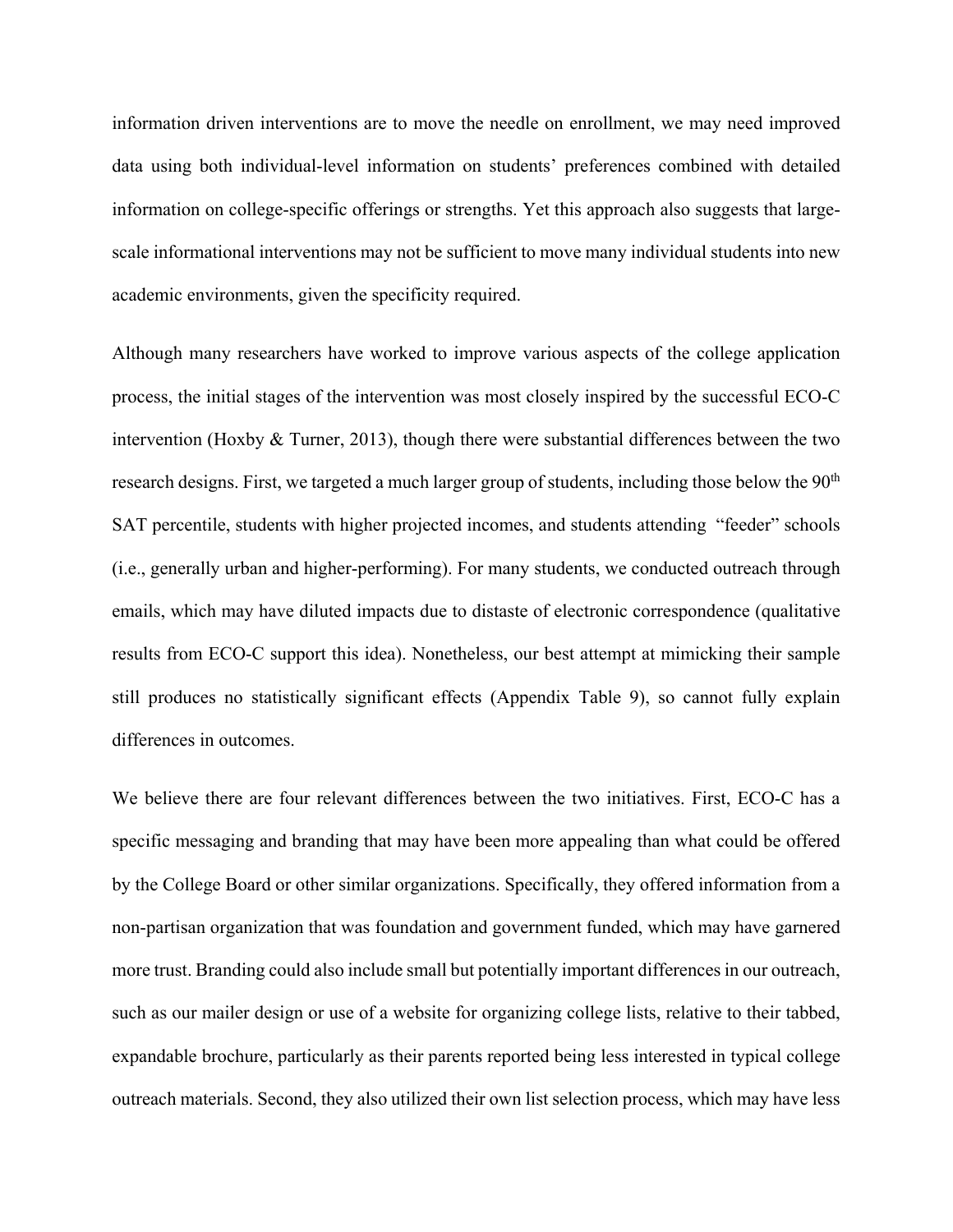constraints on which types of colleges to promote than that of the College Board. Third, our sample was drawn from PSAT and SAT test-takers, while ECO also created a sample using student ACT scores. Geographical differences in the sample may have contributed to our smaller results, with ACT participation less concentrated on the coasts and more concentrated in the middle of the  $U.S.$ <sup>18</sup>

A final concern is the timing of our initiatives, with our initiative targeting students in the 2016 and 2017 graduating cohorts. Increased efforts on the part of selective colleges to increase the enrollment of lower- and middle-income students, in particular as a result of prior work by Avery, Hoxby, and Turner and other similar research, means that control group students may be receiving considerably more outreach from selective colleges than even a few years ago. Experimental work on application and enrollment has spurred a growth in the development of college assistance organizations toward traditionally underrepresented students, perhaps muting the College Board's efforts to provide informational interventions.<sup>19</sup> Tracking students from 2004 through 2016 suggests that high-achieving, low-income students have closed the gap in score sending behavior and college enrollment with their similarly prepared but high-income peers, though this work is in progress and trends in the self-selected sample of SAT takers presents many challenges (Pender & Welch,  $2018$ ).<sup>20</sup> Thus general knowledge as to the existence of this issue, combined with work by schools, colleges, philanthropies, and other organizations, may have eliminated many of the

<sup>&</sup>lt;sup>18</sup> We find no differences in results when disaggregating by SAT versus ACT dominant states but the problem may be that we lack the relevant ACT taking population.

 $19$  A comparable example is the introduction of the College Navigator that occurred between the first and second waves of ECO-C project, leading the "application guidance" portion of their initiative to be less relevant over time (Hoxby & Turner, 2013).

<sup>&</sup>lt;sup>20</sup> Pender & Welch (2018) analyze enrollment outcomes from SAT takers from 2004 through 2016, though there are a few limitations to their analysis, primarily that: the results only pertain to SAT takers, and do not reflect gaps in enrollment between all low- and high-income students; income is self-reported, with approximately 40% of students not reporting family income, and; the size of the SAT-taking population has generally increased over time, with the largest gains from students who are self-reporting high-income levels.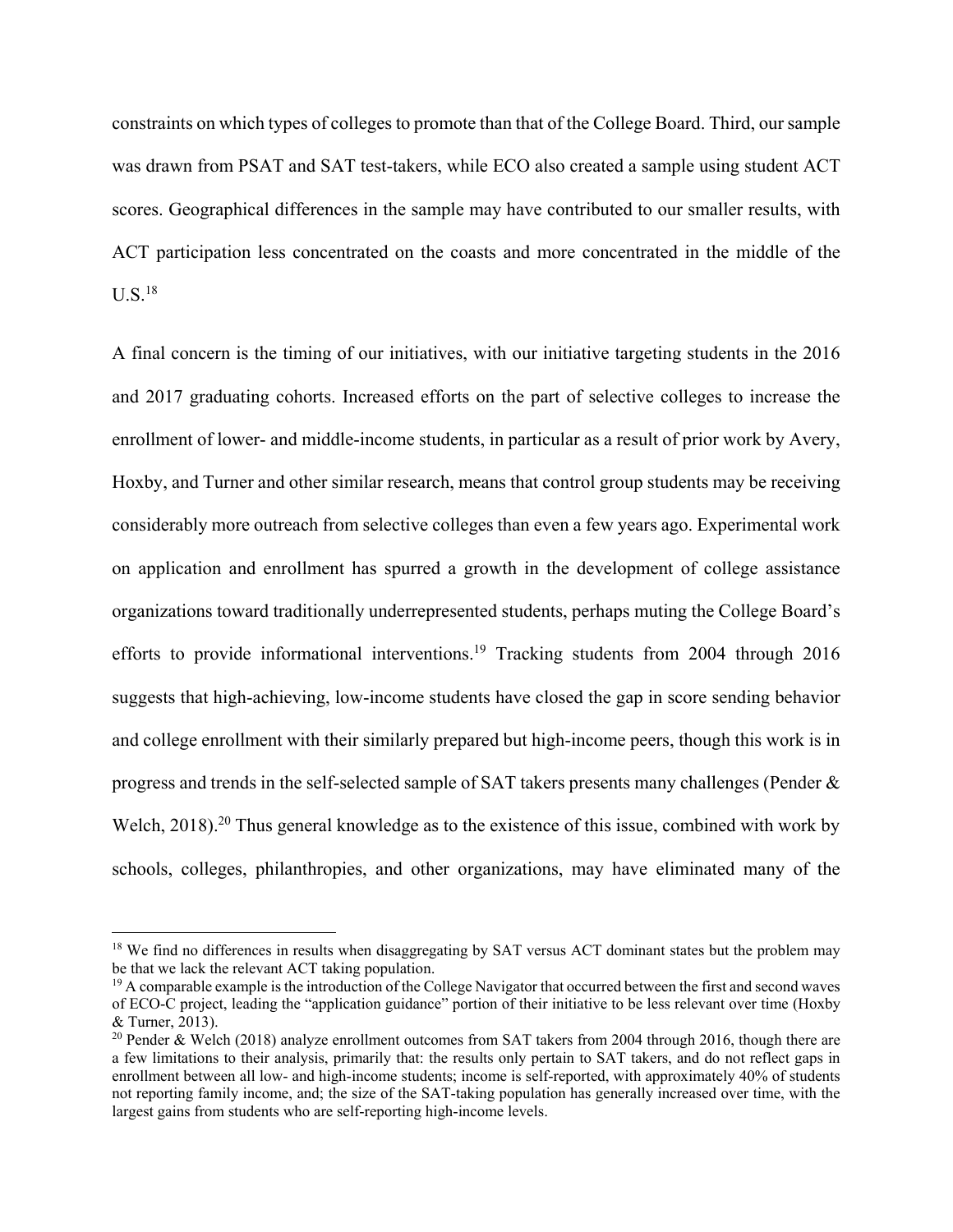compliers that might be influenced by an information-based intervention. This again suggests that more intensive services may be the next step for students facing strong obstacles to shifting their enrollment. Continued exploration on how best to serve the millions of students navigating their path to college is warranted.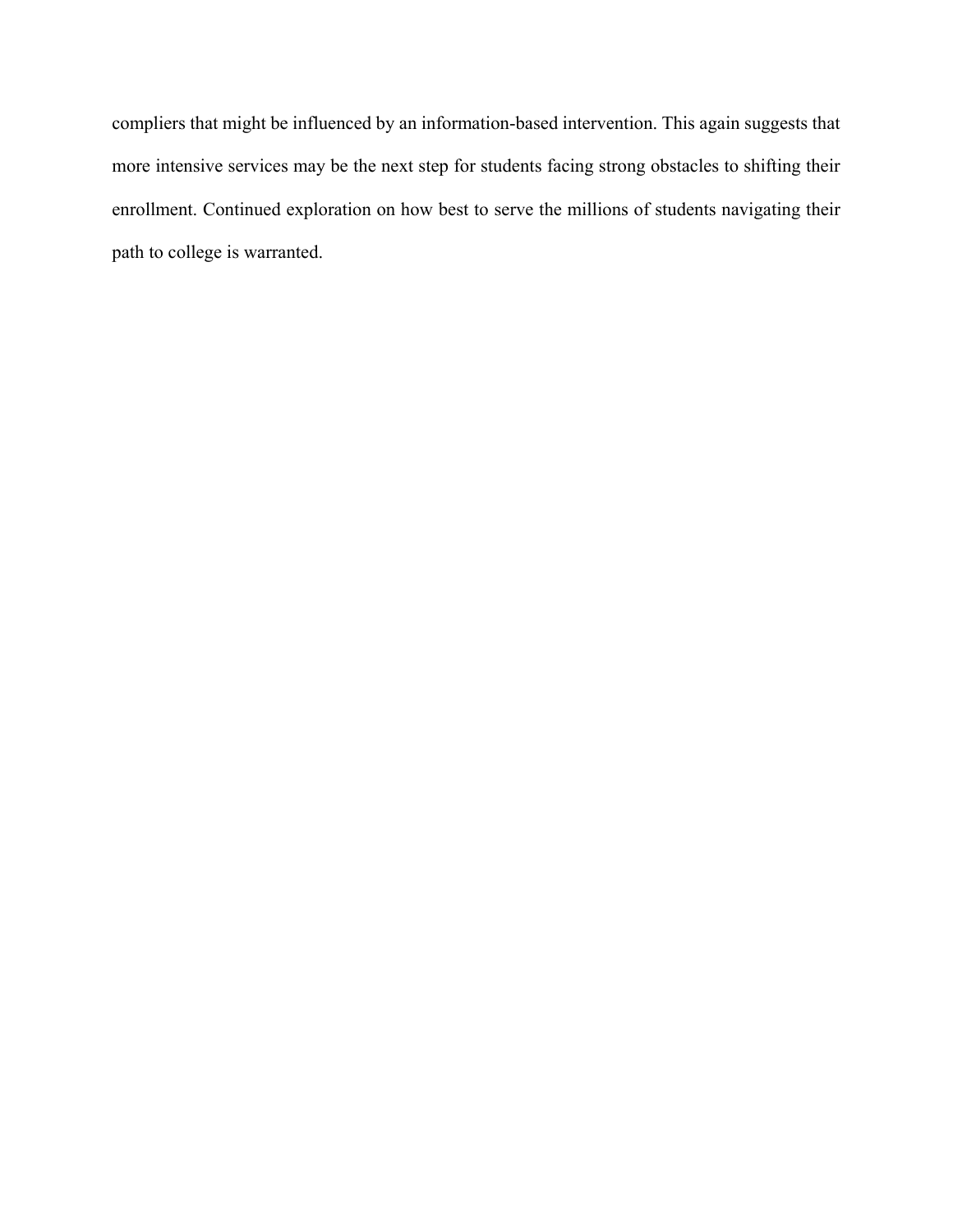# **References**

- Bailey, M. J., & Dynarski, S. M. (2011). Inequality in postsecondary education. In G. J. Duncan & R. J. Murnane (Eds.), *Whither Opportunity* (pp. 117‐‐132): Russell Sage.
- Baker, R., Bettinger, E. P., Jacob, B., & Marinescu, I. (2018). The Effect of Labor Market Information on Community College Students' Major Choice. *Economics of Education Review, 65*, 18‐30. Retrieved from http://www.sciencedirect.com/science/article/pii/S0272775718300566. doi:https://doi.org/10.1016/j.econedurev.2018.05.005
- Barr, A., & Castleman, B. L. (2016). *Advising Students To and Through College: Experimental Evidence from the Bottom Line Advising Program*. Retrieved from Boston, MA:
- Barr, A., & Turner, S. (2018). A Letter and Encouragement: Does Information Increase Postsecondary Enrollment of UI Recipients? *American Economic Journal: Economic Policy, 10*(3), 42‐68. Retrieved from http://www.aeaweb.org/articles?id=10.1257/pol.20160570. doi:doi: 10.1257/pol.20160570
- Belasco, A. S., & Trivette, M. J. (2015). Aiming Low: Estimating the Scope and Predictors of Postsecondary Undermatch. *The Journal of Higher Education, 86*(2), 233‐263. Retrieved from https://doi.org/10.1080/00221546.2015.11777363. doi:10.1080/00221546.2015.11777363
- Bergman, P., Denning, J. T., & Manoli, D. (2017). *Is Information Enough? Evidence from a Tax Credit Information Experiment with 1,000,000 Students*. IZA Working Paper No. 10997. Bonn, Germany.
- Bettinger, E. P., Long, B. T., Oreopoulos, P., & Sanbonmatsu, L. (2012). The Role of Simplification and Information in College Decisions: Results from the H&R Block FAFSA Experiment. *Quarterly Journal of Economics, 127*(3), 1205‐1242.
- Bhuller, M., Mogstad, M., & Salvanes, K. G. (2017). Life‐Cycle Earnings, Education Premiums, and Internal Rates of Return. *Journal of Labor Economics, 35*(4), 993‐1030. Retrieved from https://www.journals.uchicago.edu/doi/abs/10.1086/692509. doi:10.1086/692509
- Bleemer, Z., & Zafar, B. (2018). Intended college attendance: Evidence from an experiment on college returns and costs. *Journal of Public Economics, 157*, 184‐211. Retrieved from http://www.sciencedirect.com/science/article/pii/S004727271730186X. doi:https://doi.org/10.1016/j.jpubeco.2017.11.002
- Castleman, B. L., Arnold, K., & Wartman, K. L. (2012). Stemming the Tide of Summer Melt: An Experimental Study of the Effects of Post‐High School Summer Intervention on Low‐Income Students' College Enrollment. *Journal of Research on Educational Effectiveness, 5*, 1‐17.
- Castleman, B. L., & Page, L. C. (2013). *A Trickle or a Torrent? Understanding the Extent of Summer Melt among College‐Intending High School Graduates*. Paper presented at the Association for the Study of Higher Education, Indianapolis, IN.
- Castleman, B. L., & Page, L. C. (2015). Summer nudging: Can personalized text messages and peer mentor outreach increase college going among low‐income high school graduates? *Journal of Economic Behavior and Organization, 115*, 144‐160.
- Castleman, B. L., & Page, L. C. (2016). Freshman Year Financial Aid Nudges: An Experiment to Increase FAFSA Renewal and College Persistence. *Journal of Human Resources, 51*(2), 389‐415. Retrieved from http://jhr.uwpress.org/content/51/2/389.abstract. doi:10.3368/jhr.51.2.0614‐6458R
- Castleman, B. L., Page, L. C., & Schooley, K. (2014). The forgotten summer: Mitigating summer attrition among college‐intending low‐income high school graduates. *Journal of Policy Analysis and Management, 32*(2), 320‐344.
- Chetty, R., Friedman, J. N., Saez, E., Turner, N., & Yagan, D. (2017). *Mobility Report Cards: The Role of Colleges in Intergenerational Mobility*. NBER Working Paper No. 23618.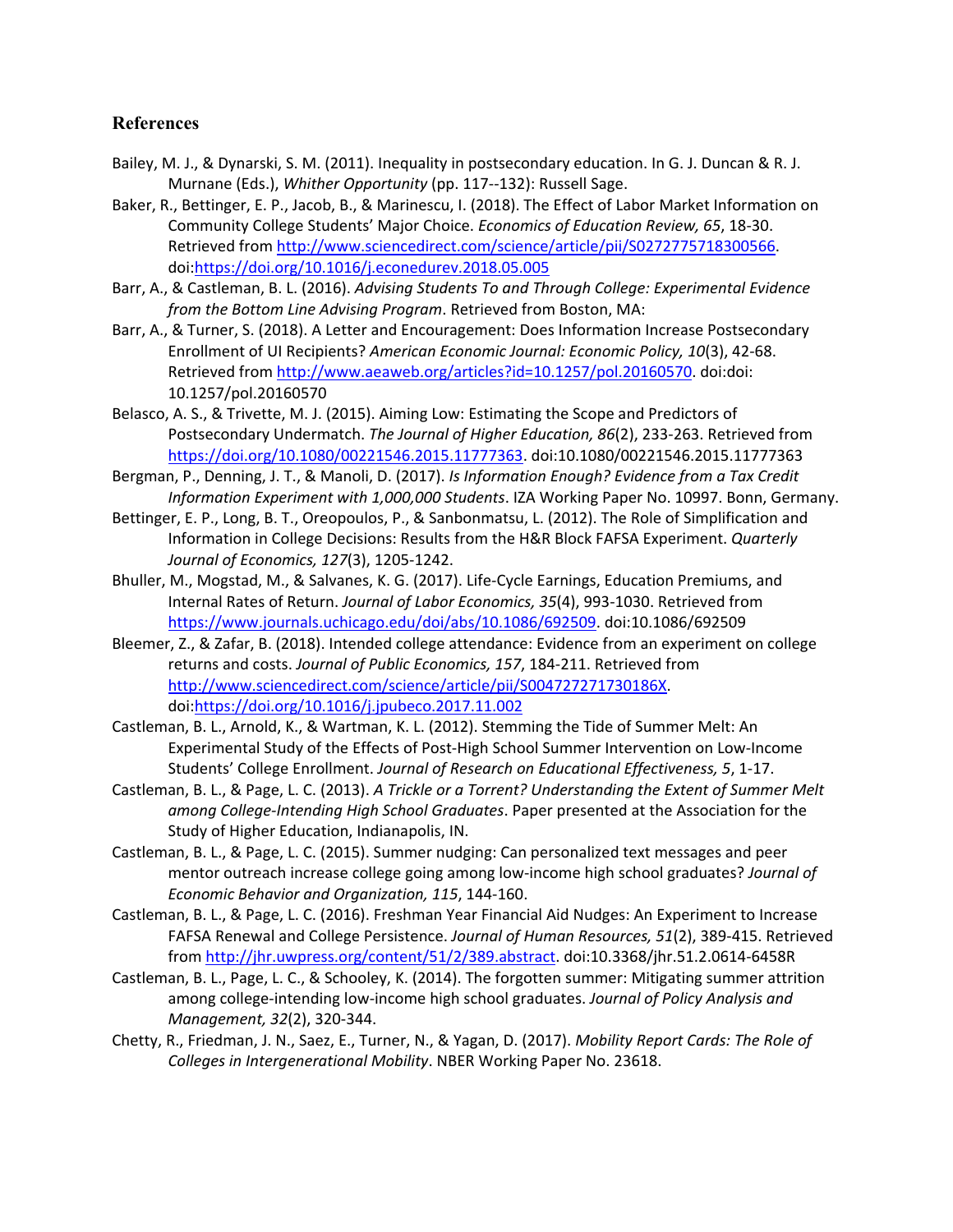- Cohodes, S. R., & Goodman, J. S. (2014). Merit Aid, College Quality and College Completion: Massachusetts' Adams Scholarship as an In‐Kind Subsidy. *American Economic Journal: Applied Economics, 6*(4), 251‐285.
- Darolia, R., & Harper, C. (2018). Information Use and Attention Deferment in College Student Loan Decisions: Evidence From a Debt Letter Experiment. *Educational Evaluation and Policy Analysis, 40*(1), 129‐150. Retrieved from http://journals.sagepub.com/doi/abs/10.3102/0162373717734368.

doi:10.3102/0162373717734368

- Dynarski, S. M., Libassi, C., Michelmore, K., & Owen, S. (2018). *Closing the gap: The effect of a targeted, tuition‐free promise on college choices of high‐achieving, low‐income students*. NBER Working Paper No. 25349. Cambridge, MA.
- Finkelstein, A., & Notowidigdo, M. (2018). *The Effects of Information and Application Assistance: Experimental Evidence from SNAP*. Unpublished working paper.
- Gabaix, X. (2017). Behavioral Inattention. In D. Bernheim, S. DellaVigna, & D. Laibson (Eds.), *Handbook of Behavioral Economics*. New York, NY: Elsevier.
- Goodman, J. S., Hurwitz, M., & Smith, J. (2017). Access to Four‐Year Public Colleges and Degree Completion. *Journal of Labor Economics, 35*(3), 829‐867.
- Gurantz, O. (2018). A Little Can Go a Long Way: The Impact of Advertising Services on Program Take‐Up. *Educational Evaluation and Policy Analysis, 40*(3), 382‐398. Retrieved from http://journals.sagepub.com/doi/abs/10.3102/0162373718774630. doi:10.3102/0162373718774630
- Gurantz, O., Hurwitz, M., & Smith, J. (2017). College Enrollment and Completion Among Nationally Recognized High‐Achieving Hispanic Students. *Journal of Policy Analysis and Management, 36*(1), 126‐153. Retrieved from http://dx.doi.org/10.1002/pam.21962.
- Hamilton, L., Roksa, J., & Nielsen, K. (2018). Providing a ''Leg Up'': Parental Involvement and Opportunity Hoarding in College. *Sociology of Education, 91*(2), 111‐131. Retrieved from http://journals.sagepub.com/doi/abs/10.1177/0038040718759557. doi:10.1177/0038040718759557
- Hoekstra, M. (2009). The Effect of Attending the Flagship State University on Earnings: A Discontinuity‐ Based Approach. *Review of Economics and Statistics, 91*(4), 717‐724.
- Howell, J., Hurwitz, M., & Smith, J. (2018). *The Impact of College Outreach to Students ‐ Results From Over 1,000 'Experiments'*. College Board Working Paper.
- Hoxby, C. M., & Avery, C. (2013). *The Missing "One‐Offs": The Hidden Supply of High‐Achieving, Low Income Students*. Retrieved from Washington DC:
- Hoxby, C. M., & Turner, S. E. (2013). *Expanding College Opportunities for High‐Achieving, Low Income Students*. Stanford Institute for Economic Policy Research. Stanford, CA.
- Hurwitz, M., Mbekeani, P. P., Nipson, M. M., & Page, L. C. (2016). Surprising Ripple Effects: How Changing the SAT Score‐Sending Policy for Low‐Income Students Impacts College Access and Success. *Educational Evaluation and Policy Analysis, 39*(1), 77‐103. Retrieved from http://journals.sagepub.com/doi/abs/10.3102/0162373716665198. doi:10.3102/0162373716665198
- Hurwitz, M., Smith, J., Niu, S., & Howell, J. (2015). The Maine Question: How Is 4‐Year College Enrollment Affected by Mandatory College Entrance Exams? *Educational Evaluation and Policy Analysis, 37*(1), 138‐159. Retrieved from

http://journals.sagepub.com/doi/abs/10.3102/0162373714521866. doi:10.3102/0162373714521866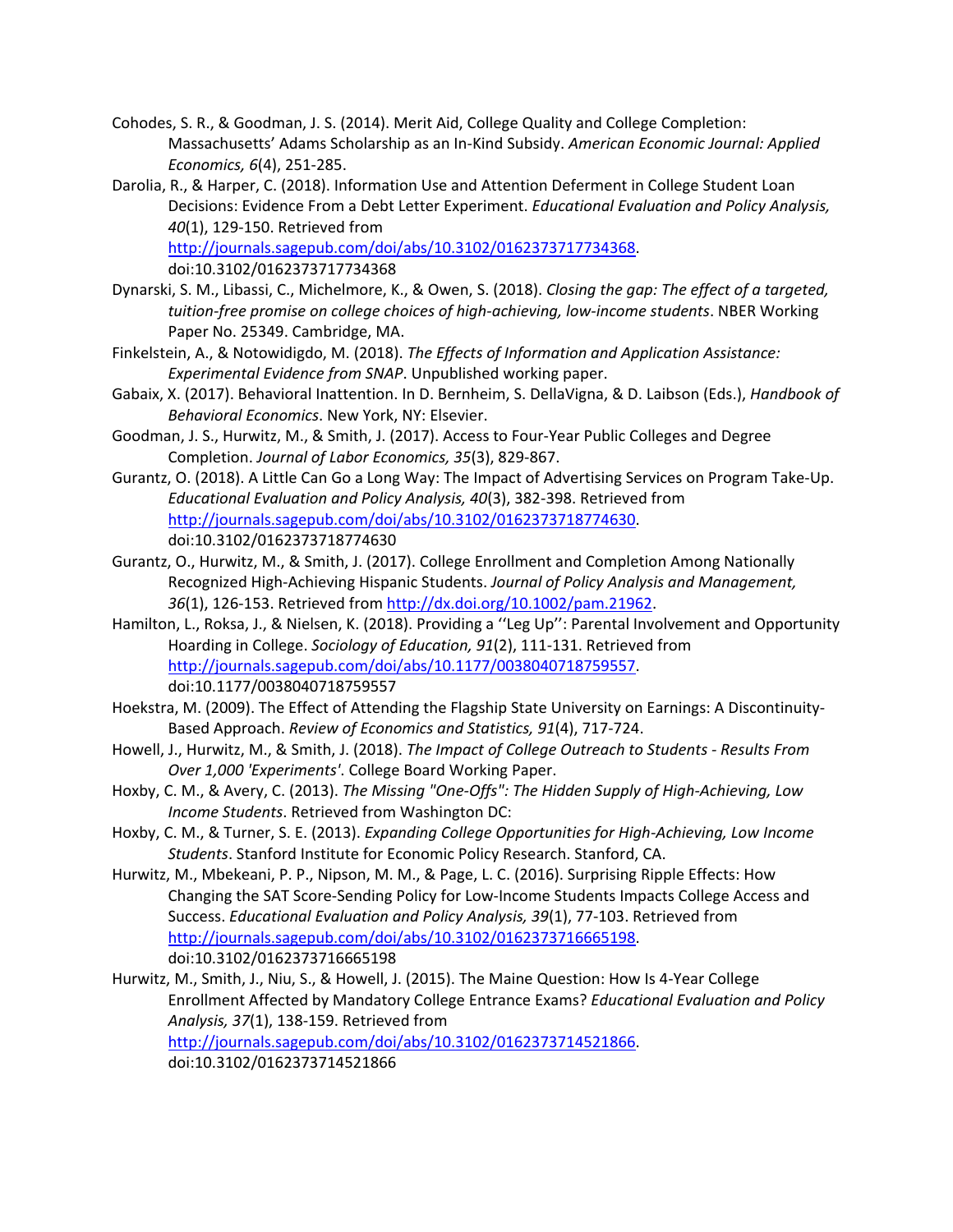- Hyman, J. (2017). ACT for All: The Effect of Mandatory College Entrance Exams on Postsecondary Attainment and Choice. *Education Finance and Policy, 12*(3), 281‐311. Retrieved from http://www.mitpressjournals.org/doi/abs/10.1162/EDFP\_a\_00206.
- Kirkeboen, L. J., Leuven, E., & Mogstad, M. (2016). Field of Study, Earnings, and Self‐Selection. *The Quarterly Journal of Economics, 131*(3), 1057‐1111. Retrieved from http://dx.doi.org/10.1093/qje/qjw019.
- Klasik, D. (2012). The college application gauntlet: A systematic analysis of the steps to four‐year college enrollment. *Research in Higher Education, 53*(5), 506‐549.
- Klasik, D., & Strayhorn, T. L. (2018). The Complexity of College Readiness: Differences by Race and College Selectivity. *47*(6), 334‐351. Retrieved from https://journals.sagepub.com/doi/abs/10.3102/0013189X18778598. doi:10.3102/0013189x18778598
- Marx, B. M., & Turner, L. J. (forthcoming). Student Loan Nudges: Experimental Evidence on Borrowing and Educational Attainment. *American Economic Journal: Economic Policy*.
- Page, L. C., Kehoe, S. S., Castleman, B. L., & Sahadewo, G. A. (2017). More than Dollars for Scholars: The Impact of the Dell Scholars Program on College Access, Persistence and Degree Attainment. *Journal of Human Resources*. Retrieved from http://jhr.uwpress.org/content/early/2017/12/01/jhr.54.3.0516.7935R1.abstract.
- Pallais, A. (2015). Small Differences that Matter: Mistakes in Applying to College. *Journal of Labor Economics, 33*(2), 493‐520.
- Pender, M., & Welch, M. (2018). *Trends in College Choice and Match: 2004‐2016*. College Board. Washington DC.
- Radford, A. W. (2013). *Top Student, Top School? How Social Class Shapes Where Valedictorians go to College*. Chicago, IL: University of Chicago Press.
- Roderick, M., Coca, V., & Nagaoka, J. (2011). Potholes on the Road to College:High School Effects in Shaping Urban Students' Participation in College Application, Four‐year College Enrollment, and College Match. *Sociology of Education, 84*(3), 178‐211. Retrieved from http://journals.sagepub.com/doi/abs/10.1177/0038040711411280. doi:10.1177/0038040711411280
- Smith, J. (2018). The Sequential College Application Process. *Education Finance and Policy, 0*(ja), 1‐54. Retrieved from https://www.mitpressjournals.org/doi/abs/10.1162/EDFP\_a\_00235. doi:10.1162/EDFP\_a\_00235
- Smith, J., Hurwitz, M., & Howell, J. (2015). Screening mechanisms and student responses in the college market. *Economics of Education Review, 44*, 17‐28. Retrieved from http://www.sciencedirect.com/science/article/pii/S0272775714000971. doi:https://doi.org/10.1016/j.econedurev.2014.10.005
- Smith, J., Pender, M., & Howell, J. (2013). The full extent of student‐college academic undermatch. *Economics of Education Review, 32*, 247‐261.
- Sunstein, C. R. (2017). Nudges that fail. *Behavioural Public Policy, 1*(1), 4‐25. Retrieved from https://www.cambridge.org/core/article/nudges-thatfail/8DE5FFFFB7DA5BE14F8DC1E3D2C0C0AA.
- Thaler, R. H., & Sunstein, C. R. (2008). *Nudge: Improving decisions about health, wealth, and happiness*. New Haven, CT: Yale University Press.
- Zimmerman, S. D. (2014). The Returns to College Admission for Academically Marginal Students. *Journal of Labor Economics, 32*(4), 711‐754.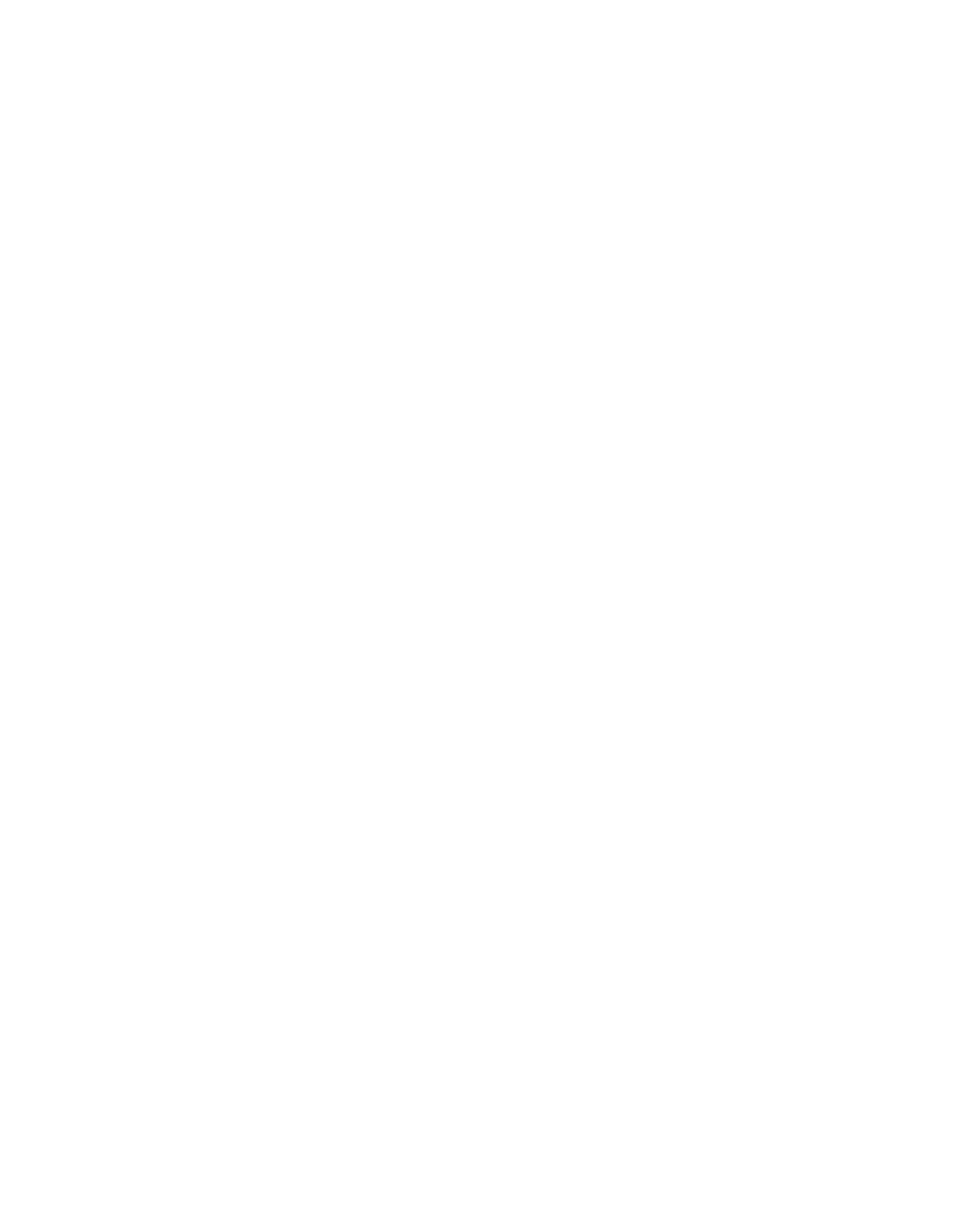|                                          | (1)         | (2)         | (3)         | (4)            | (5)            | (6)        | (7)           |
|------------------------------------------|-------------|-------------|-------------|----------------|----------------|------------|---------------|
|                                          |             |             |             | High-achieving | High-achieving | On-track   | On-track      |
|                                          |             | 2016 cohort | 2017 cohort | Low-income     | Middle-income  | Low-income | Middle-income |
| Sample                                   | Full sample | only        | only        | (HALI)         | (HAMI)         | (OTLI)     | (OTMI)        |
| $\mathsf{N}$                             | 785752      | 536533      | 249219      | 37436          | 55204          | 305121     | 375518        |
| Treatment                                | 88.0%       | 89.2%       | 85.4%       | 66.3%          | 75.2%          | 88.9%      | 92.5%         |
| Treatment type <sup>a</sup>              |             |             |             |                |                |            |               |
| Mailers plus                             | 11.7%       | 6.8%        | 22.1%       | 37.3%          | 36.1%          | 17.4%      | 1.3%          |
| Mailers                                  | 12.3%       | 10.0%       | 17.2%       | 29.0%          | 30.4%          | 10.8%      | 9.6%          |
| Emails                                   | 64.0%       | 72.3%       | 46.1%       | 0.0%           | 8.7%           | 60.7%      | 81.6%         |
| Demographics <sup>b</sup>                |             |             |             |                |                |            |               |
| Female                                   | 54.5%       | 54.9%       | 53.5%       | 45.3%          | 44.9%          | 56.1%      | 55.5%         |
| African-American                         | 9.8%        | 9.8%        | 10.0%       | 4.8%           | 4.4%           | 12.8%      | 9.0%          |
| Asian                                    | 13.3%       | 12.8%       | 14.3%       | 24.3%          | 29.5%          | 11.5%      | 11.4%         |
| Hispanic                                 | 22.5%       | 19.1%       | 29.8%       | 14.4%          | 12.6%          | 29.9%      | 19.1%         |
| White                                    | 46.9%       | 51.5%       | 37.0%       | 50.3%          | 46.5%          | 38.6%      | 52.5%         |
| Other ethnicity                          | 7.5%        | 6.8%        | 9.0%        | 6.2%           | 7.0%           | 7.3%       | 7.9%          |
| College-educated parents                 | 31.5%       | 26.7%       | 41.7%       | 57.1%          | 53.9%          | 26.0%      | 31.1%         |
| Academics                                |             |             |             |                |                |            |               |
| <b>Took PSAT</b>                         | 86.3%       | 96.0%       | 65.4%       | 91.7%          | 90.0%          | 87.5%      | 84.1%         |
| PSAT: Math                               | 526         | 533         | 505         | 640            | 646            | 506        | 511           |
| PSAT: Verbal                             | 513         | 522         | 486         | 613            | 621            | 493        | 502           |
| PSAT: Writing                            | 499         | 508         | 468         | 597            | 600            | 479        | 488           |
| <b>Took SAT</b>                          | 66.3%       | 65.2%       | 68.5%       | 84.2%          | 81.4%          | 68.3%      | 60.1%         |
| SAT: Verbal <sup>c</sup>                 | 566         | 553         | 592         | 663            | 662            | 548        | 550           |
| SAT: Math                                | 565         | 557         | 583         | 677            | 675            | 547        | 545           |
| High school characteristics <sup>d</sup> |             |             |             |                |                |            |               |
| Type: Public                             | 84.5%       | 81.8%       | 90.3%       | 81.0%          | 82.4%          | 85.8%      | 84.2%         |
| Type: Private                            | 8.1%        | 8.6%        | 7.1%        | 12.6%          | 9.7%           | 7.1%       | 8.1%          |
| Type: Unknown                            | 7.4%        | 9.6%        | 2.7%        | 6.4%           | 7.9%           | 7.1%       | 7.7%          |
| Location: City                           | 32.4%       | 30.2%       | 37.2%       | 36.4%          | 35.8%          | 36.9%      | 28.2%         |
| Location: Suburb                         | 37.0%       | 36.3%       | 38.4%       | 43.6%          | 36.3%          | 37.6%      | 35.3%         |
| Location: Town                           | 8.0%        | 8.3%        | 7.4%        | 4.2%           | 7.1%           | 6.2%       | 10.1%         |
| Location: Rural                          | 15.2%       | 15.7%       | 14.3%       | 9.4%           | 12.9%          | 12.2%      | 18.7%         |

Table 1. Student characteristics by background status

*Notes.* Sample restricted to students: (i) in the high school cohorts of 2016 and 2017; (ii) identified as high‐achieving or on‐track based on PSAT/SAT performance in the top 10% or 50% of the national distribution, respectively; and (iii) low‐ and middle‐income students, as identified by SAT fee waiver usage and an algorithm incorporating self‐reported income, high school attended, and geographic residency. <sup>a</sup> Treatment type indicates whether students received outreach primarily in the form of emails, mailed brochures, or brochures with extra outreach opportunities, as defined in the text. <sup>b</sup> Demographics are student self-reports. <sup>c</sup> The 2016 cohort primarily took the three-section, 2400 point SAT and the 2017 cohort took the revised, two-section, 1600 point SAT; thus verbal indicates "critical reading" for the 2016 cohort and "evidence-based reading and writing" for the 2017 cohort. <sup>d</sup> High school characteristics are taken from the Common Core of Data (CCD) or Private School Survey (PSS).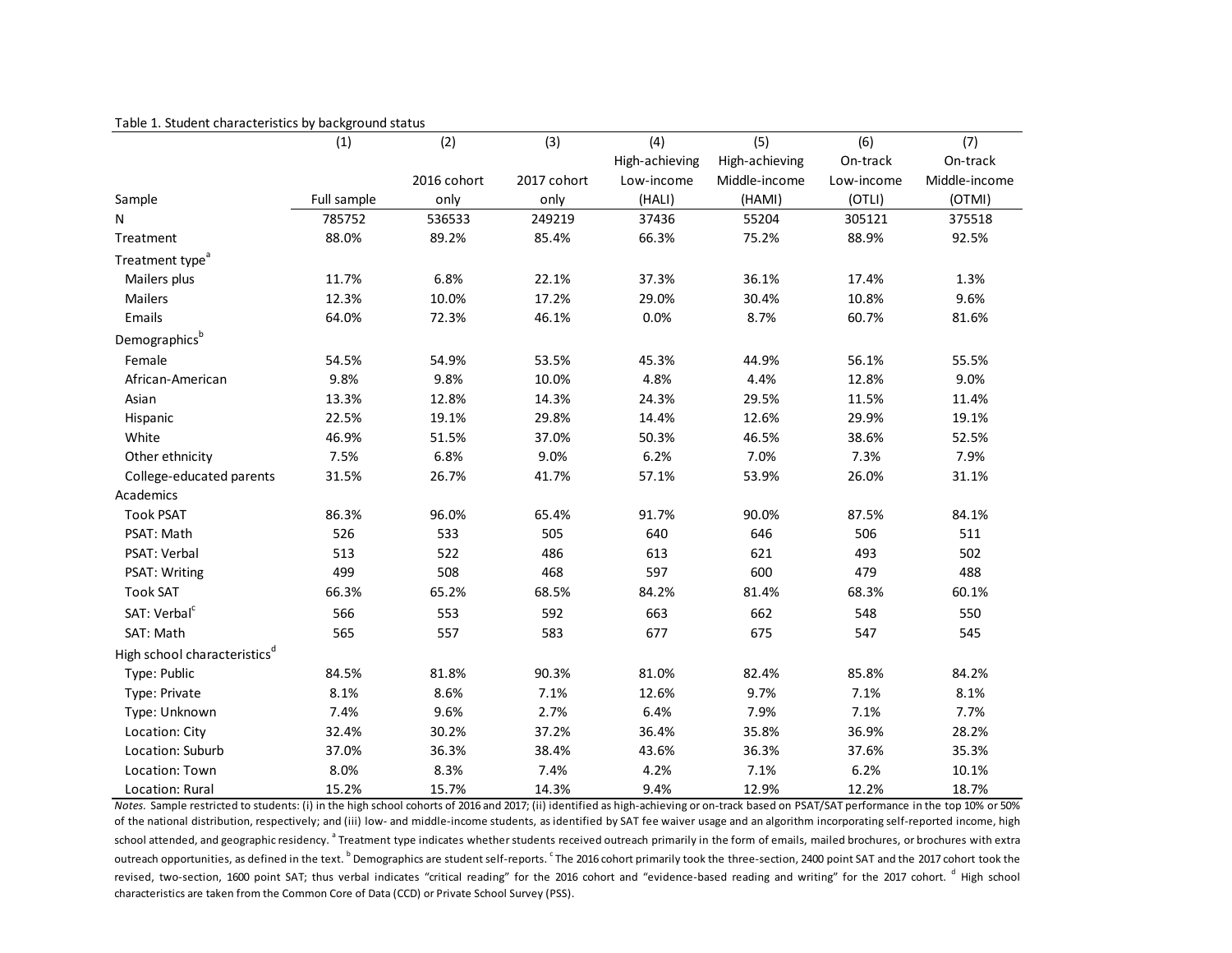|                          | (1)       | (2)         | (3)        | (4)      | (5)      | (6)                | (7)             | (8)                    | (9)        | (10)              |
|--------------------------|-----------|-------------|------------|----------|----------|--------------------|-----------------|------------------------|------------|-------------------|
|                          |           | Score sends |            |          |          | Initial attendance | College quality |                        |            | College cost      |
|                          |           |             |            |          |          |                    |                 | Six-year<br>bachelor's | Cost of    | Net cost, family  |
|                          | Total     | Average SAT | Min SAT    | Max SAT  | Two-year | Four-year          | College SAT     | rate                   | attendance | income $\le$ 548K |
| Full sample              | $0.064**$ | 0.298       | $-0.997+$  | 1.492*   | 0.001    | $-0.000$           | 0.329           | 0.000                  | $-78.812$  | 0.750             |
|                          | (0.013)   | (0.482)     | (0.510)    | (0.631)  | (0.001)  | (0.002)            | (0.545)         | (0.001)                | (53.651)   | (28.287)          |
| 2016 cohort              | 0.013     | 0.962       | 0.540      | $1.383+$ | 0.000    | 0.001              | 1.037           | $0.002 +$              | $-42.764$  | 33.344            |
|                          | (0.018)   | (0.645)     | (0.681)    | (0.837)  | (0.002)  | (0.002)            | (0.705)         | (0.001)                | (71.585)   | (37.705)          |
| 2017 cohort              | $0.139**$ | $-0.567$    | $-2.998**$ | $1.633+$ | 0.002    | $-0.003$           | $-0.726$        | $-0.001$               | $-127.290$ | $-43.086$         |
|                          | (0.021)   | (0.725)     | (0.770)    | (0.962)  | (0.002)  | (0.003)            | (0.862)         | (0.001)                | (80.424)   | (42.489)          |
| <b>Baseline means</b>    | 3.65      | 1256        | 1146       | 1360     | 11.6%    | 64.5%              | 1229            | 65.6%                  | \$29,430   | \$13,073          |
| Baseline means (2016)    | 3.65      | 1268        | 1158       | 1369     | 10.8%    | 65.1%              | 1240            | 67.1%                  | \$30,113   | \$13,453          |
| Baseline means (2017)    | 3.66      | 1240        | 1128       | 1348     | 13.0%    | 63.6%              | 1212            | 63.3%                  | \$28,415   | \$12,509          |
| Baseline st. dev.        | 4.19      | 121         | 123        | 146      | 32.1%    | 47.9%              | 132             | 17.6%                  | \$12,733   | \$6,334           |
| Baseline st. dev. (2016) | 4.39      | 124         | 124        | 147      | 31.0%    | 47.7%              | 134             | 17.6%                  | \$13,142   | \$6,438           |
| Baseline st. dev. (2017) | 3.86      | 115         | 119        | 144      | 33.6%    | 48.1%              | 127             | 17.4%                  | \$12,030   | \$6,134           |
| N                        | 785752    | 441384      | 441384     | 441384   | 785752   | 785752             | 443903          | 467271                 | 515153     | 514598            |
| N (2016)                 | 536533    | 283096      | 283096     | 283096   | 536533   | 536533             | 298546          | 313192                 | 342401     | 342054            |
| N (2017)                 | 249219    | 158288      | 158288     | 158288   | 249219   | 249219             | 145357          | 154079                 | 172752     | 172544            |

#### Table 2. SAT score sending and postsecondary enrollment outcomes

Notes. + p<0.1, \* p<0.05, \*\* p<0.01. Estimates come from a linear regression of randomly-assigned treatment status on the outcomes listed. Baseline means and standard deviations calculated from control group students who did not receive treatment. Sample restricted to students: (i) in the high school cohorts of 2016 and 2017; (ii) identified as high-achieving or on-track based on PSAT/SAT performance in the top 10% or 50% of the national distribution, respectively; and (iii) low- and middle-income students, as identified by SAT fee waiver usage and an algorithm incorporating self-reported income, high school attended, and geographic residency.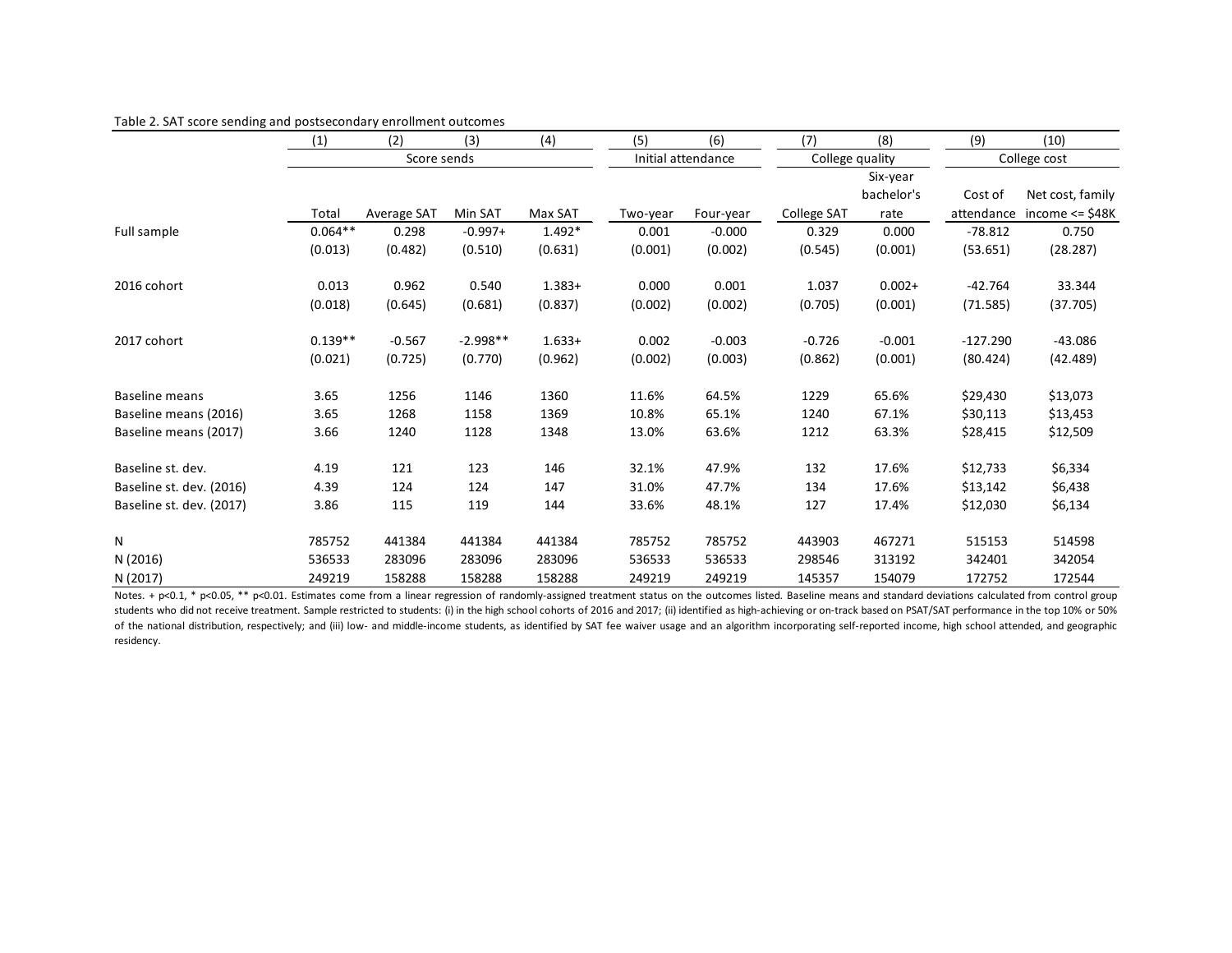|                     | (1)       | (2)         | (3)        | (4)       | (5)      | (6)                | (7)                    | (8)                    | (9)         | (10)               |
|---------------------|-----------|-------------|------------|-----------|----------|--------------------|------------------------|------------------------|-------------|--------------------|
|                     |           | Score sends |            |           |          | Initial attendance | <b>College Quality</b> |                        |             | College cost       |
|                     |           |             |            |           |          |                    |                        | Six-year<br>bachelor's | Cost of     | Net cost, family   |
|                     | Total     | Average SAT | Min SAT    | Max SAT   | Two-year | Four-year          | College SAT            | rate                   | attendance  | $income \leq 548K$ |
| 2016 cohort         |           |             |            |           |          |                    |                        |                        |             |                    |
| <b>Mailers Plus</b> | 0.007     | 1.433       | $1.654+$   | 1.745     | 0.003    | $-0.002$           | 1.222                  | $0.003+$               | $-63.915$   | 17.393             |
|                     | (0.028)   | (0.951)     | (1.004)    | (1.235)   | (0.003)  | (0.004)            | (1.046)                | (0.001)                | (112.263)   | (59.121)           |
| <b>Mailers</b>      | 0.012     | 1.366       | 1.278      | 1.667     | 0.003    | $-0.003$           | 0.848                  | 0.001                  | $-82.074$   | 9.452              |
|                     | (0.024)   | (0.877)     | (0.925)    | (1.138)   | (0.002)  | (0.003)            | (0.957)                | (0.001)                | (98.840)    | (52.058)           |
| Email               | 0.016     | 0.354       | $-0.728$   | 0.937     | $-0.003$ | $0.006+$           | 1.074                  | 0.001                  | $-5.578$    | 57.419             |
|                     | (0.023)   | (0.886)     | (0.936)    | (1.151)   | (0.002)  | (0.003)            | (0.974)                | (0.001)                | (94.607)    | (49.833)           |
| Baseline means      | 3.65      | 1268        | 1158       | 1369      | 10.8%    | 65.1%              | 1240                   | 67.1%                  | \$30,113    | \$13,453           |
| Baseline st. dev.   | 4.39      | 124         | 124        | 147       | 31.0%    | 47.7%              | 134                    | 17.6%                  | \$13,142    | \$6,438            |
| Ν                   | 536533    | 283096      | 283096     | 283096    | 536533   | 536533             | 298546                 | 313192                 | 342401      | 342054             |
| 2017 cohort         |           |             |            |           |          |                    |                        |                        |             |                    |
| <b>Mailers Plus</b> | $0.344**$ | $-0.617$    | $-5.278**$ | $4.448**$ | 0.003    | $-0.004$           | $-0.192$               | $-0.001$               | $-136.728$  | $-96.461$          |
|                     | (0.035)   | (1.073)     | (1.140)    | (1.423)   | (0.003)  | (0.005)            | (1.352)                | (0.002)                | (130.735)   | (69.058)           |
| Mailers             | 0.006     | $-0.006$    | $-0.361$   | $-0.868$  | 0.001    | $-0.004$           | $-1.147$               | $-0.001$               | $-246.300*$ | $-82.306$          |
|                     | (0.030)   | (1.130)     | (1.201)    | (1.499)   | (0.003)  | (0.004)            | (1.287)                | (0.002)                | (118.056)   | (62.376)           |
| Email               | 0.038     | $-0.830$    | $-1.504$   | $-0.657$  | 0.002    | $-0.001$           | $-1.059$               | $-0.001$               | $-57.105$   | 26.478             |
|                     | (0.027)   | (1.037)     | (1.102)    | (1.376)   | (0.003)  | (0.004)            | (1.177)                | (0.002)                | (106.527)   | (56.285)           |
| Baseline means      | 3.66      | 1240        | 1128       | 1348      | 13.0%    | 63.6%              | 1212                   | 63.3%                  | \$28,415    | \$12,509           |
| Baseline st. dev.   | 3.86      | 115         | 119        | 144       | 33.6%    | 48.1%              | 127                    | 17.4%                  | \$12,030    | \$6,134            |
| N.                  | 249219    | 158288      | 158288     | 158288    | 249219   | 249219             | 145357                 | 154079                 | 172752      | 172544             |

Table 3. SAT score sending and postsecondary enrollment outcomes

Notes. + p<0.1, \* p<0.05, \*\* p<0.01. Estimates come from a linear regression of randomly-assigned treatment status on the outcomes listed. Baseline means and standard deviations calculated from control group students who did not receive treatment. Sample restricted to students: (i) in the high school cohorts of 2016 and 2017; (ii) identified as high-achieving or on-track based on PSAT/SAT performance in the top 10% or 50% of the national distribution, respectively; and (iii) low‐ and middle‐income students, as identified by SAT fee waiver usage and an algorithm incorporating self‐reported income, high school attended, and geographic residency. Treatment type indicates whether students received outreach primarily in the form of emails, mailed brochures, or brochures with extra outreach opportunities.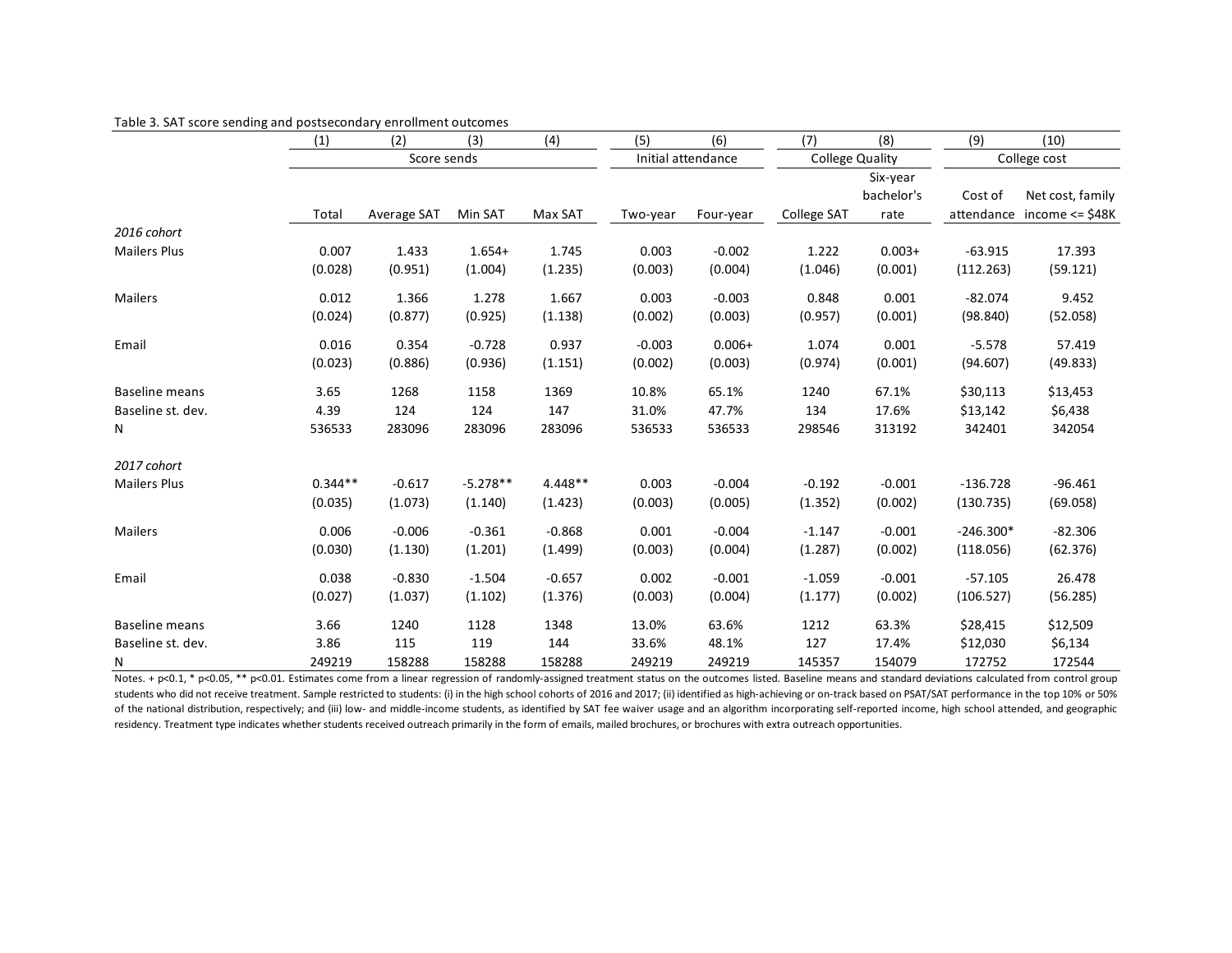| able 4. Shin seore senamg and posisecondary em omnem outcomes, neterogeneous outcomes |        | (1)       | (2)         |            | (3)       | (4)      | (5)                | (6)         | (7)             | (8)         | (9)                |
|---------------------------------------------------------------------------------------|--------|-----------|-------------|------------|-----------|----------|--------------------|-------------|-----------------|-------------|--------------------|
|                                                                                       |        |           | Score sends |            |           |          | Initial attendance |             | College quality |             | College cost       |
|                                                                                       |        |           |             |            |           |          |                    |             | Six-year        | Cost of     | Net cost, family   |
|                                                                                       | N      | Total     | Average SAT | Min SAT    | Max SAT   | Two-year | Four-year          | College SAT | bachelor's rate | attendance  | $income \leq $48K$ |
| High-achieving                                                                        | 92640  | 0.061     | 0.997       | 0.814      | 0.942     | 0.002    | $-0.004$           | 0.263       | 0.001           | $-253.962*$ | $-48.913$          |
|                                                                                       |        | (0.037)   | (0.921)     | (1.048)    | (1.014)   | (0.001)  | (0.003)            | (1.068)     | (0.001)         | (128.148)   | (57.984)           |
| On-track                                                                              | 680639 | $0.072**$ | $-0.019$    | $-1.975**$ | 1.914*    | 0.001    | 0.000              | 0.489       | 0.000           | $-19.366$   | 17.459             |
|                                                                                       |        | (0.015)   | (0.592)     | (0.616)    | (0.801)   | (0.002)  | (0.002)            | (0.669)     | (0.001)         | (61.789)    | (33.433)           |
| Ethnicity: White or Asian                                                             | 472834 | 0.027     | 0.110       | $-0.091$   | 0.809     | 0.002    | $-0.001$           | $-0.547$    | $-0.000$        | $-80.639$   | 29.772             |
|                                                                                       |        | (0.017)   | (0.608)     | (0.640)    | (0.796)   | (0.002)  | (0.002)            | (0.650)     | (0.001)         | (69.151)    | (36.309)           |
| Ethnicity: African-American or Hispanic                                               | 254231 | $0.127**$ | 0.281       | $-2.765**$ | 2.528*    | 0.001    | $-0.003$           | $3.005**$   | $0.003*$        | 14.533      | $-13.657$          |
|                                                                                       |        | (0.024)   | (0.866)     | (0.918)    | (1.127)   | (0.002)  | (0.003)            | (1.078)     | (0.001)         | (93.033)    | (49.173)           |
| Female                                                                                | 428144 | $0.070**$ | 0.654       | $-1.010$   | $2.364**$ | 0.001    | 0.000              | 0.463       | 0.000           | $-79.966$   | 6.262              |
|                                                                                       |        | (0.019)   | (0.646)     | (0.677)    | (0.854)   | (0.002)  | (0.002)            | (0.737)     | (0.001)         | (73.723)    | (38.595)           |
| Male                                                                                  | 355654 | $0.058**$ | $-0.148$    | $-1.023$   | 0.462     | 0.001    | $-0.001$           | 0.180       | 0.001           | $-78.412$   | $-5.291$           |
|                                                                                       |        | (0.019)   | (0.725)     | (0.774)    | (0.937)   | (0.002)  | (0.003)            | (0.810)     | (0.001)         | (77.946)    | (41.491)           |
| HS type: Feeder <sup>a</sup>                                                          | 200548 | $0.061*$  | 0.059       | $-0.731$   | 0.642     | 0.001    | $-0.002$           | 0.207       | 0.001           | $-228.197*$ | $-7.472$           |
|                                                                                       |        | (0.029)   | (0.809)     | (0.902)    | (1.018)   | (0.002)  | (0.003)            | (0.955)     | (0.001)         | (102.678)   | (53.213)           |
| HS type: Non-feeder                                                                   | 585204 | $0.061**$ | 0.290       | $-1.238*$  | 1.800*    | 0.001    | 0.000              | 0.282       | 0.000           | $-19.921$   | 6.005              |
|                                                                                       |        | (0.015)   | (0.595)     | (0.616)    | (0.793)   | (0.001)  | (0.002)            | (0.658)     | (0.001)         | (62.848)    | (33.411)           |
| Location: City or suburb                                                              | 544892 | $0.068**$ | 0.201       | $-1.304*$  | 1.430*    | 0.001    | $-0.001$           | $-0.050$    | $-0.000$        | $-128.081*$ | $-17.691$          |
|                                                                                       |        | (0.016)   | (0.549)     | (0.590)    | (0.711)   | (0.001)  | (0.002)            | (0.628)     | (0.001)         | (62.463)    | (33.038)           |
| Location: Town or rural                                                               | 182874 | $0.042 +$ | 0.439       | 0.405      | 1.131     | 0.003    | $-0.002$           | 0.691       | 0.002           | 20.620      | 51.394             |
|                                                                                       |        | (0.024)   | (1.096)     | (1.108)    | (1.509)   | (0.003)  | (0.004)            | (1.135)     | (0.002)         | (106.687)   | (56.669)           |

#### Table 4. SAT score sending and postsecondary enrollment outcomes, heterogeneous outcomes

Notes. + p<0.05, \* p<0.05, \*\* p<0.01. <sup>3</sup> Feeder schools are either (i) magnet schools or (ii) had 30 or more high-achieving (top 10%) SAT students in the 2015 cohort. Estimates come from a linear regression of randomly-as outcomes listed. Sample restricted to students: (i) in the high school cohorts of 2016 and 2017; (ii) identified as high-achieving or on-track based on PSAT/SAT performance in the top 10% or 50% of the national distributio income students, as identified by SAT fee waiver usage and an algorithm incorporating self‐reported income, high school attended, and geographic residency.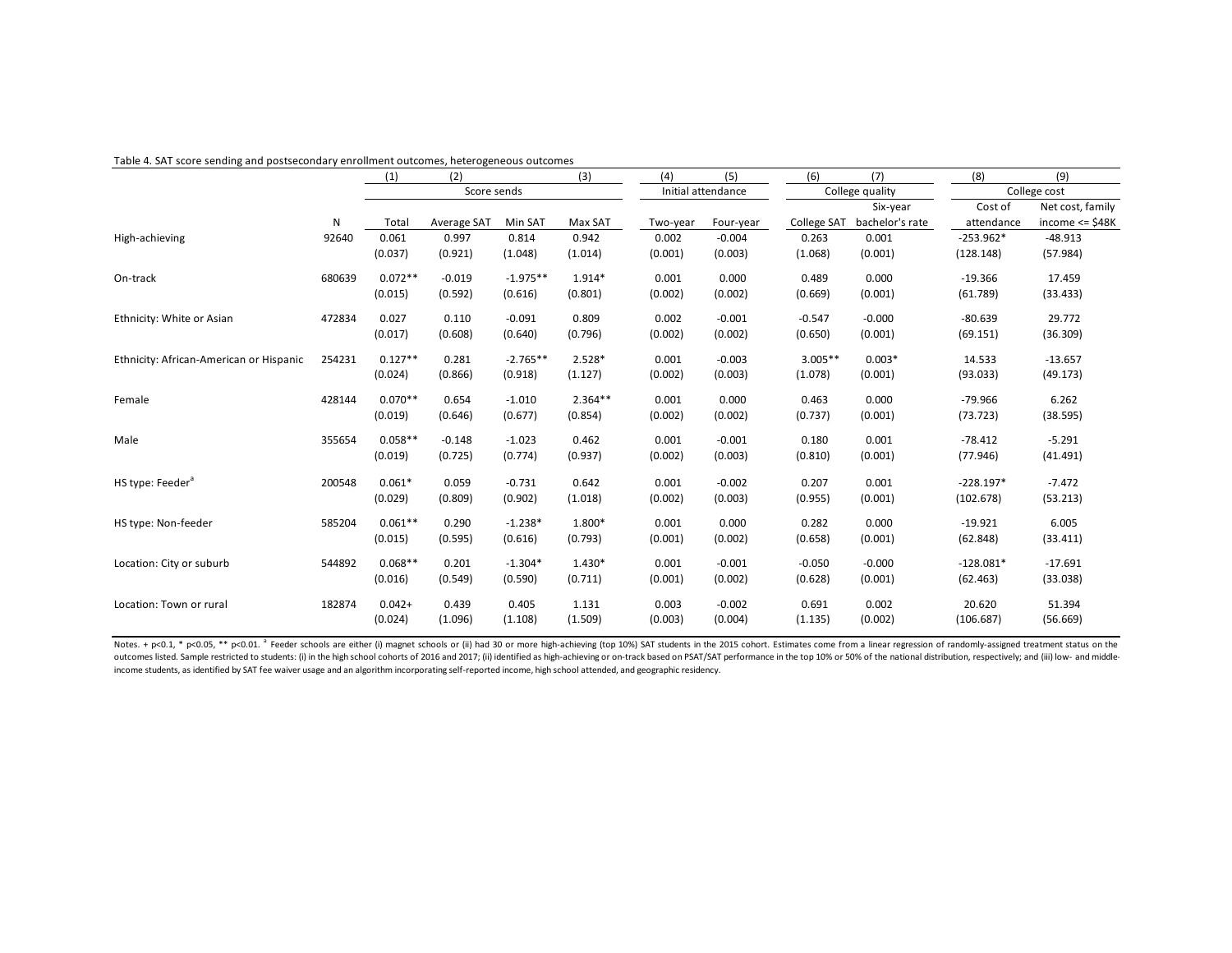#### Table 5. SAT score sending and postsecondary enrollment outcomes for 2017 cohort

|                                                     |           | Prior to intervention |           |             | Post intervention |             |           |          | College quality |
|-----------------------------------------------------|-----------|-----------------------|-----------|-------------|-------------------|-------------|-----------|----------|-----------------|
|                                                     | (1)       | (2)                   | (3)       | (4)         | (5)               | (6)         | (7)       | (8)      | (9)             |
|                                                     | Any score | Total score           | Any score | Total score |                   |             |           |          | Standard        |
| OTLI fee-waiver students                            | sends     | sends                 | sends     | sends       | Average SAT       | Min SAT     | Max SAT   | Mean SAT | deviation SAT   |
| Two free score sends and no CAFW                    | 0.005     | 0.020                 | $0.011*$  | $0.246**$   | $-0.946$          | $-5.577**$  | 3.261     | 0.420    | 2.489*          |
|                                                     | (0.006)   | (0.028)               | (0.005)   | (0.045)     | (1.617)           | (1.720)     | (2.071)   | (1.883)  | (1.092)         |
| Two free score sends and two CAFW                   | $-0.003$  | $-0.005$              | $0.010*$  | $0.321**$   | $-0.665$          | $-6.204**$  | $6.029**$ | 1.593    | 0.958           |
|                                                     | (0.006)   | (0.027)               | (0.005)   | (0.043)     | (1.545)           | (1.643)     | (1.978)   | (1.798)  | (1.042)         |
| Eight free score sends and eight CAFW               | 0.006     | 0.029                 | $0.014*$  | $0.884**$   | 0.618             | $-16.398**$ | 16.937**  | 0.096    | 1.049           |
|                                                     | (0.008)   | (0.037)               | (0.007)   | (0.059)     | (2.108)           | (2.242)     | (2.699)   | (2.459)  | (1.425)         |
| <b>Baseline means</b>                               | 0.31      | 1.20                  | 0.77      | 3.52        | 1222              | 1120        | 1321      | 1193     | 98.1            |
| Baseline st. dev.                                   | 0.46      | 2.26                  | 0.42      | 3.46        | 113               | 120         | 143       | 120      | 69.9            |
| N                                                   | 57981     | 57981                 | 57981     | 57981       | 43080             | 43080       | 43080     | 37789    | 37789           |
| <b>HALI</b> students                                |           |                       |           |             |                   |             |           |          |                 |
| Mailers plus                                        | $-0.000$  | $-0.001$              | $0.025**$ | $0.246**$   | $-4.294$          | $-4.247$    | $-2.272$  | $-3.538$ | $-2.008$        |
|                                                     | (0.010)   | (0.052)               | (0.008)   | (0.095)     | (2.727)           | (3.163)     | (3.005)   | (3.013)  | (1.717)         |
| Baseline means                                      | 0.24      | 0.79                  | 0.48      | 2.02        | 1226              | 1140        | 1311      | 1200     | 91.8            |
| Baseline st. dev.                                   | 0.43      | 1.71                  | 0.50      | 3.17        | 118               | 121         | 147       | 120      | 67.7            |
| N                                                   | 10746     | 10746                 | 10746     | 10746       | 8393              | 8393        | 8393      | 8401     | 8401            |
| All other students (OTLI no fee waiver, HAMI, OTMI) |           |                       |           |             |                   |             |           |          |                 |
| Mailers                                             | 0.000     | $-0.002$              | 0.001     | 0.008       | 0.359             | $-0.116$    | $-0.290$  | $-1.147$ | 0.958           |
|                                                     | (0.004)   | (0.014)               | (0.004)   | (0.026)     | (1.306)           | (1.374)     | (1.711)   | (1.242)  | (1.042)         |
| Emails                                              | 0.005     | 0.020                 | 0.001     | 0.018       | $-0.277$          | $-0.870$    | $-0.063$  | $-1.059$ | 1.049           |
|                                                     | (0.003)   | (0.013)               | (0.004)   | (0.023)     | (1.201)           | (1.264)     | (1.573)   | (1.136)  | (1.425)         |
| <b>Baseline means</b>                               | 0.38      | 1.51                  | 0.79      | 4.59        | 1343              | 1221        | 1437      | 1306     | 108.4           |
| Baseline st. dev.                                   | 0.48      | 2.53                  | 0.41      | 4.50        | 118               | 138         | 129       | 132      | 74.6            |
| Ν                                                   | 180492    | 180492                | 180492    | 180492      | 80175             | 80175       | 80175     | 99167    | 99167           |

Notes. + p<0.1, \* p<0.05, \*\* p<0.01. Estimates come from a linear regression of randomly-assigned treatment status on the outcomes listed. Baseline means and standard deviations calculated from control group students who treatment. Sample restricted to students: (i) in the high school cohort of 2017; (ii) identified as high-achieving based on PSAT/SAT performance in the top 10% of the national distribution; and (iii) low-income students, a waiver usage.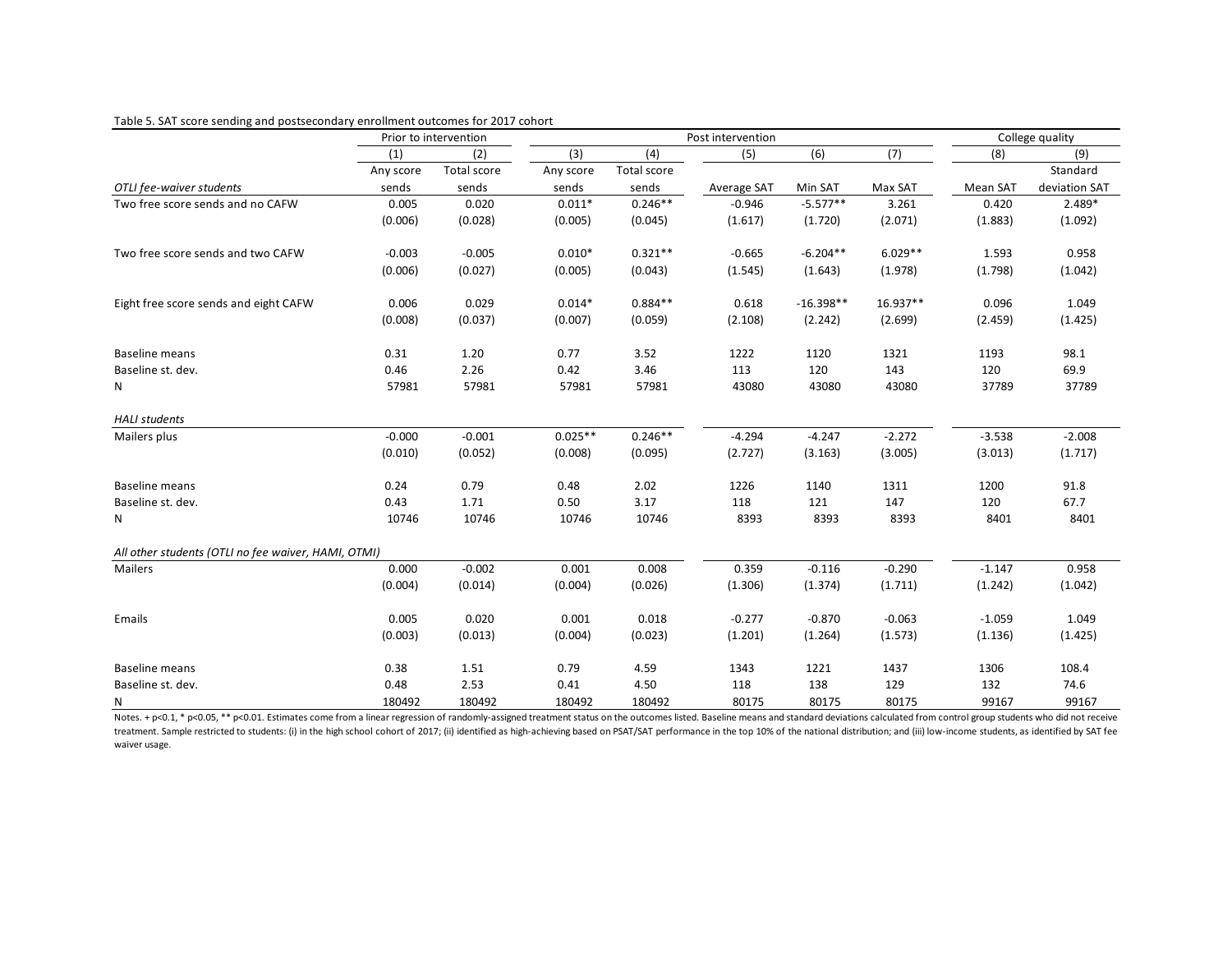|      |                                             |               |         |           |                  | Treatment assignment |           |
|------|---------------------------------------------|---------------|---------|-----------|------------------|----------------------|-----------|
| Year | Background                                  | <b>Timing</b> | Control | Treatment | Mailers plus     | Mailers              | Email     |
| 2016 | HALI: High-achieving, low-income            | Spring        | 4046    | 4045      | 0                | 4045                 | 0         |
|      |                                             | Fall          | 5000    | 13599     | 6799             | 6800                 | 0         |
|      | HAMI: High-achieving, middle-income         | Spring        | 5997    | 21113     | 15112            | 6001                 | $\Omega$  |
|      |                                             | Fall          | 5000    | 9596      | 4798             | 0                    | 4798      |
|      | OTLI: On-track, low-income                  | Spring        | 5996    | 16990     | 4996             | 11994                | $\pmb{0}$ |
|      |                                             | Fall          | 8000    | 163347    | 0                | 5000                 | 158347    |
|      | OTMI: On-track, middle-income               | Spring        | 9996    | 24989     | 4996             | 19993                | $\Omega$  |
|      |                                             | Fall          | 8000    | 218346    | 0                | 0                    | 218346    |
|      | First-generation                            | Fall          | 6000    | 6473      | 0                | 0                    | 6473      |
| 2017 | HALI: High-achieving, low-income            | Spring        | 3582    | 7164      | 7164             | 0                    | 0         |
|      | HAMI: High-achieving, middle-income         | Spring        | 2700    | 10798     | $\boldsymbol{0}$ | 10798                | 0         |
|      | OTLI: On-track, low-income (Tagged)         | Spring        | 10000   | 42807     | 0                | 16000                | 26807     |
|      | OTLI: On-track, low-income (SAT fee waiver) | Spring        | 9981    | 48000     | 48000            | 0                    | 0         |
|      | OTMI: On-track, middle-income               | Spring        | 10000   | 104187    | 0                | 15999                | 88188     |

# Appendix Table 1. Treatment assignment by background status

*Notes.* OTLI students in 2017 were identified through having used <sup>a</sup> SAT fee waiver or were "tagged" through the income prediction algorithm.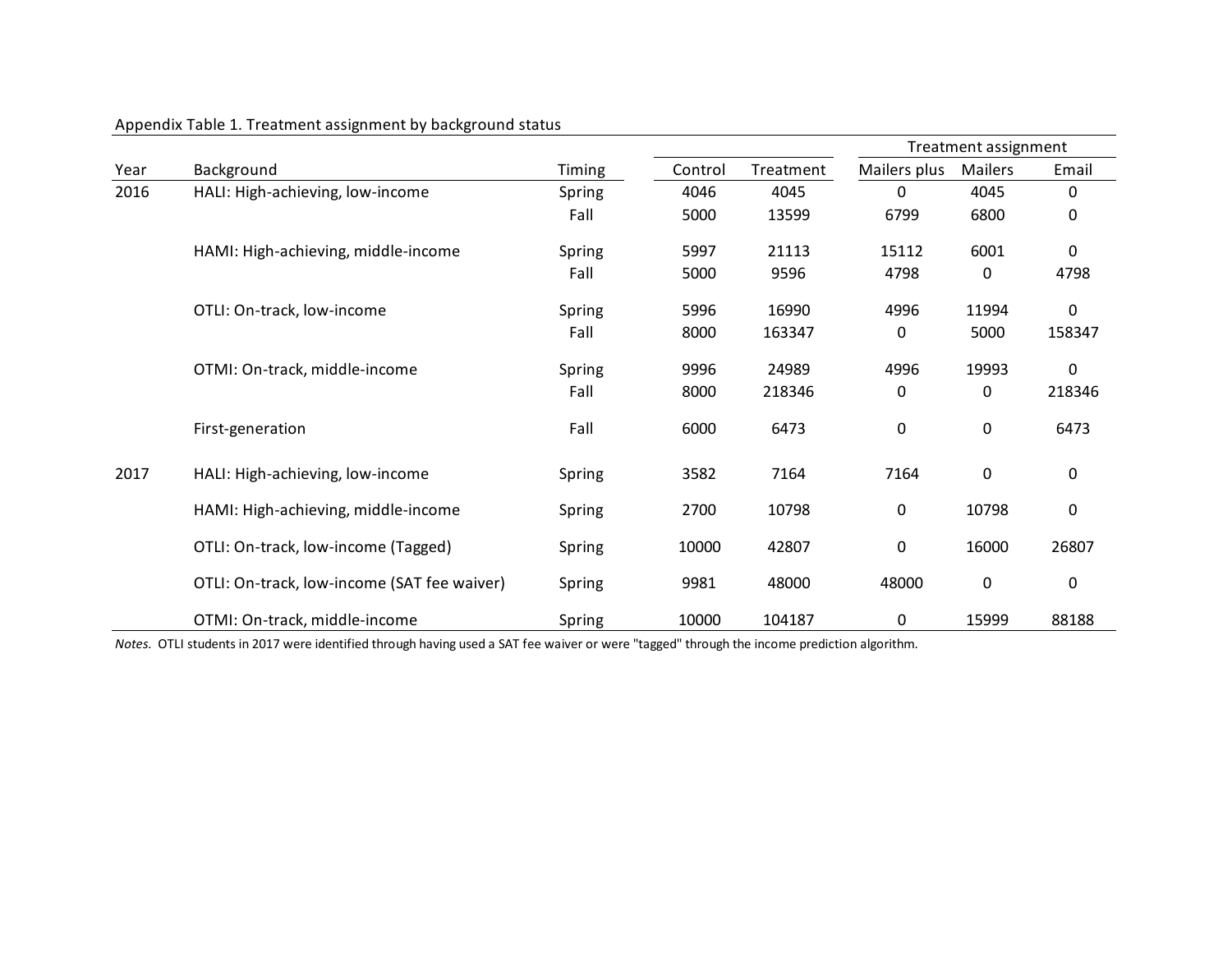| Appendix Table 2. Randomized control trial balance checks |          |           |          |          |          |           |            |                  |           |             |                     |                 |                   |                 |          |          |                                    |          |         |          |
|-----------------------------------------------------------|----------|-----------|----------|----------|----------|-----------|------------|------------------|-----------|-------------|---------------------|-----------------|-------------------|-----------------|----------|----------|------------------------------------|----------|---------|----------|
|                                                           | (1)      | (2)       | (3)      | (4)      | (5)      | (6)       |            | (8)              | (9)       | (10)        | (11)                | (12)            | (13)              | (14)            | (15)     | (16)     | (17)                               | (18)     | (19)    | (20)     |
|                                                           |          |           |          |          |          |           |            |                  |           |             |                     |                 |                   |                 |          |          | <b>High School Characteristics</b> |          |         |          |
|                                                           |          | African-  |          |          |          | Other     | Parent has |                  |           |             |                     |                 |                   |                 |          |          |                                    |          |         |          |
|                                                           | Female   | American  | Asian    | Hispanic | White    | ethnicity | bachelor's | <b>Took PSAT</b> | PSAT math | PSAT verbal | <b>PSAT writing</b> | <b>Took SAT</b> | <b>SAT Verbal</b> | <b>SAT Math</b> | Public   | Private  | City                               | Suburb   | Town    | Rural    |
| All years                                                 | 0.000    | $-0.001$  | 0.001    | 0.001    | 0.001    | $-0.001$  | $-0.002$   | 0.001            | 0.356     | 0.043       | $-0.056$            | $0.004**$       | $-0.152$          | $0.567*$        | 0.001    | $-0.000$ | 0.001                              | $-0.000$ | 0.001   | $-0.001$ |
|                                                           | (0.002)  | (0.001)   | (0.001)  | (0.002)  | (0.002)  | (0.001)   | (0.002)    | (0.001)          | (0.264)   | (0.250)     | (0.269)             | (0.002)         | (0.265)           | (0.281)         | (0.001)  | (0.001)  | (0.002)                            | (0.002)  | (0.001) | (0.001)  |
| Main treatment arms                                       |          |           |          |          |          |           |            |                  |           |             |                     |                 |                   |                 |          |          |                                    |          |         |          |
| <b>Mailers Plus</b>                                       | $-0.001$ | $-0.003+$ | 0.002    | $0.004+$ | $-0.003$ | $-0.000$  | $-0.004$   | 0.002            | $-0.042$  | 0.182       | 0.124               | 0.003           | $-0.097$          | 0.610           | $-0.000$ | 0.001    | 0.000                              | 0.002    | 0.001   | $-0.002$ |
|                                                           | (0.003)  | (0.002)   | (0.002)  | (0.002)  | (0.003)  | (0.002)   | (0.003)    | (0.002)          | (0.408)   | (0.386)     | (0.415)             | (0.003)         | (0.387)           | (0.411)         | (0.002)  | (0.002)  | (0.003)                            | (0.003)  | (0.002) | (0.002)  |
|                                                           |          |           |          |          |          |           |            |                  |           |             |                     |                 |                   |                 |          |          |                                    |          |         |          |
| Mailers                                                   | $-0.002$ | $-0.002+$ | 0.002    | $-0.003$ | 0.003    | $-0.000$  | 0.000      | 0.002            | 0.566     | $-0.215$    | $-0.306$            | 0.001           | $-0.388$          | 0.569           | 0.003    | $-0.001$ | 0.001                              | $-0.001$ | 0.000   | 0.001    |
|                                                           | (0.002)  | (0.001)   | (0.002)  | (0.002)  | (0.002)  | (0.001)   | (0.002)    | (0.002)          | (0.349)   | (0.330)     | (0.355)             | (0.002)         | (0.360)           | (0.381)         | (0.002)  | (0.001)  | (0.002)                            | (0.002)  | (0.001) | (0.002)  |
| Email                                                     | 0.002    | 0.000     | $-0.001$ | 0.001    | 0.002    | $-0.002+$ | $-0.001$   | 0.001            | 0.464     | 0.133       | 0.001               | $0.007**$       | $-0.036$          | 0.530           | 0.002    | $-0.001$ | 0.002                              | $-0.001$ | 0.000   | $-0.001$ |
|                                                           | (0.002)  | (0.001)   | (0.002)  | (0.002)  | (0.002)  | (0.001)   | (0.002)    | (0.001)          | (0.339)   | (0.320)     | (0.344)             | (0.002)         | (0.349)           | (0.369)         | (0.002)  | (0.001)  | (0.002)                            | (0.002)  | (0.001) | (0.002)  |
|                                                           |          |           |          |          |          |           |            |                  |           |             |                     |                 |                   |                 |          |          |                                    |          |         |          |
| Baseline means                                            | 52.5%    | 9.0%      | 16.1%    | 22.5%    | 44.9%    | 7.5%      | 34.5%      | 85.1%            | 549.5     | 532.8       | 517.1               | 71.4%           | 590.5             | 592.5           | 84.7%    | 8.7%     | 34.1%                              | 38.4%    | 7.0%    | 13.8%    |
| N                                                         | 785752   | 785752    | 785752   | 785752   | 785752   | 785752    | 785752     | 785752           | 678151    | 678144      | 677964              | 785752          | 520736            | 520736          | 785752   | 785752   | 785752                             | 785752   | 785752  | 785752   |

785752 785752 785752 785752 785752 785752 785752 785752 785752 785752 785752 785752 785752 785752 785752 785752 785752 785752 785752 785752 785752 785752 785752 785752 785752 785752 785752 785752 785752 785752 785752 78575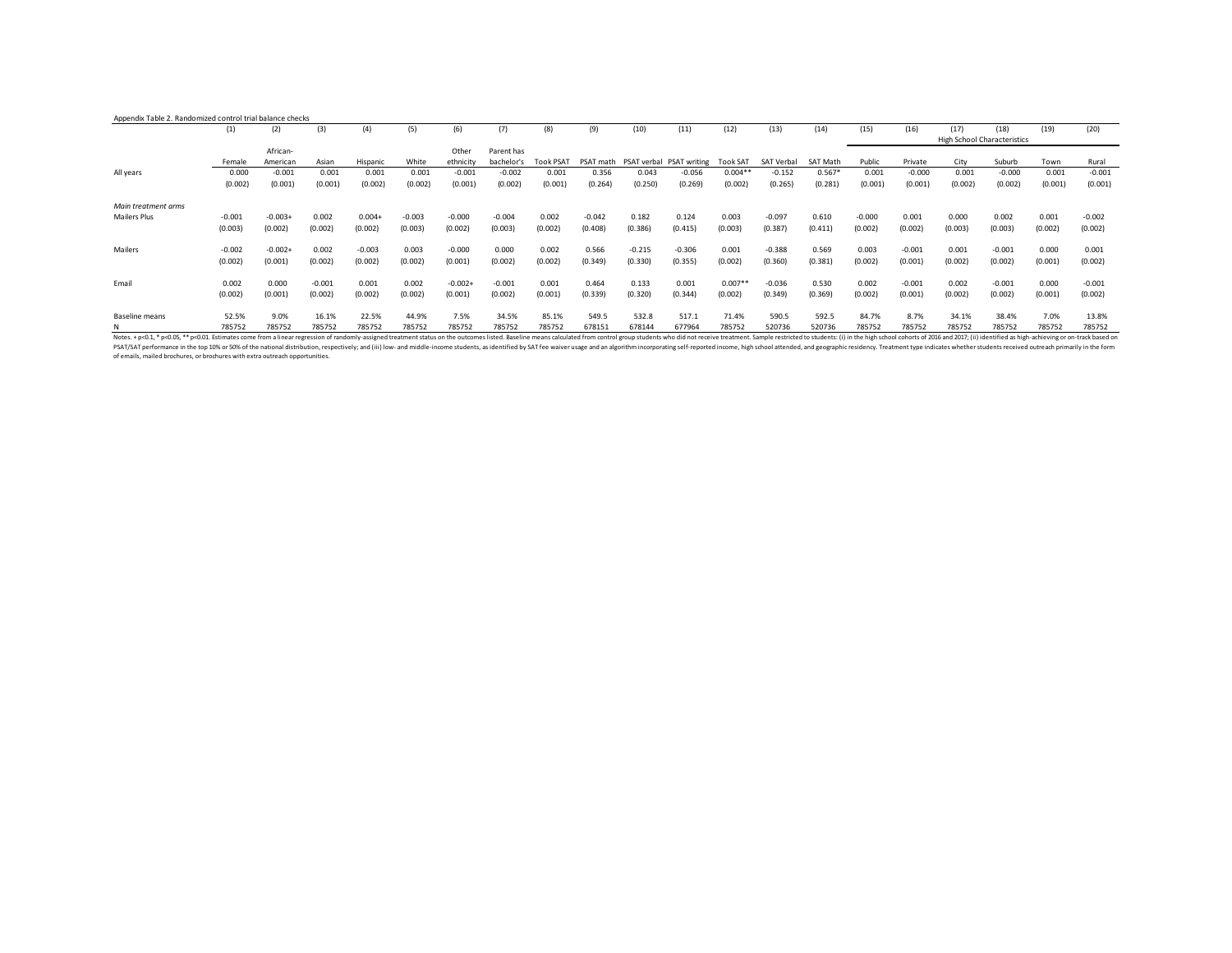### Appendix Table 3. Sector of postsecondary attendance

|                       | (1)         | (2)                                               | (3)      | (4)                                        | (5)                       |
|-----------------------|-------------|---------------------------------------------------|----------|--------------------------------------------|---------------------------|
|                       |             |                                                   |          | Barrons' selectivity category <sup>a</sup> |                           |
|                       | <b>RYCP</b> | Aspen                                             | Top 1    | Top <sub>2</sub>                           | Top 3                     |
| All                   | 0.000       | 0.001                                             | $-0.000$ | $-0.000$                                   | $-0.000$                  |
|                       | (0.001)     | (0.001)                                           | (0.001)  | (0.001)                                    | (0.001)                   |
| 2016 cohort           | 0.002       | 0.003                                             | 0.000    | $-0.000$                                   | $-0.000$                  |
|                       | (0.001)     | (0.002)                                           | (0.001)  | (0.001)                                    | (0.002)                   |
| 2017 cohort           | $-0.003$    | $-0.001$                                          | $-0.001$ | $-0.000$                                   | $-0.001$                  |
|                       | (0.002)     | (0.002)                                           | (0.001)  | (0.001)                                    | (0.002)                   |
| Baseline means        | 14.7%       | 26.8%                                             | 4.4%     | 10.0%                                      | 17.0%                     |
| Baseline means (2016) | 16.5%       | 29.2%                                             | 5.3%     | 11.5%                                      | 18.7%                     |
| Baseline means (2017) | 11.9%       | 22.8%                                             | 2.8%     | 7.6%                                       | 14.2%                     |
|                       |             | Attend college on starter list (2017 cohort only) |          |                                            |                           |
|                       | Any         | Reach                                             | Fit      | Safety                                     | <b>BISPO</b> <sup>b</sup> |
| 2017 cohort           | $-0.000$    | 0.000                                             | 0.000    | $-0.001$                                   | $-0.001$                  |
|                       | (0.003)     | (0.002)                                           | (0.002)  | (0.001)                                    | (0.001)                   |

Notes. + p<0.1,  $*$  p<0.05,  $**$  p<0.01. <sup>a</sup> Barron's selectivity categories 1, 2, and 3 refer to "most competitive", "highly competitive plus", and "highly competitive", respectively. <sup>b</sup> BISPO refers to the "best in-state public option", as defined in the text. Estimates come from <sup>a</sup> linear regression of randomly‐assigned treatment status on the outcomes listed. Baseline means calculated from control group students who did not receive treatment. Sample restricted to students: (i) in the high school cohorts of 2016 and 2017; (ii) identified as high‐ achieving or on‐track based on PSAT/SAT performance in the top 10% or 50% of the national distribution, respectively; and (iii) low‐ and middle‐income students, as identified by SAT fee waiver usage and an algorithm incorporating self‐reported income, high school attended, and geographic residency. The number of observations includes 785,752, 536,533, and 249,219 in the full sample, 2016, and 2017 cohorts, respectively.

Baseline means (2017) 34.7% 7.3% 19.8% 5.2% 7.5%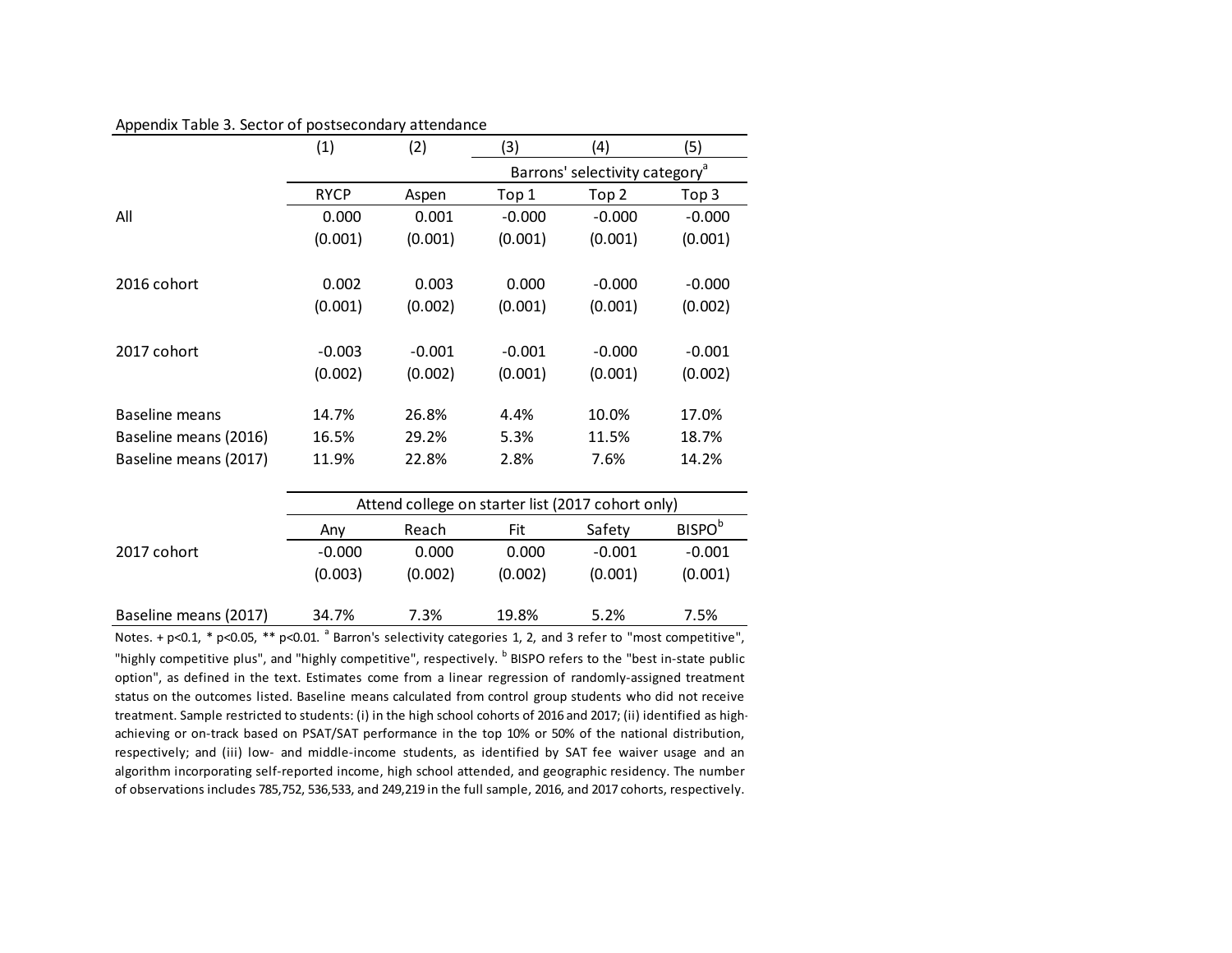|                      | (1)         | (2)      | (3)      | (4)                                        | (5)      | (6)           | (7)                                               | (8)      | (9)      | (10)              |
|----------------------|-------------|----------|----------|--------------------------------------------|----------|---------------|---------------------------------------------------|----------|----------|-------------------|
|                      |             |          |          | Barrons' selectivity category <sup>a</sup> |          |               | Attend college on starter list (2017 cohort only) |          |          |                   |
|                      | <b>RYCP</b> | Aspen    | Top 1    | Top 2                                      | Top 3    | Any           | Reach                                             | Fit      | Safety   | <b>BISPO</b> b    |
| 2016 treatments      |             |          |          |                                            |          |               |                                                   |          |          |                   |
| <b>Mailers Plus</b>  | $0.008**$   | 0.003    | $-0.000$ | 0.000                                      | 0.000    |               |                                                   |          |          |                   |
|                      | (0.002)     | (0.003)  | (0.001)  | (0.002)                                    | (0.003)  | $\sim$ $\sim$ | $\overline{\phantom{a}}$                          | $- -$    | --       | $\qquad \qquad -$ |
| Mailers              | $-0.001$    | 0.001    | $-0.001$ | $-0.000$                                   | $-0.000$ | $\sim$ $\sim$ | $- -$                                             | $- -$    | --       | $- -$             |
|                      | (0.002)     | (0.003)  | (0.001)  | (0.002)                                    | (0.002)  | --            | $- -$                                             | --       | $- -$    |                   |
| Emails               | 0.002       | 0.004    | 0.001    | $-0.000$                                   | $-0.000$ | $\sim$ $\sim$ | $\qquad \qquad \cdots$                            | $- -$    | --       | $\qquad \qquad -$ |
|                      | (0.002)     | (0.002)  | (0.001)  | (0.002)                                    | (0.002)  | $\sim$ $\sim$ | $- -$                                             | $- -$    | --       |                   |
| Control means (2016) | 16.5%       | 29.2%    | 5.3%     | 11.5%                                      | 18.7%    |               |                                                   |          |          |                   |
| 2017 treatments      |             |          |          |                                            |          |               |                                                   |          |          |                   |
| <b>Mailers Plus</b>  | $-0.002$    | $-0.001$ | $-0.001$ | 0.001                                      | $-0.003$ | $-0.005$      | 0.001                                             | $-0.006$ | $-0.002$ | $-0.001$          |
|                      | (0.003)     | (0.004)  | (0.001)  | (0.002)                                    | (0.003)  | (0.005)       | (0.003)                                           | (0.004)  | (0.002)  | (0.002)           |
| Mailers              | $-0.004$    | $-0.001$ | $-0.001$ | $-0.001$                                   | 0.001    | 0.002         | $-0.001$                                          | 0.005    | $-0.002$ | $-0.000$          |
|                      | (0.002)     | (0.003)  | (0.001)  | (0.002)                                    | (0.003)  | (0.004)       | (0.002)                                           | (0.003)  | (0.002)  | (0.002)           |
| Emails               | $-0.002$    | 0.000    | $-0.001$ | $-0.000$                                   | 0.000    | 0.003         | $-0.001$                                          | 0.003    | $-0.001$ | $-0.001$          |
|                      | (0.002)     | (0.003)  | (0.001)  | (0.002)                                    | (0.003)  | (0.004)       | (0.002)                                           | (0.003)  | (0.001)  | (0.002)           |
| Control means (2017) | 11.9%       | 22.8%    | 2.8%     | 7.6%                                       | 14.2%    | 34.7%         | 7.3%                                              | 19.8%    | 5.2%     | 7.5%              |

Appendix Table 4. Sector of postsecondary attendance, by treatment arm

Notes. + p<0.1, \* p<0.05, \*\* p<0.01. <sup>a</sup> Barron's selectivity categories 1, 2, and 3 refer to "most competitive", "highly competitive plus", and "highly competitive", respectively. <sup>b</sup> BISPO refers to the "best in-state public option", as defined in the text. Estimates come from a linear regression of randomly-assigned treatment status on the outcomes listed. Baseline means calculated from control group students who did not receive treatment. Sample restricted to students: (i) in the high school cohorts of 2016 and 2017; (ii) identified as high-achieving or on-track based on PSAT/SAT performance in the top 10% or 50% of the national distribution, respectively; and (iii) low‐ and middle‐income students, as identified by SAT fee waiver usage and an algorithm incorporating self‐reported income, high school attended, and geographic residency. The number of observations includes 536,533 and 249,219 in the 2016 and 2017 cohorts, respectively. Treatment type indicates whether students received outreach primarily in the form of emails, mailed brochures, or brochures with extra outreach opportunities.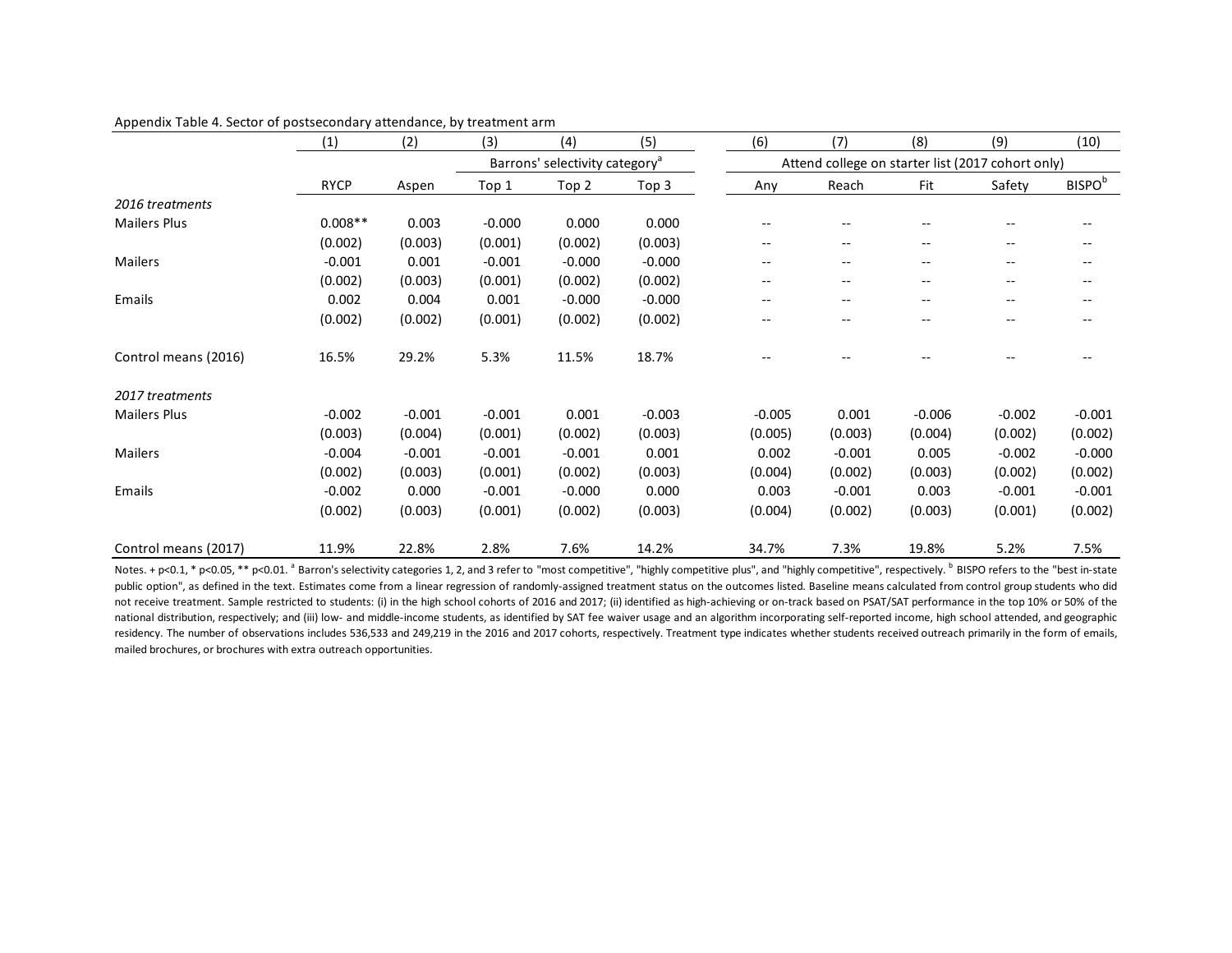|                | <b>Deciles</b> |           |          |          |          |          |          |          |          |          |
|----------------|----------------|-----------|----------|----------|----------|----------|----------|----------|----------|----------|
|                |                |           | 3        | 4        |          | b        |          | 8        | 9        | 10       |
| Mailers plus   | $-0.001$       | $-0.000$  | $-0.000$ | 0.000    | 0.000    | $-0.000$ | $-0.002$ | $-0.001$ | 0.001    | 0.001    |
|                | (0.001)        | (0.001)   | (0.001)  | (0.001)  | (0.001)  | (0.001)  | (0.002)  | (0.001)  | (0.002)  | (0.002)  |
| <b>Mailers</b> | $-0.001+$      | $-0.001*$ | $-0.000$ | $-0.000$ | $-0.000$ | $0.003*$ | $-0.001$ | 0.000    | $-0.001$ | $-0.001$ |
|                | (0.001)        | (0.001)   | (0.001)  | (0.001)  | (0.001)  | (0.001)  | (0.001)  | (0.001)  | (0.002)  | (0.001)  |
| Emails         | $-0.001+$      | $-0.001$  | 0.000    | 0.000    | 0.001    | 0.001    | 0.002    | 0.001    | 0.000    | $-0.001$ |
|                | (0.001)        | (0.001)   | (0.001)  | (0.001)  | (0.001)  | (0.001)  | (0.001)  | (0.001)  | (0.001)  | (0.001)  |
| Baseline means | 1.9%           | 2.1%      | 2.1%     | 3.2%     | 4.3%     | 5.5%     | 7.9%     | 7.3%     | 13.3%    | 13.9%    |

Appendix Table 5. Postsecondary enrollment outcomes by deciles of freshmen SAT

Notes. + p<0.1, \* p<0.05, \*\* p<0.01. Estimates come from a linear regression of randomly-assigned treatment status on deciles of freshmen SAT. Baseline means and standard deviations calculated from control group students who did not receive treatment. Sample restricted to 785,752 students: (i) in the high school cohorts of 2016 and 2017; (ii) identified as high-achieving or on-track based on PSAT/SAT performance in the top 10% or 50% of the national distribution, respectively; and (iii) low- and middle-income students, as identified by SAT fee waiver usage and an algorithm incorporating self‐reported income, high school attended, and geographic residency.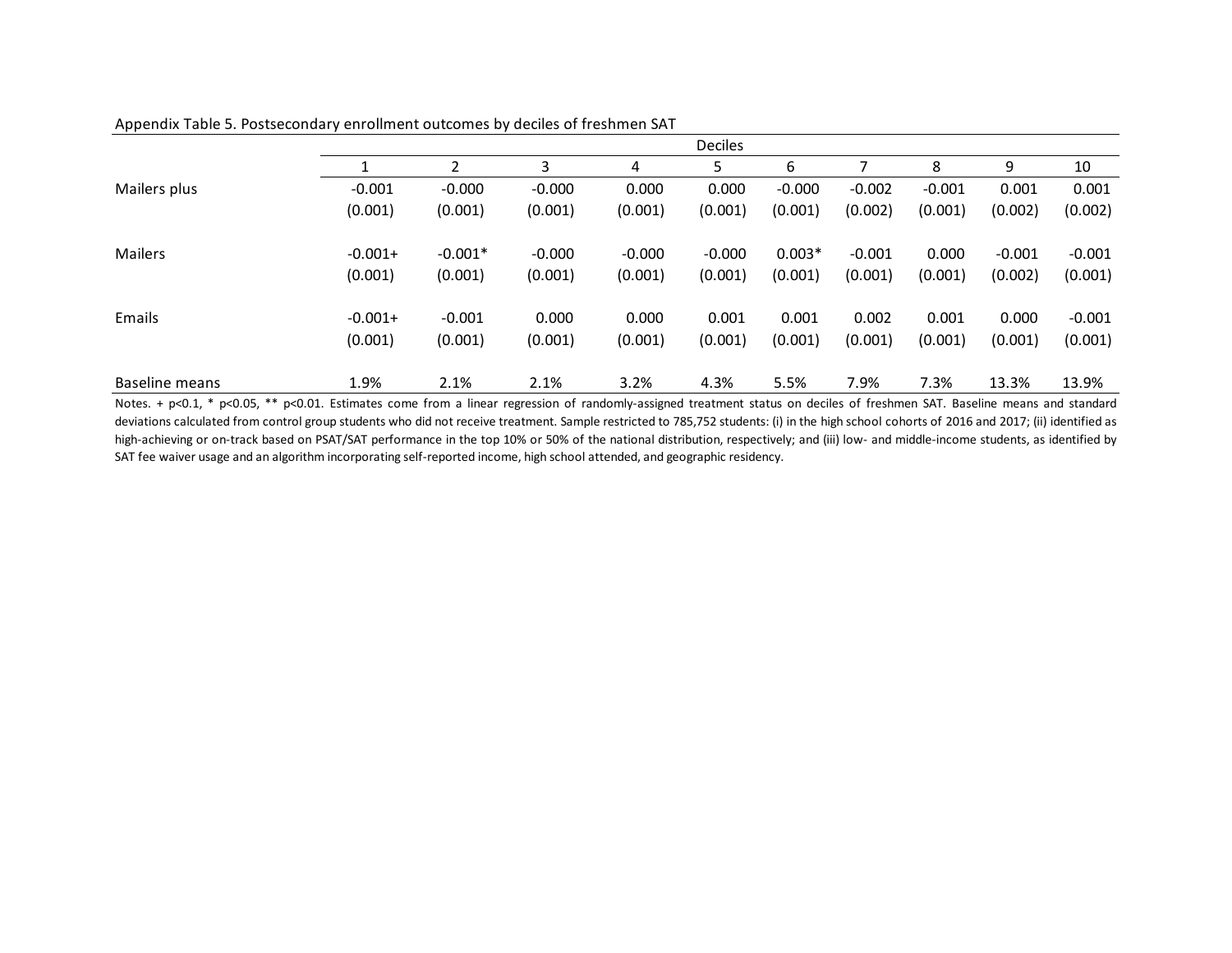|      |                                              |        |         |           |           | College-level freshmen median SAT |           |          |
|------|----------------------------------------------|--------|---------|-----------|-----------|-----------------------------------|-----------|----------|
| Year | Background                                   | Timing | Control | Treatment | ${\sf N}$ | Mailers plus                      | Mailers   | Email    |
| 2016 | HALI: High-achieving, low-income             | Spring | 4046    | 4045      | 6334      |                                   | 0.824     |          |
|      |                                              |        |         |           |           |                                   | (3.271)   |          |
|      |                                              | Fall   | 5000    | 13599     | 14873     | 0.549                             | 3.754     |          |
|      |                                              |        |         |           |           | (2.556)                           | (2.563)   |          |
|      | HAMI: High-achieving, middle-income          | Spring | 5997    | 21113     | 20729     | 2.396                             | 2.227     |          |
|      |                                              |        |         |           |           | (2.307)                           | (2.771)   |          |
|      |                                              | Fall   | 5000    | 9596      | 11267     | 1.498                             |           | $-2.085$ |
|      |                                              |        |         |           |           | (2.836)                           |           | (2.840)  |
|      | OTLI: On-track, low-income                   | Spring | 5996    | 16990     | 12713     | $-0.285$                          | $-5.598*$ |          |
|      |                                              |        |         |           |           | (3.104)                           | (2.562)   |          |
|      |                                              | Fall   | 8000    | 163347    | 88358     |                                   | 0.545     | 2.143    |
|      |                                              |        |         |           |           |                                   | (2.864)   | (1.819)  |
|      | OTMI: On-track, middle-income                | Spring | 9996    | 24989     | 17975     | $-0.187$                          | 2.269     |          |
|      |                                              |        |         |           |           | (2.821)                           | (1.975)   |          |
|      |                                              | Fall   | 8000    | 218346    | 118200    |                                   |           | 2.587    |
|      |                                              |        |         |           |           |                                   |           | (1.733)  |
|      | First-generation                             | Fall   | 6000    | 6473      | 8097      |                                   |           | $-1.465$ |
|      |                                              |        |         |           |           |                                   |           | (2.513)  |
| 2017 | HALI: High-achieving, low-income             | Spring | 3582    | 7164      | 8401      | $-3.538$                          |           |          |
|      |                                              |        |         |           |           | (3.013)                           |           |          |
|      | HAMI: High-achieving, middle-income          | Spring | 2700    | 10798     | 10284     |                                   | $-2.944$  |          |
|      |                                              |        |         |           |           |                                   | (2.978)   |          |
|      | OTLI: On-track, low-income (tagged)          | Spring | 10000   | 42807     | 25321     |                                   | 0.883     | 0.218    |
|      |                                              |        |         |           |           |                                   | (2.149)   | (1.975)  |
|      | OTLI2: On-track, low-income (SAT fee waiver) | Spring | 9981    | 48000     | 37789     | 0.964                             |           |          |
|      |                                              |        |         |           |           | (1.659)                           |           |          |
|      | OTMI: On-track, middle-income                | Spring | 10000   | 104187    | 63562     |                                   | $-1.996$  | $-1.592$ |
|      |                                              |        |         |           |           |                                   | (1.832)   | (1.515)  |

### Appendix Table 6. Postsecondary enrollment outcomes by treatment assignment

Notes. + p<0.1, \* p<0.05, \*\* p<0.01. Estimates come from a linear regression of randomly-assigned treatment status on college-level freshmen SAT. Sample restricted to 785,752 students: (i) in the high school cohorts of 2016 and 2017; (ii) identified as high‐achieving or on‐track based on PSAT/SAT performance in the top 10% or 50% of the national distribution, respectively; and (iii) low- and middle-income students, as identified by SAT fee waiver usage and an algorithm incorporating self‐reported income, high school attended, and geographic residency.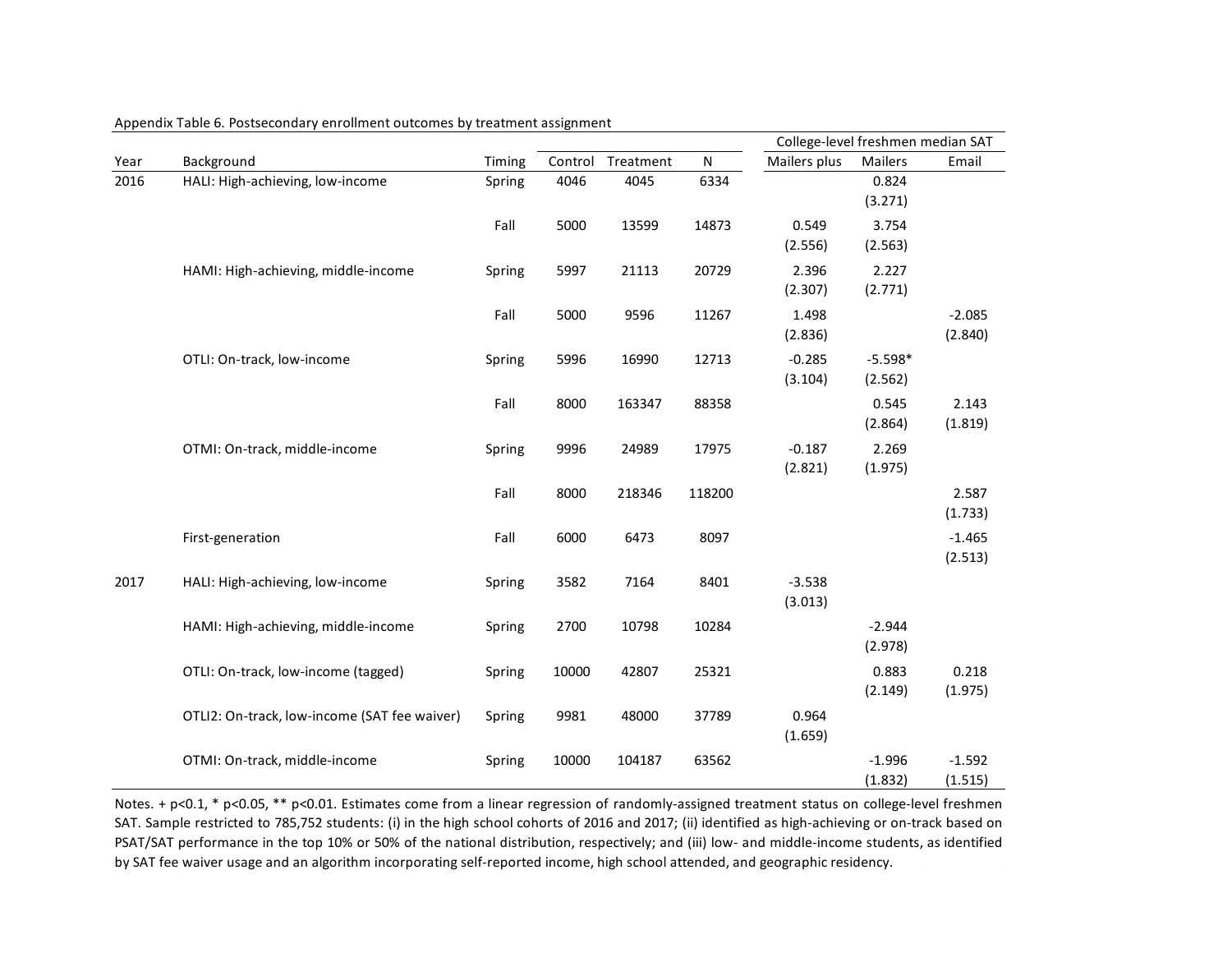|                                         |        | (1)         | (2)      | (3)      | (4)                                        | (5)       | (6)       | (7)                                               | (8)      | (9)      | (10)           |
|-----------------------------------------|--------|-------------|----------|----------|--------------------------------------------|-----------|-----------|---------------------------------------------------|----------|----------|----------------|
|                                         |        |             |          |          | Barrons' selectivity category <sup>a</sup> |           |           | Attend college on starter list (2017 cohort only) |          |          |                |
|                                         | N      | <b>RYCP</b> | Aspen    | Top 1    | Top 2                                      | Top 3     | Any       | Reach                                             | Fit      | Safety   | <b>BISPO</b> b |
| High-achieving                          | 92640  | $-0.000$    | $-0.001$ | $-0.002$ | $-0.002$                                   | $-0.003$  | $-0.004$  | $-0.001$                                          | $-0.003$ | $-0.002$ | $-0.004$       |
|                                         |        | (0.003)     | (0.004)  | (0.002)  | (0.003)                                    | (0.003)   | (0.007)   | (0.003)                                           | (0.006)  | (0.005)  | (0.005)        |
| On-track                                | 680639 | 0.000       | 0.002    | $-0.000$ | 0.000                                      | 0.000     | 0.000     | 0.000                                             | 0.001    | $-0.001$ | $-0.001$       |
|                                         |        | (0.001)     | (0.002)  | (0.000)  | (0.001)                                    | (0.001)   | (0.003)   | (0.002)                                           | (0.002)  | (0.001)  | (0.001)        |
| Ethnicity: White or Asian               | 472834 | $-0.001$    | $-0.000$ | $-0.001$ | $-0.001$                                   | $-0.001$  | $-0.004$  | $-0.004+$                                         | 0.000    | $-0.001$ | $-0.002$       |
|                                         |        | (0.001)     | (0.002)  | (0.001)  | (0.001)                                    | (0.002)   | (0.004)   | (0.002)                                           | (0.003)  | (0.002)  | (0.002)        |
| Ethnicity: African-American or Hispanic | 254231 | $0.003+$    | $0.005+$ | 0.001    | 0.002                                      | 0.001     | 0.002     | $0.005+$                                          | $-0.002$ | $-0.002$ | $-0.001$       |
|                                         |        | (0.002)     | (0.002)  | (0.001)  | (0.002)                                    | (0.002)   | (0.004)   | (0.002)                                           | (0.003)  | (0.002)  | (0.002)        |
| Female                                  | 428144 | $-0.001$    | $-0.000$ | 0.000    | 0.001                                      | 0.002     | 0.001     | 0.002                                             | 0.000    | $-0.002$ | $-0.003$       |
|                                         |        | (0.002)     | (0.002)  | (0.001)  | (0.001)                                    | (0.002)   | (0.004)   | (0.002)                                           | (0.003)  | (0.002)  | (0.002)        |
| Male                                    | 355654 | 0.001       | 0.003    | $-0.001$ | $-0.002$                                   | $-0.004*$ | $-0.002$  | $-0.002$                                          | 0.000    | 0.000    | 0.001          |
|                                         |        | (0.002)     | (0.002)  | (0.001)  | (0.001)                                    | (0.002)   | (0.004)   | (0.002)                                           | (0.003)  | (0.002)  | (0.002)        |
| HS type: Feeder <sup>c</sup>            | 200548 | $-0.003$    | $-0.001$ | $-0.002$ | $-0.000$                                   | $-0.002$  | $0.009 +$ | 0.001                                             | 0.006    | $-0.001$ | 0.002          |
|                                         |        | (0.002)     | (0.003)  | (0.001)  | (0.002)                                    | (0.003)   | (0.005)   | (0.003)                                           | (0.005)  | (0.002)  | (0.003)        |
| HS type: Non-feeder                     | 585204 | 0.001       | 0.002    | $-0.000$ | $-0.000$                                   | 0.000     | $-0.004$  | $-0.000$                                          | $-0.002$ | $-0.001$ | $-0.002$       |
|                                         |        | (0.001)     | (0.002)  | (0.001)  | (0.001)                                    | (0.001)   | (0.003)   | (0.002)                                           | (0.003)  | (0.001)  | (0.002)        |
| Location: City or suburb                | 544892 | $-0.001$    | 0.000    | $-0.001$ | 0.000                                      | $-0.000$  | 0.000     | $-0.001$                                          | 0.002    | $-0.001$ | $-0.001$       |
|                                         |        | (0.001)     | (0.002)  | (0.001)  | (0.001)                                    | (0.002)   | (0.003)   | (0.002)                                           | (0.003)  | (0.001)  | (0.002)        |
| Location: Town or rural                 | 182874 | 0.001       | 0.002    | $-0.001$ | $-0.003+$                                  | $-0.002$  | $-0.003$  | 0.004                                             | $-0.005$ | $-0.001$ | $-0.003$       |
|                                         |        | (0.002)     | (0.003)  | (0.001)  | (0.002)                                    | (0.003)   | (0.006)   | (0.003)                                           | (0.005)  | (0.003)  | (0.003)        |

|  |  |  |  | Appendix Table 7. SAT score sending and postsecondary enrollment outcomes, heterogeneous outcomes |  |
|--|--|--|--|---------------------------------------------------------------------------------------------------|--|
|  |  |  |  |                                                                                                   |  |

Notes. + p<0.1, \* p<0.05, \*\* p<0.05, \*\* p<0.01. a Barron's selectivity categories 1, 2, and 3 refer to "most competitive", "highly competitive plus", and "highly competitive", respectively. b BISPO refers to the "best in-s defined in the text. <sup>c</sup> Feeder schools are either (i) magnet schools or (ii) had 30 or more high-achieving (top 10%) SAT students in the 2015 cohort. cEstimates come from a linear regression of randomly-assigned treatment outcomes listed. Sample restricted to students: (i) in the high school cohorts of 2016 and 2017; (ii) identified as high-achieving or on-track based on PSAT/SAT performance in the top 10% or 50% of the national distributio respectively; and (iii) low- and middle-income students, as identified by SAT fee waiver usage and an algorithm incorporating self-reported income, high school attended, and geographic residency.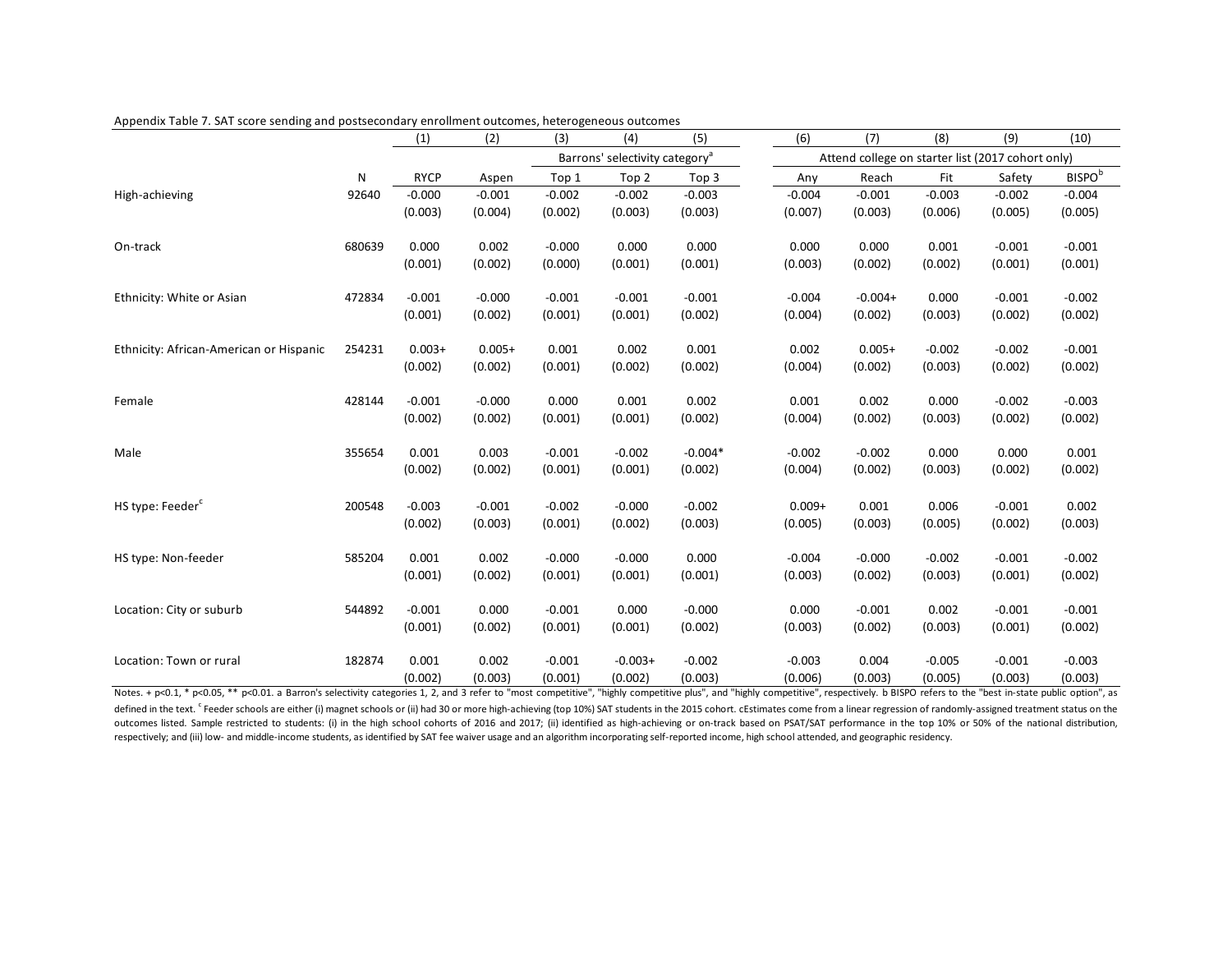|                                         |        |                     | (1)         | (2)         |                    | (3)       | (4)      | (5)             | (6)          | (7)             | (8)         | (9)               |
|-----------------------------------------|--------|---------------------|-------------|-------------|--------------------|-----------|----------|-----------------|--------------|-----------------|-------------|-------------------|
|                                         |        |                     | Score sends |             | Initial attendance |           |          | College quality | College cost |                 |             |                   |
|                                         |        |                     |             |             |                    |           |          |                 | Six-year     |                 | Cost of     | Net cost, family  |
|                                         | N      |                     | Total       | Average SAT | Min SAT            | Max SAT   | Two-year | Four-year       | College SAT  | bachelor's rate | attendance  | $income < = $48K$ |
| High-achieving                          | 92640  | Mailers plus        | $0.084+$    | 0.724       | 0.786              | 0.899     | 0.002    | $-0.001$        | 0.163        | 0.001           | $-160.752$  | 3.558             |
|                                         |        |                     | (0.044)     | (1.077)     | (1.226)            | (1.187)   | (0.002)  | (0.003)         | (1.251)      | (0.002)         | (150.113)   | (67.917)          |
|                                         |        | Mailers             | 0.045       | 1.718       | 1.545              | 1.185     | 0.002    | $-0.008*$       | 1.052        | 0.002           | $-366.798*$ | $-114.112$        |
|                                         |        |                     | (0.048)     | (1.201)     | (1.367)            | (1.323)   | (0.002)  | (0.004)         | (1.373)      | (0.002)         | (165.639)   | (74.946)          |
|                                         |        | Emails              | 0.003       | $-0.479$    | $-2.002$           | 0.180     | 0.001    | $-0.002$        | $-2.742$     | $-0.001$        | $-278.716$  | $-55.770$         |
|                                         |        |                     | (0.091)     | (2.188)     | (2.491)            | (2.410)   | (0.004)  | (0.007)         | (2.624)      | (0.003)         | (307.880)   | (139.313)         |
| On-track                                | 680639 | Mailers plus        | $0.167**$   | 0.339       | $-3.535**$         | 4.486**   | 0.003    | $-0.006$        | 0.918        | 0.001           | $-135.742$  | $-102.726+$       |
|                                         |        |                     | (0.027)     | (0.982)     | (1.020)            | (1.328)   | (0.003)  | (0.004)         | (1.173)      | (0.002)         | (110.670)   | (59.872)          |
|                                         |        | Mailers             | $0.038 +$   | 0.216       | $-0.842$           | 1.088     | 0.001    | $-0.001$        | $-0.058$     | $-0.000$        | $-64.084$   | $-0.859$          |
|                                         |        |                     | (0.020)     | (0.807)     | (0.839)            | (1.092)   | (0.002)  | (0.003)         | (0.892)      | (0.001)         | (82.144)    | (44.446)          |
|                                         |        | Emails              | $0.051**$   | $-0.345$    | $-1.606*$          | 0.796     | $-0.001$ | 0.003           | 0.551        | $-0.000$        | 52.785      | 78.822*           |
|                                         |        |                     | (0.017)     | (0.728)     | (0.757)            | (0.984)   | (0.002)  | (0.003)         | (0.799)      | (0.001)         | (73.152)    | (39.582)          |
| Ethnicity: White or Asian               | 472834 | Mailers plus        | $0.074**$   | 0.554       | 0.471              | 1.884     | 0.002    | $-0.001$        | 0.182        | 0.000           | $-169.541$  | $-31.040$         |
|                                         |        |                     | (0.027)     | (0.877)     | (0.924)            | (1.148)   | (0.002)  | (0.004)         | (0.959)      | (0.001)         | (106.948)   | (56.150)          |
|                                         |        | Mailers             | 0.006       | 0.667       | 0.789              | 0.725     | 0.002    | $-0.004$        | $-0.185$     | $-0.000$        | $-121.190$  | 10.127            |
|                                         |        |                     | (0.022)     | (0.809)     | (0.852)            | (1.059)   | (0.002)  | (0.003)         | (0.855)      | (0.001)         | (91.500)    | (48.043)          |
|                                         |        | Emails              | 0.014       | $-0.681$    | $-1.223$           | $-0.017$  | 0.002    | 0.001           | $-1.359$     | $-0.001$        | $-0.438$    | 79.420+           |
|                                         |        |                     | (0.021)     | (0.806)     | (0.849)            | (1.055)   | (0.002)  | (0.003)         | (0.850)      | (0.001)         | (86.950)    | (45.657)          |
| Ethnicity: African-American or Hispanic |        | 254231 Mailers plus | $0.229**$   | $-0.078$    | $-4.821**$         | 3.887*    | 0.004    | $-0.008+$       | 1.876        | 0.003           | 111.272     | 19.870            |
|                                         |        |                     | (0.038)     | (1.256)     | (1.330)            | (1.633)   | (0.004)  | (0.005)         | (1.608)      | (0.002)         | (145.336)   | (76.796)          |
|                                         |        | Mailers             | $0.083*$    | 0.600       | $-1.380$           | 1.665     | 0.002    | $-0.003$        | $2.773+$     | 0.003           | $-98.244$   | $-97.737$         |
|                                         |        |                     | (0.032)     | (1.220)     | (1.292)            | (1.587)   | (0.003)  | (0.004)         | (1.488)      | (0.002)         | (127.432)   | (67.356)          |
|                                         |        | Emails              | $0.084**$   | 0.438       | $-1.583$           | 1.714     | $-0.002$ | 0.000           | $4.148**$    | $0.004*$        | 8.143       | 10.286            |
|                                         |        |                     | (0.030)     | (1.163)     | (1.232)            | (1.513)   | (0.003)  | (0.004)         | (1.416)      | (0.002)         | (118.527)   | (62.654)          |
| Female                                  |        | 428144 Mailers plus | $0.132**$   | $1.844+$    | $-0.509$           | $4.244**$ | 0.001    | $-0.003$        | 1.481        | 0.002           | $-56.428$   | $-14.414$         |
|                                         |        |                     | (0.030)     | (0.945)     | (0.991)            | (1.250)   | (0.003)  | (0.004)         | (1.112)      | (0.002)         | (116.619)   | (61.042)          |
|                                         |        | Mailers             | $0.065**$   | 0.922       | $-0.434$           | $2.438*$  | 0.001    | 0.001           | 0.581        | 0.000           | $-89.304$   | 0.759             |
|                                         |        |                     | (0.025)     | (0.881)     | (0.924)            | (1.165)   | (0.002)  | (0.003)         | (0.987)      | (0.001)         | (99.017)    | (51.839)          |
|                                         |        | Emails              | 0.036       | $-0.532$    | $-1.816*$          | 0.721     | 0.001    | 0.002           | $-0.358$     | $-0.001$        | $-88.937$   | 22.115            |
|                                         |        |                     | (0.023)     | (0.848)     | (0.889)            | (1.121)   | (0.002)  | (0.003)         | (0.948)      | (0.001)         | (91.852)    | (48.086)          |
| Male                                    |        | 355654 Mailers plus | $0.121**$   | $-1.129$    | $-2.387*$          | 0.741     | 0.004    | $-0.002$        | $-0.605$     | 0.000           | $-170.190$  | $-61.709$         |
|                                         |        |                     | (0.030)     | (1.030)     | (1.099)            | (1.331)   | (0.003)  | (0.004)         | (1.170)      | (0.002)         | (118.259)   | (62.939)          |
|                                         |        | Mailers             | 0.008       | 0.432       | 0.224              | $-0.358$  | 0.002    | $-0.006+$       | $-0.286$     | 0.000           | $-224.898*$ | $-79.806$         |
|                                         |        |                     | (0.025)     | (0.972)     | (1.037)            | (1.255)   | (0.002)  | (0.003)         | (1.071)      | (0.002)         | (103.233)   | (54.947)          |
|                                         |        | Emails              | $0.051*$    | 0.338       | $-0.693$           | 0.835     | $-0.002$ | 0.002           | 1.234        | 0.002           | 84.892      | 84.717            |
|                                         |        |                     | (0.024)     | (0.975)     | (1.041)            | (1.260)   | (0.002)  | (0.003)         | (1.079)      | (0.002)         | (99.360)    | (52.896)          |

#### Appendix Table 8. SAT score sending and postsecondary enrollment outcomes, heterogeneous outcomes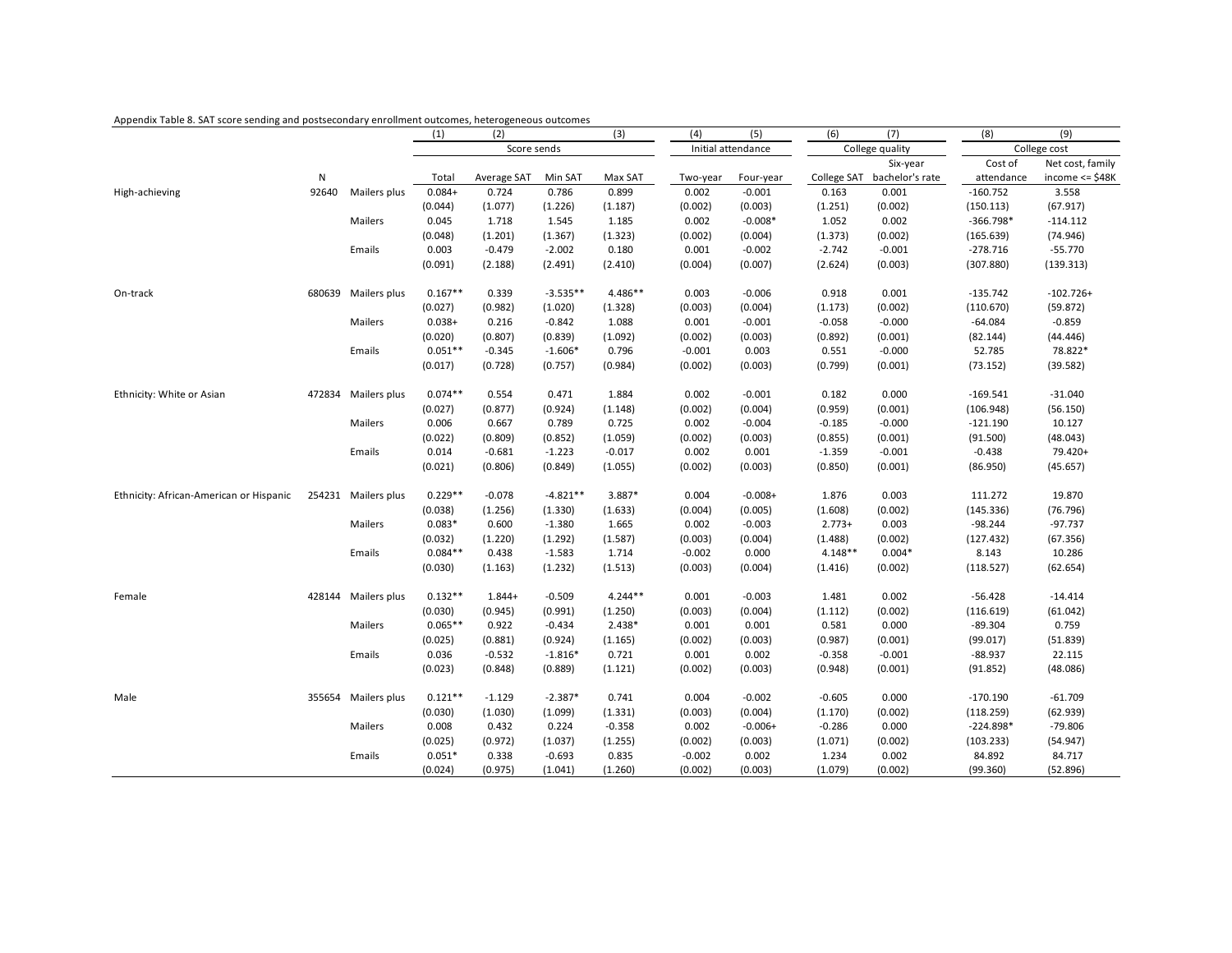|                              |        |                     | (1)         | (2)         |           | (3)       | (4)                | (5)       | (6)             | (7)             | (8)          | (9)               |
|------------------------------|--------|---------------------|-------------|-------------|-----------|-----------|--------------------|-----------|-----------------|-----------------|--------------|-------------------|
|                              |        |                     | Score sends |             |           |           | Initial attendance |           | College quality |                 | College cost |                   |
|                              |        |                     |             |             |           |           |                    |           |                 | Six-year        | Cost of      | Net cost, family  |
|                              | N      |                     | Total       | Average SAT | Min SAT   | Max SAT   | Two-year           | Four-year | College SAT     | bachelor's rate | attendance   | $income < = $48K$ |
| HS type: Feeder <sup>a</sup> | 200548 | Mailers plus        | $0.070+$    | $-0.330$    | $-0.933$  | 1.002     | 0.003              | $-0.003$  | $-0.616$        | $-0.000$        | $-302.645*$  | $-70.395$         |
|                              |        |                     | (0.042)     | (1.119)     | (1.248)   | (1.408)   | (0.003)            | (0.005)   | (1.330)         | (0.002)         | (149.457)    | (77.450)          |
|                              |        | Mailers             | 0.052       | 0.201       | $-0.014$  | 0.306     | 0.003              | $-0.004$  | $-0.155$        | $-0.000$        | $-328.646*$  | $-40.361$         |
|                              |        |                     | (0.037)     | (1.072)     | (1.196)   | (1.349)   | (0.003)            | (0.004)   | (1.253)         | (0.002)         | (135.692)    | (70.329)          |
|                              |        | Emails              | 0.060       | 0.353       | $-1.166$  | 0.557     | $-0.003$           | $-0.000$  | 1.398           | 0.002           | $-88.572$    | 70.619            |
|                              |        |                     | (0.038)     | (1.134)     | (1.265)   | (1.427)   | (0.003)            | (0.004)   | (1.334)         | (0.002)         | (135.999)    | (70.487)          |
| HS type: Non-feeder          | 585204 | Mailers plus        | $0.151**$   | 0.888       | $-1.644+$ | $3.502**$ | 0.002              | $-0.002$  | 1.109           | 0.002           | $-27.585$    | $-20.035$         |
|                              |        |                     | (0.024)     | (0.880)     | (0.912)   | (1.173)   | (0.002)            | (0.003)   | (1.007)         | (0.001)         | (100.551)    | (53.445)          |
|                              |        | Mailers             | 0.023       | 0.718       | $-0.347$  | 1.329     | 0.001              | $-0.003$  | 0.163           | 0.000           | $-84.474$    | $-34.320$         |
|                              |        |                     | (0.020)     | (0.815)     | (0.844)   | (1.086)   | (0.002)            | (0.003)   | (0.883)         | (0.001)         | (84.227)     | (44.774)          |
|                              |        | Emails              | $0.033+$    | $-0.466$    | $-1.468+$ | 0.712     | 0.000              | 0.003     | $-0.217$        | $-0.001$        | 21.337       | 44.260            |
|                              |        |                     | (0.018)     | (0.772)     | (0.799)   | (1.028)   | (0.002)            | (0.003)   | (0.837)         | (0.001)         | (77.624)     | (41.267)          |
| Location: City or suburb     |        | 544892 Mailers plus | $0.115**$   | 0.106       | $-1.912*$ | $2.293*$  | 0.003              | $-0.004$  | $-0.279$        | $-0.000$        | $-209.951*$  | $-83.647+$        |
|                              |        |                     | (0.025)     | (0.782)     | (0.840)   | (1.012)   | (0.002)            | (0.003)   | (0.914)         | (0.001)         | (95.003)     | (50.240)          |
|                              |        | Mailers             | $0.043+$    | 0.161       | $-0.733$  | 0.598     | 0.001              | $-0.003$  | $-0.372$        | $-0.001$        | $-201.308*$  | $-41.965$         |
|                              |        |                     | (0.022)     | (0.749)     | (0.804)   | (0.969)   | (0.002)            | (0.003)   | (0.841)         | (0.001)         | (83.867)     | (44.360)          |
|                              |        | Emails              | $0.053*$    | 0.323       | $-1.132$  | 1.198     | $-0.001$           | 0.002     | 0.389           | 0.000           | $-22.318$    | 45.370            |
|                              |        |                     | (0.021)     | (0.741)     | (0.796)   | (0.959)   | (0.002)            | (0.003)   | (0.834)         | (0.001)         | (79.777)     | (42.198)          |
| Location: Town or rural      | 182874 | Mailers plus        | $0.135**$   | 2.392       | 1.285     | 4.819*    | $-0.000$           | $-0.002$  | 2.537           | $0.005+$        | 183.758      | 132.676           |
|                              |        |                     | (0.041)     | (1.691)     | (1.710)   | (2.328)   | (0.005)            | (0.007)   | (1.806)         | (0.003)         | (179.199)    | (95.179)          |
|                              |        | Mailers             | 0.016       | 2.078       | 2.354     | 2.216     | 0.004              | $-0.007$  | 1.244           | 0.003           | $-64.465$    | $-20.153$         |
|                              |        |                     | (0.031)     | (1.451)     | (1.467)   | (1.998)   | (0.004)            | (0.005)   | (1.487)         | (0.002)         | (139.793)    | (74.244)          |
|                              |        | Emails              | 0.016       | $-1.787$    | $-1.338$  | $-1.844$  | 0.003              | 0.001     | $-0.654$        | $-0.000$        | $-4.385$     | 55.432            |
|                              |        |                     | (0.029)     | (1.362)     | (1.377)   | (1.875)   | (0.003)            | (0.005)   | (1.398)         | (0.002)         | (127.994)    | (67.987)          |

#### Appendix Table 8. SAT score sending and postsecondary enrollment outcomes, heterogeneous outcomes (continued)

Notes. + p<0.1,\* p<0.05,\*\* p<0.05,\*\* p<0.01.<sup>3</sup> Feeder schools are either (i) magnet schools or (ii) had 30 or more high-achieving (top 10%) SAT students in the 2015 cohort. Estimates come from a linear regression of rando restricted to students: (i) in the high school cohorts of 2016 and 2017; (ii) identified as high-achieving or on-track based on PSAT/SAT performance in the top 10% or 50% of the national distribution, respectively; and (ii waiver usage and an algorithm incorporating self‐reported income, high school attended, and geographic residency.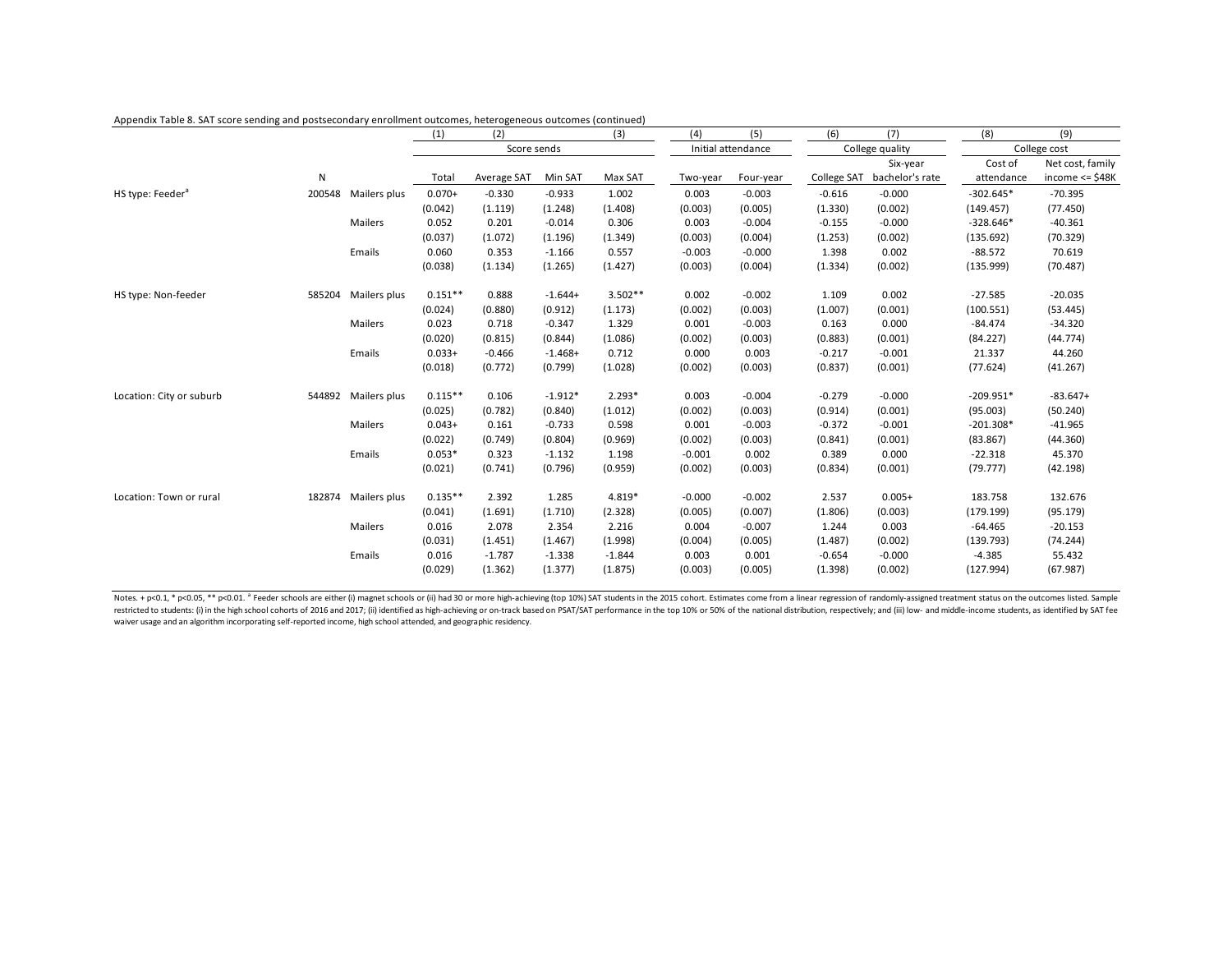|                                      |        | (1)         | (2)         |          | (3)      | (4)      | (5)                | (6)         | (7)             | (8)        | (9)                |  |
|--------------------------------------|--------|-------------|-------------|----------|----------|----------|--------------------|-------------|-----------------|------------|--------------------|--|
|                                      |        | Score sends |             |          |          |          | Initial attendance |             | College quality |            | College cost       |  |
|                                      |        |             |             |          |          |          |                    |             | Six-year        | Cost of    | Net cost, family   |  |
|                                      | N      | Total       | Average SAT | Min SAT  | Max SAT  | Two-year | Four-year          | College SAT | bachelor's rate | attendance | $income \leq $48K$ |  |
| All students                         |        |             |             |          |          |          |                    |             |                 |            |                    |  |
| High-achieving, low-income (HALI)    | 26752  | 0.067       | 2.541       | 2.880    | 1.982    | $-0.003$ | 0.001              | 1.755       | 0.003           | $-277.733$ | $-62.377$          |  |
|                                      |        | (0.069)     | (1.628)     | (1.883)  | (1.740)  | (0.002)  | (0.005)            | (1.862)     | (0.002)         | (240.956)  | (110.156)          |  |
| High-achieving, middle-income (HAMI) | 41992  | 0.011       | 1.537       | 0.646    | 2.249    | 0.003    | $-0.004$           | 1.083       | 0.003           | $-190.644$ | 4.217              |  |
|                                      |        | (0.057)     | (1.435)     | (1.615)  | (1.588)  | (0.002)  | (0.005)            | (1.647)     | (0.002)         | (194.799)  | (86.752)           |  |
| On-track, low-income (OTLI)          | 207282 | 0.046       | $-0.588$    | $-1.475$ | $-0.253$ | $-0.004$ | $0.009*$           | $-0.435$    | 0.000           | 67.966     | 162.281*           |  |
|                                      |        | (0.031)     | (1.240)     | (1.290)  | (1.652)  | (0.003)  | (0.004)            | (1.390)     | (0.002)         | (131.986)  | (71.201)           |  |
| On-track, middle-income (OTMI)       | 361871 | 0.001       | 0.653       | $-0.173$ | 1.636    | 0.002    | $-0.005$           | $2.057+$    | 0.001           | $-5.730$   | 2.008              |  |
|                                      |        | (0.023)     | (0.986)     | (1.021)  | (1.329)  | (0.002)  | (0.003)            | (1.061)     | (0.002)         | (98.726)   | (53.259)           |  |
| Feeder schools only                  |        |             |             |          |          |          |                    |             |                 |            |                    |  |
| High-achieving, low-income (HALI)    | 14228  | 0.106       | 1.423       | 3.059    | 0.965    | $-0.000$ | 0.001              | 2.661       | 0.003           | $-456.394$ | $-61.827$          |  |
|                                      |        | (0.088)     | (2.407)     | (2.709)  | (2.649)  | (0.003)  | (0.008)            | (2.691)     | (0.003)         | (319.250)  | (151.403)          |  |
| High-achieving, middle-income (HAMI) | 25528  | $-0.009$    | 1.007       | $-0.453$ | 2.213    | 0.003    | $-0.005$           | $-0.930$    | $-0.000$        | $-224.189$ | $-17.562$          |  |
|                                      |        | (0.066)     | (1.977)     | (2.130)  | (2.263)  | (0.003)  | (0.006)            | (2.193)     | (0.003)         | (238.231)  | (110.416)          |  |
| On-track, low-income (OTLI)          | 151175 | 0.050       | $-0.471$    | $-0.655$ | $-0.475$ | $-0.002$ | $0.012*$           | 1.307       | 0.002           | 202.037    | 202.888*           |  |
|                                      |        | (0.035)     | (1.530)     | (1.567)  | (2.063)  | (0.004)  | (0.005)            | (1.688)     | (0.002)         | (157.573)  | (84.927)           |  |
| On-track, middle-income (OTMI)       | 285571 | 0.001       | 0.521       | $-0.872$ | 2.284    | 0.001    | $-0.002$           | 0.969       | $-0.000$        | 21.238     | 21.735             |  |
|                                      |        | (0.025)     | (1.162)     | (1.184)  | (1.586)  | (0.003)  | (0.004)            | (1.220)     | (0.002)         | (112.195)  | (60.611)           |  |

#### Appendix Table 9. SAT score sending and postsecondary enrollment outcomes, heterogeneous outcomes

Notes. + p<0.1, \* p<0.05,\*\* p<0.01. <sup>\*</sup> Feder schools are either (i) magnet schools or (ii) had 30 or more high-achieving (top 10%) SAT students in the 2015 cohort. Estimates come from a linear regression of randomly-assig listed. Sample restricted to students: (i) in the high school cohorts of 2016 and 2017; (ii) identified as high-achieving or on-track based on PSAT/SAT performance in the top 10% or 50% of the national distribution, respec students, as identified by SAT fee waiver usage and an algorithm incorporating self‐reported income, high school attended, and geographic residency.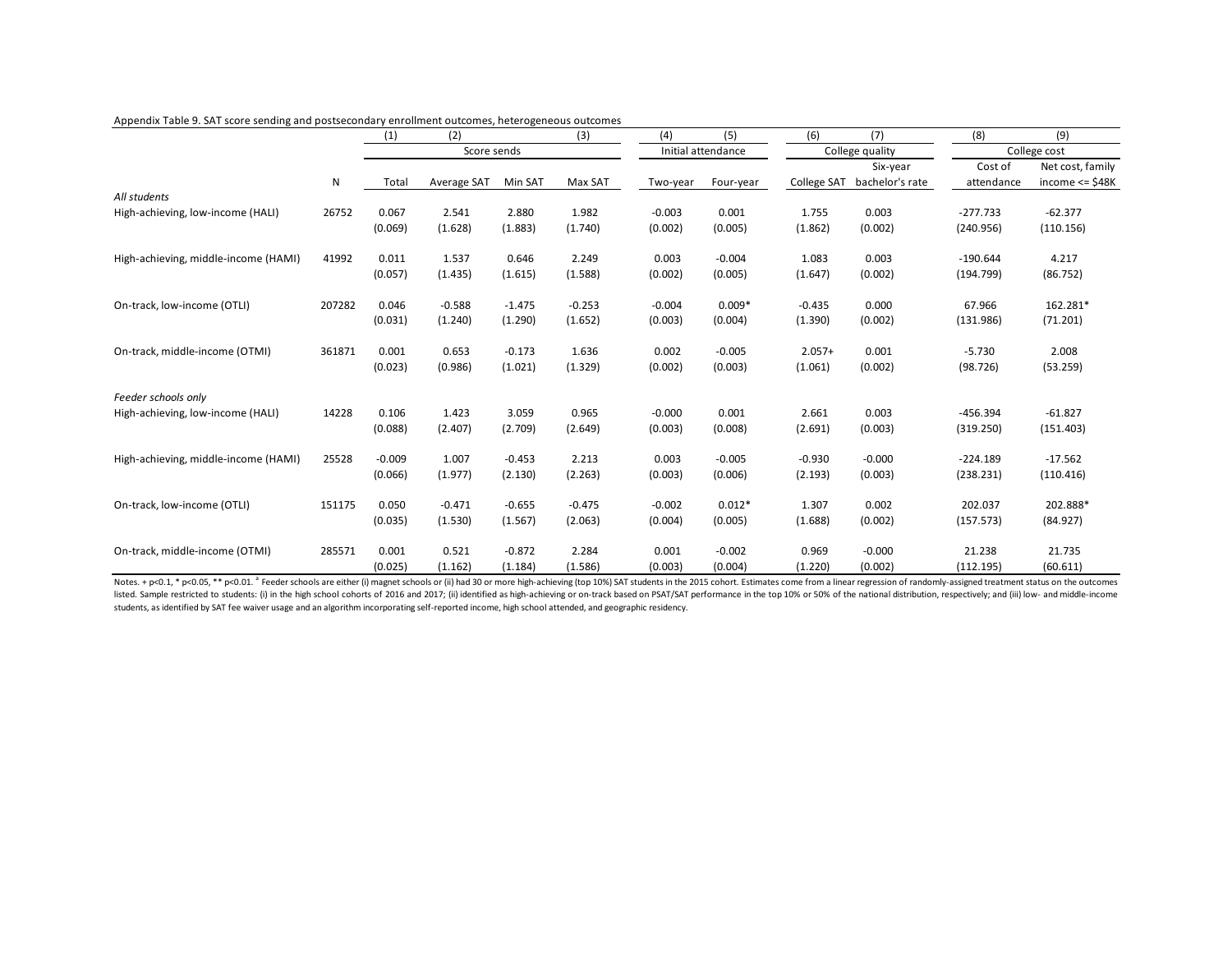### Appendix Table 10. SAT score sending and postsecondary enrollment outcomes for 2017 cohort high-achieving and on-track non-waiver students,

by variation in brochure messaging campaign

|                                         | (1)         | (2)         |          | (3)      | (4)      | (5)                | (6)             | (7)        | (8)          | (9)                |
|-----------------------------------------|-------------|-------------|----------|----------|----------|--------------------|-----------------|------------|--------------|--------------------|
|                                         | Score sends |             |          |          |          | Initial attendance | College quality |            | College cost |                    |
|                                         |             |             |          |          |          |                    |                 | Six-year   |              |                    |
|                                         |             |             |          |          |          |                    |                 | bachelor's | Cost of      | Net cost, family   |
|                                         | Total       | Average SAT | Min SAT  | Max SAT  | Two-year | Four-year          | College SAT     | rate       | attendance   | $income <$ = \$48K |
| Variations in brochure messaging        |             |             |          |          |          |                    |                 |            |              |                    |
| Group: Tagged HAMI, OTLI, OTMI students |             |             |          |          |          |                    |                 |            |              |                    |
| Cost and Scorecard data                 | $-0.060+$   | 0.614       | 0.765    | $-0.414$ | 0.004    | $-0.004$           | $-0.377$        | $-0.001$   | $-325.466*$  | $-132.153+$        |
|                                         | (0.035)     | (1.365)     | (1.431)  | (1.855)  | (0.004)  | (0.005)            | (1.536)         | (0.002)    | (143.621)    | (76.937)           |
|                                         |             |             |          |          |          |                    |                 |            |              |                    |
| Cost and no Scorecard data              | $-0.035$    | $-0.030$    | $-0.435$ | 0.114    | $-0.003$ | $-0.004$           | $-1.661$        | $-0.003$   | $-175.083$   | $-84.699$          |
|                                         | (0.035)     | (1.366)     | (1.433)  | (1.858)  | (0.004)  | (0.005)            | (1.532)         | (0.002)    | (143.860)    | (77.033)           |
| Social fit and Scorecard data           | 0.003       | 1.384       | 1.553    | 0.265    | $-0.002$ | 0.003              | $-0.521$        | $-0.001$   | $-65.664$    | 37.989             |
|                                         | (0.035)     | (1.361)     | (1.427)  | (1.850)  | (0.004)  | (0.005)            | (1.521)         | (0.002)    | (143.217)    | (76.712)           |
| Social fit and no Scorecard data        | 0.003       | 0.427       | 1.054    | $-1.511$ | 0.001    | $-0.009+$          | 1.102           | $0.004+$   | $-247.345+$  | $-231.389**$       |
|                                         | (0.035)     | (1.358)     | (1.424)  | (1.846)  | (0.004)  | (0.005)            | (1.539)         | (0.002)    | (143.580)    | (76.888)           |
|                                         |             |             |          |          |          |                    |                 |            |              |                    |
| <b>Baseline means</b>                   | 2.80        | 1227        | 1126     | 1328     | 14.4%    | 58.7%              | 1200            | 61.4%      | \$27,341     | \$12,480           |
| Baseline st. dev.                       | 3.52        | 110         | 113      | 143      | 35.1%    | 49.2%              | 120             | 17.2%      | \$11,539     | \$6,038            |
| N                                       | 180492      | 99773       | 99773    | 99773    | 180492   | 180492             | 99167           | 105968     | 121608       | 121447             |

Notes. + p<0.1, \* p<0.05, \*\* p<0.01. Estimates come from a linear regression of randomly-assigned treatment status on the outcomes listed. Baseline means and standard deviations calculated from control group students who d receive treatment. Sample restricted to students: (i) in the high school cohorts of 2017; (ii) identified as high-achieving or on-track based on PSAT/SAT performance in the top 10% or 50% of the national distribution, resp (iii) low‐ and middle‐income students, as identified by an algorithm incorporating self‐reported income, high school attended, and geographic residency, but not SAT fee waiver usage.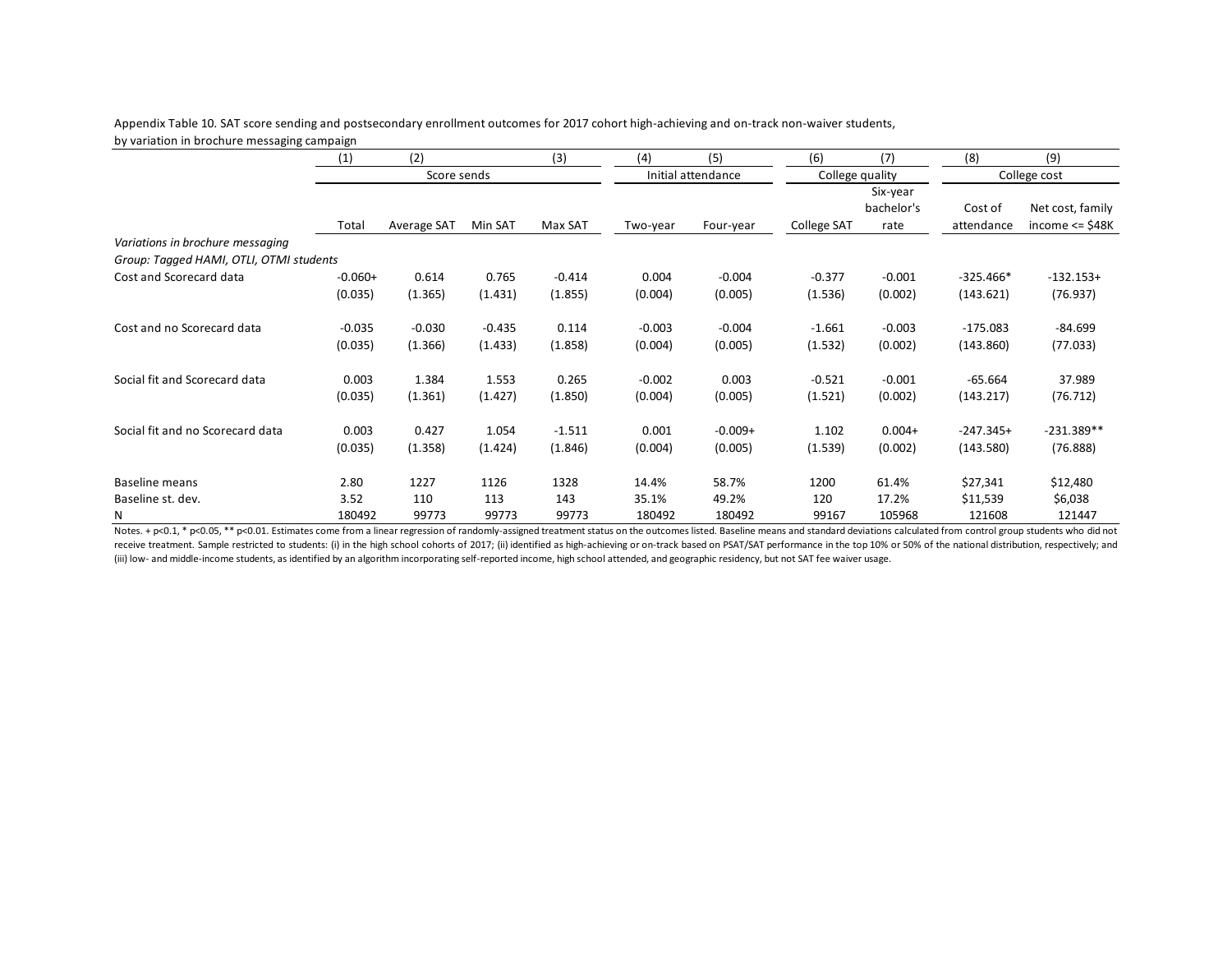|                           | (1)               | (2)                | (3)                |
|---------------------------|-------------------|--------------------|--------------------|
|                           | Accessed pre-     | Added at least one | Accessed list or   |
|                           | populated college | school to college  | added at least one |
|                           | starter list      | starter list       | school             |
| Treatment                 | $0.332**$         | $-0.011**$         | $0.165**$          |
|                           | (0.002)           | (0.002)            | (0.003)            |
| <b>Treated Categories</b> |                   |                    |                    |
| <b>Mailers Plus</b>       | $0.469**$         | $-0.007+$          | $0.224**$          |
|                           | (0.004)           | (0.004)            | (0.005)            |
| <b>Mailers</b>            | $0.254**$         | $-0.012**$         | $0.128**$          |
|                           | (0.003)           | (0.003)            | (0.004)            |
| Email                     | $0.259**$         | $-0.015**$         | $0.134**$          |
|                           | (0.003)           | (0.003)            | (0.004)            |
| Baseline means            | 0.1%              | 25.7%              | 25.8%              |

Appendix Table 11. Utilization of Big Future website, 2017 cohort

Notes. + p<0.1, \* p<0.05, \*\* p<0.01. Estimates come from a linear regression of randomly-assigned treatment status on the outcomes listed. Baseline means and standard deviations calculated from control group students who did not receive treatment. Sample restricted to 249,219 students: (i) in the high school cohort of 2017; (ii) identified as highachieving or on-track based on PSAT/SAT performance in the top 10% or 50% of the national distribution, respectively; and (iii) low- and middle-income students, as identified by SAT fee waiver usage and an algorithm incorporating selfreported income, high school attended, and geographic residency. Treatment type indicates whether students received outreach primarily in the form of emails, mailed brochures, or brochures with extra outreach opportunities.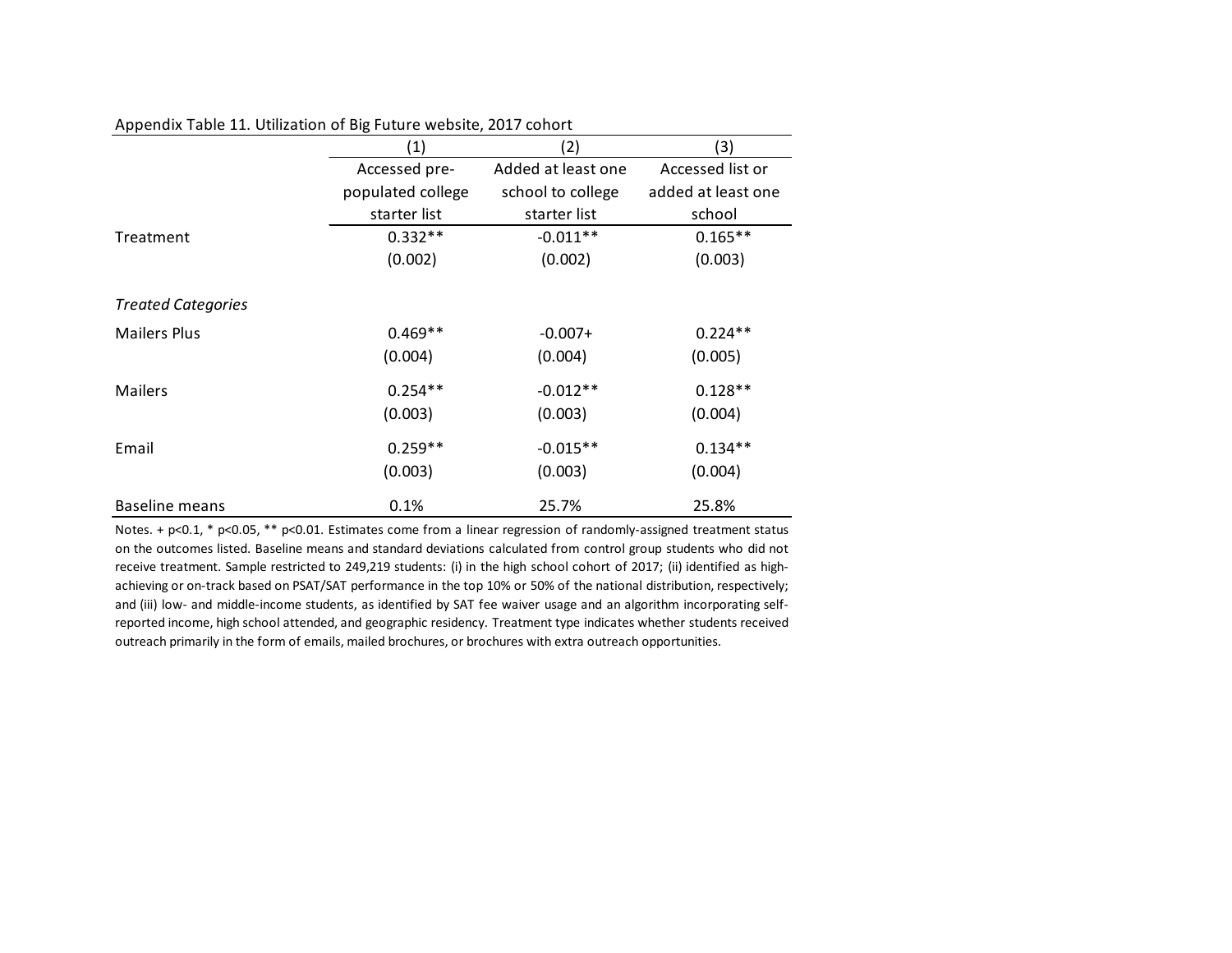# **Appendix 1. Experimental Design**

This appendix provides more complete details regarding the experimental design and aspects of the treatment conditions. For readability, it reproduces some descriptions found in the main text. Sample mailers are default production copies that occasionally include superfluous language on font sizes or other graphical details.

# *Sample Selection*

The experiments relied primarily on students who took the PSAT or SAT during their 11<sup>th</sup> grade year, who were then identified as academically "high-achieving" or "on-track" based on their exam scores being in the top 10% or 50%, respectively. Students in the class of 2017 predominately took the newly redesigned SAT and PSAT, leading to new cut scores. In the class of 2016, students were identified as "high-achieving" if they scored at least (1) 125 (out of 160) on the sum of their Critical Reading and Math sections of the PSAT, or (2) 1250 (out of 1600) on the sum of their SAT Critical Reading and Math sections. "On-track" students scored at least: (1) 130 (out of 240) on the Critical Reading, Math, and Writing sections of the PSAT in  $10<sup>th</sup>$  grade; (2) 140 (out of 240) on the Critical Reading, Math, and Writing sections of the PSAT in 11th grade; or (3) 1500 (out of 2400) on the Critical Reading, Math, and Writing sections of the SAT (aligned to minimum college-readiness benchmarks). In the 2017 cohort, students were identified as "high-achieving" if they scored at least: (1) 1280 (out of 1600) on the Evidence-Based Reading and Writing and Math sections of the PSAT, or (2) 1310 (out of 1600) on the Evidence-Based Reading and Writing and Math sections of the SAT. "On-track" students scored at least: (1) 1010 (out of 1600) on the Evidence-Based Reading and Writing and Math sections of the PSAT, or (2) 1090 (out of 1600) on the Evidence-Based Reading and Writing and Math sections of the SAT. These latter two points were included as they were considered aligned to minimum college-readiness benchmarks.

Only students identified as low- or middle-income were eligible for the intervention. PSAT and SAT questionnaire data either do not ask for income levels or may be subject to non-response, thus limiting the ability to accurately identify students who are likely to enter college with financial need. To handle this, we relied on two approaches. First, we considered students to be low-income if they received a College Board SAT fee waiver. Eligibility for fee waiver status could occur through a variety of methods, most commonly National Student Lunch Program eligibility, receipt of public assistance, or participation in an authorized program serving low-income students (e.g., Upward Bound).<sup>21</sup> As these qualifications rely on students sharing this potentially sensitive information with their school counselors, not all low-income students who would qualify for a fee waiver are identified. The College Board supplements fee waiver information by developing a

<sup>&</sup>lt;sup>21</sup> Students are eligible for fee waivers if they: enrolled in or eligible to participate in the National School Lunch Program (NSLP); the student's annual family income falls within the Income Eligibility Guidelines set by the USDA Food and Nutrition Service; enrolled in a federal, state, or local program that aids students from low-income families (e.g., Federal TRIO programs such as Upward Bound); were receiving public assistance; lived in federally subsidized public housing or a foster home; are homeless, a ward of the state, or an orphan.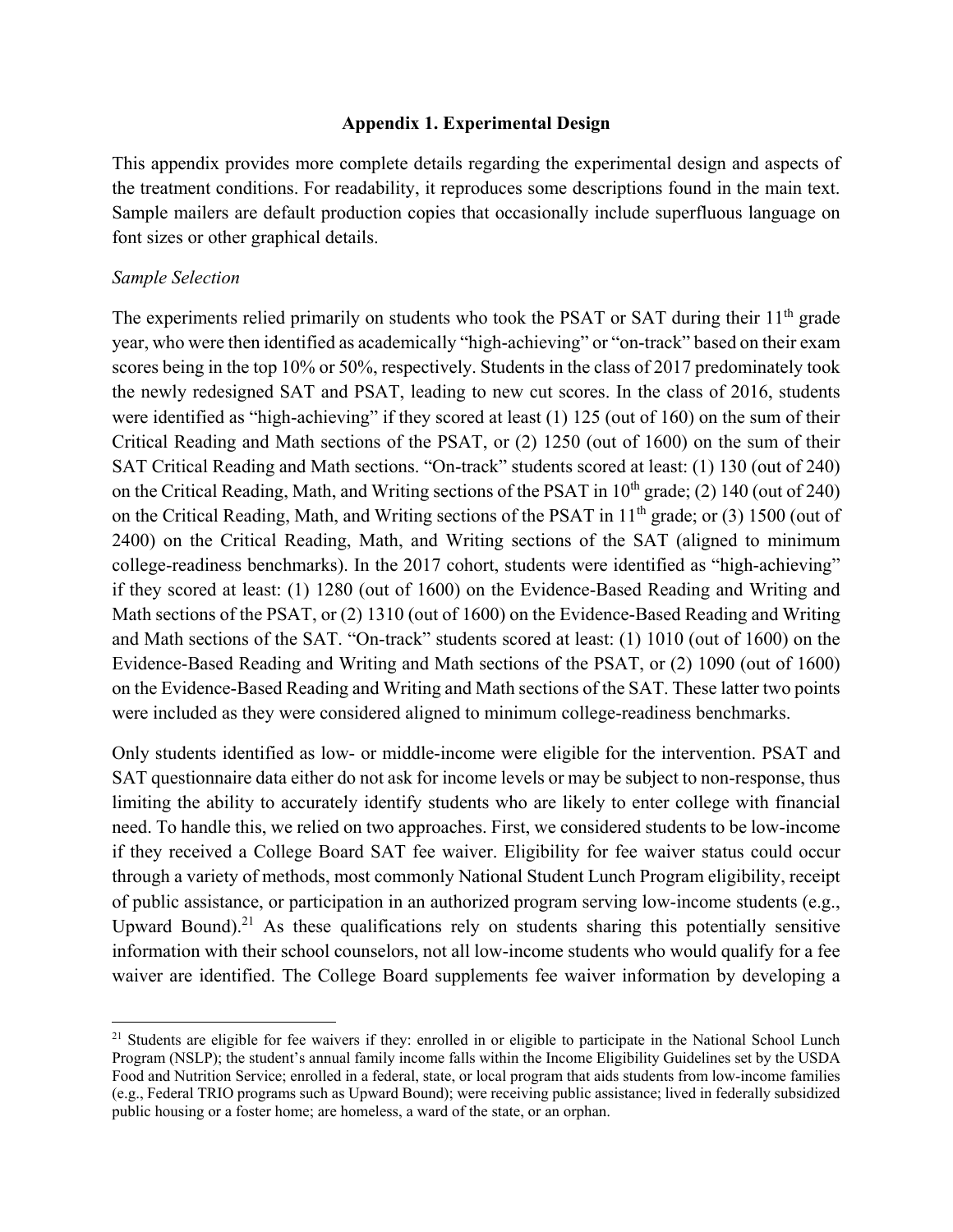methodology to identify low- and middle-income students through an algorithm that includes student self-reported data on the SAT's student data questionnaire (SDQ), high school attended, and census tract. Low-income students were identified then by either receipt of an SAT fee waiver or an estimated annual income below approximately \$40,000 (2016 cohort) or \$58,000 (2017 cohort); moderate-income students were identified based on incomes below approximately \$77,000 per year, but above the low-income threshold.

Each student was then assigned to one of four groups based on the interaction of these academic and income measures: high-achieving, low-income (HALI), high-achieving, middle-income (HAMI), on-track, low-income (OTLI), and on-track, middle-income (OTMI). The interventions focused on these groups for two primary reasons. First, we felt that the typical college information we could provide, such as costs (e.g., net tuition) and benefits (e.g., graduation rates), was more accurate for "ontrack" students, who were more likely to start college at traditional four-year colleges without the need for developmental education. Second, prior research shows large differences in college enrollment patterns by income for academically strong students (e.g., Hoxby and Avery (2013)).

# *Experimental Background*

College Board ran two pilot studies for the high school classes of 2014 and 2015, before beginning full-scale operations for the experiments we study in the 2016 and 2017 cohorts. At a basic level the 2016 and 2017 experiments, for which we present results in this paper, consisted of three main interventions, though as we discuss below there is some nuance within these broad categories. The first treatment is referred to as "mailers" (or "brochures"), which were hard copy mailings to students at their homes that aggregated relevant information on key elements of the college application process. Example assistance included a personalized college "starter list" of potential postsecondary institutions, as well as information about the admission and financial aid application processes, guidance on evaluating academic, financial, and social fit, and checklists to help students manage the college application process without missing steps. There was some variation in mailer format and messaging across students or years, and sample mailers are provided in online appendices. The second treatment is referred to as "mailers plus", where the "plus" indicates additional services that could include things like direct outreach to help in the college application (e.g., text messaging, small doses of virtual advising) or small financial incentives (e.g., free SAT score sends or college application fee waivers). The third treatment provided information through biweekly emails rather than mailers, and provided students with links that directed them to College Board websites where they could receive additional advice on the college application process. In the 2016 cohort, students assigned to this treatment arm were automatically opted into these emails, though control group students could receive them as well if they signed up. In 2017 students assigned to the email treatment were also provided a personalized college starter list on the BigFuture website (described below), whereas control group students started their college search from a blank slate. This third treatment arm was the largest in scope and was intended to measure whether lower cost digital information provision could effect change at scale.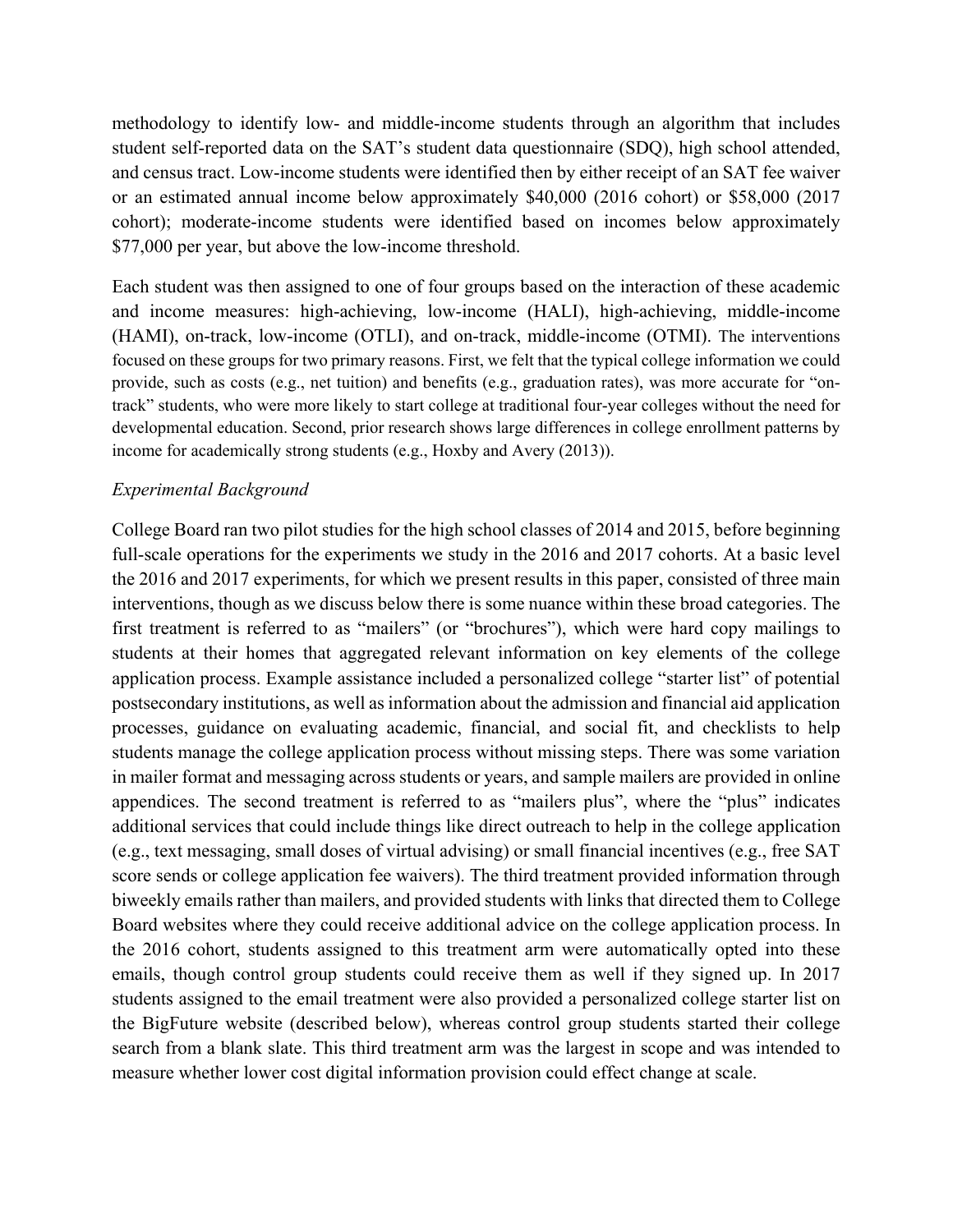College starter lists consisted on twelve colleges selected by a College Board algorithm, which was intended to provide a "balanced list" for students that included 6 academic reach colleges, 4 fit colleges and 2 safety colleges. Reach colleges are defined as institutions where the student's SAT score falls below the college's  $25<sup>th</sup>$  percentile or where less than 20 percent of applicants receive offers of admission. Match colleges are those where a student's SAT scores falls within institutional interquartile SAT ranges, and safety colleges are those where the student's SAT score exceeds the institution's 75<sup>th</sup> percentile. The exact colleges selected were identified using an algorithm that ranked colleges based on the likelihood of earning a bachelor's degree for similar scoring students from the same county, a measure we developed using NSC data. Each list also contained a college that we classified as a "best in-state public option", the public "non-reach" institution with the highest average SAT score in the students' state of residence. These starter lists were intended to kick-start informed college search and exploration, as well as introduce students to the concept of a college application portfolio with balanced risk.

Across experiments, the College Board also encouraged students to log on and interact with the BigFuture website. BigFuture is a free online tool to provide students with comprehensive, stepby-step guidance in the college application process. Students can use BigFuture to search for and compare colleges, find scholarships, understand financial aid, navigate the college application process from start to finish, and receive personalized deadline reminders, tips, and guidance along the way. By creating a College Board account, students can use BigFuture to manage their personal college list, save scholarship searches, compare college costs, and more. Students assigned to treatment had their starter college list from the intervention materials pre-loaded in the BigFuture website, and they received a pop-up letting them know that we had added colleges to their list the first time they logged on.

# *Initial Pilots for 2014 and 2015 cohorts*

The initial pilots produced a few themes that influenced the subsequent work. The College Board began with a number of campaigns that encouraged students to expand their college application portfolios. The RYCP campaign in these two initial pilot years was intended to provide highachieving, low-income students with personalized information about more selective institutions and encourage these students to apply to at least 8 colleges. A separate "Apply to Four or More" campaign was designed to encourage students who were academically on-track for college but not high-achieving by providing more generic information about the college application process and encouragement to apply to at least 4 colleges. These campaigns were sometimes supported by the elimination of small financial barriers, such as college application fee waivers. One general consequence of identifying  $11<sup>th</sup>$  grade students is that there is a two-year gap between when a student is identified for treatment and when researchers can observe college attendance outcomes through NSC. This lag led to a reliance on qualitative feedback on program effectiveness in the early years, with much of the year to year changes deriving from communication with stakeholders as to the effectiveness of the materials and services provided. Based on constituent feedback from the first two years, the mailers in the pilot experiments were redesigned to be less dense and broken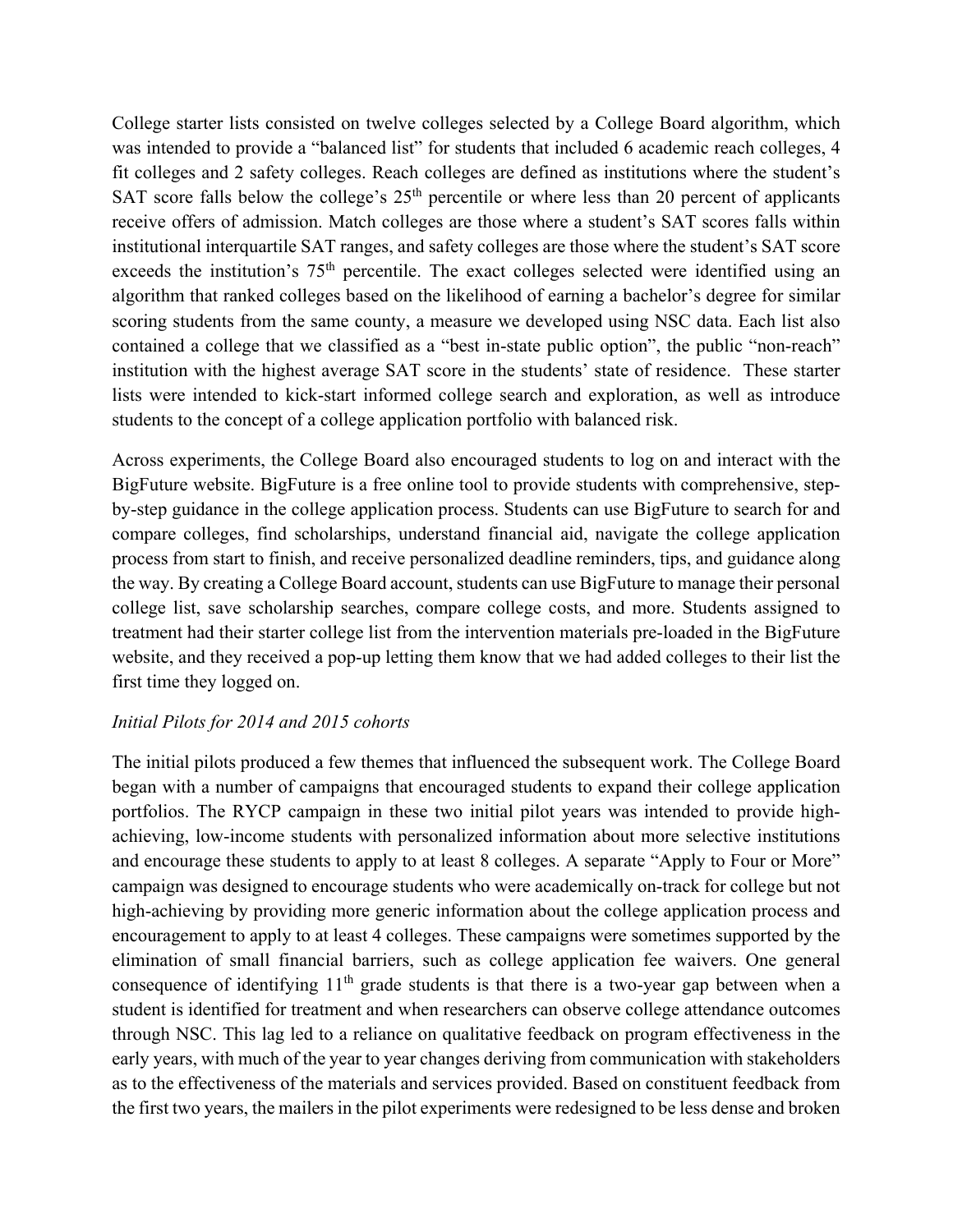down into multiple, distinct mailings that delivered information "just in time" for exploration, application, and financial aid rather than delivering all information in a single, large mailer.

# *Outreach for 2016 cohort*

The 2016 high school cohort was the first experiment taken to scale, where the College Board had internalized the relevant low- and moderate-income tagging processes and felt the lessons from previous mailings were sufficiently strong to warrant wide-spread delivery. Appendix Figure 1 shows the timeline for delivery of materials. The first round of high-achieving and on-track students were identified in February 2015 from their  $10<sup>th</sup>$  or  $11<sup>th</sup>$  grade PSAT taken in October 2013 or 2014, with a second round of students identified in July 2015 from Spring SAT administrations in 2015.<sup>22</sup> In addition to the four primary groups (e.g., HALI, etc.), the College Board delivered the intervention to an additional group of approximately 12,000 high-achieving or on-track SAT-taking students who were identified as first-generation but whose income status identified them as above middle-income. These students were identified in the second round and treated students were only provided access to the low-cost email version of the informational intervention.

Students in the first round who were assigned to receive mailers got three separate mailings: May 2015 (right before the summer leading into their  $12<sup>th</sup>$  grade year), September 2015 (at the start of  $12<sup>th</sup>$  grade), and January 2016 (halfway through their  $12<sup>th</sup>$  grade year). In the spring 2015 mailing, students received a personalized starter list of 12 colleges (the selection of the colleges is described above). The mailing also had information to help students evaluate the financial, academic, or "other" (e.g., distance from home, college size) fit of these starter list colleges, as well as actions to take over the summer to help students prepare for the application process. These actions included visiting nearby colleges, talking with their school counselor or an advisor about their college options, or talking to college students and recent graduates about their experiences, with a list of suggested questions and topics for discussion. Students were also encouraged to use this starter list as an entry point to the College Board's BigFuture website, where they could then create their own personalized list of colleges. The September 2015 mailing provided information about the admissions and financial aid application processes, timelines, and checklists to help students manage the application process. The final mailing in January 2016 to all students detailed the steps required to complete the FAFSA. Students identified for treatment in July 2015 received only the second two mailings, though aspects of the first mailing were incorporated into their second mailing so that all treated students received similar information. All HALI students also received four CAFW for RYCP colleges. Sample mailers and fee waivers for 2016 are shown in Appendix 2.

<sup>&</sup>lt;sup>22</sup> Not all on-track students identified in the first round were assigned to treatment or control groups. Some were put aside and assigned to treatment or control in the second round (July 2015). On-track students who were set aside but whose subsequent SAT scores identified them as high-achieving later had their academic status updated, but their income status was assigned based on what was considered most accurate using data from their first SAT.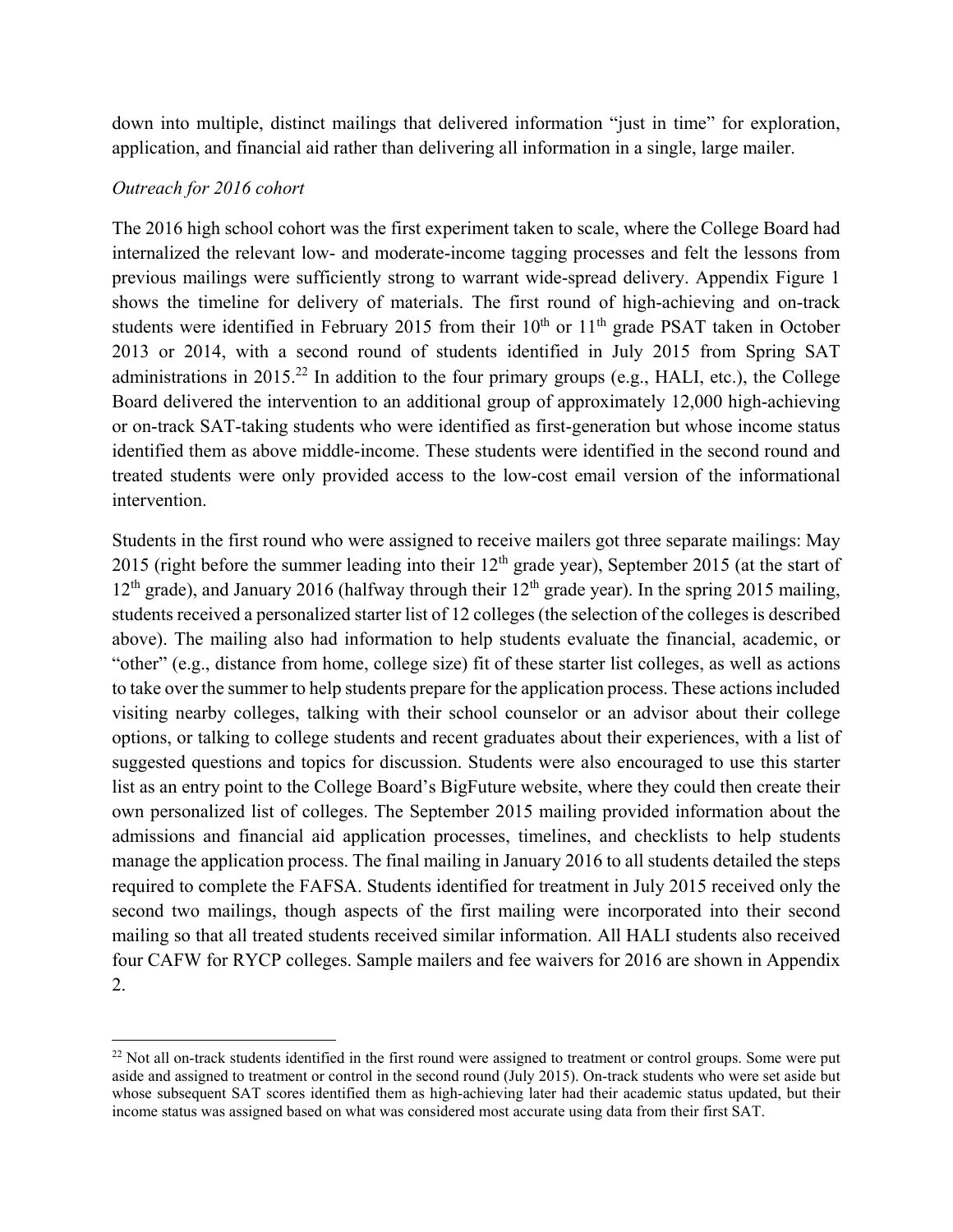For the "mailers plus" treatment, the College Board offered students additional functionality with their starter college lists prepopulated into BigFuture, enabling the student to evaluate the academic fit of their colleges more easily. This included the "college list refinement tool", that provided visual feedback about that student's academic performance relative to the academic achievement levels of the colleges they added to their list, thus defining colleges as an academic reach, fit, or safety school (i.e., students were shown a bar graph of the 25<sup>th</sup> and 75<sup>th</sup> percentile SAT performance of incoming students from IPEDS, and where their score landed relative to that distribution). Students were encouraged to drag and drop colleges to and from their starter college list in BigFuture to craft their own portfolio of colleges.

As a second part of the mailer plus treatment, the College Board partnered with outside organizations to provide opportunities for counseling services through text-messaging or phonebased outreach activities. In 2016, the primary focus was to examine how to effectively partner with outside agencies and to see whether students were likely to volunteer for these services. The College Board was in the initial phase of getting permission to text and gather cell phone information, so every interaction with students required an affirmative opt-in, leading to very low take-up rates. One lesson from this approach was that take-up rates were higher in later years when students first opted-in broadly to text-message outreach in the initial stages of the project, and then were given the option to opt-out of additional services provided later.

The 2016 "mailer plus" outreach opportunities were typically one-time activities, such as a phone call for advising on college choice or to discuss financial aid in conjunction with their student aid report, rather than large campaigns that work directly with students over a longer time-frame. As take-up rates were consistently in the single digits, null results may speak more to students not utilizing these services rather than estimates of their effectiveness among treated individuals. The most effective outreach was for high-achieving students, for whom a random sample was invited to participate in a virtual advising program with an external service provider. This program paired HALI and HAMI students with a near-peer adviser to support them remotely throughout the admission and financial aid application processes, with the goal of enrolling them in an Aspen college. Approximately 7000 HALI or HAMI students opted-in to participate in the program.

The third and largest email treatment was directed primarily to hundreds of thousands of on-track students identified in the second round through their SAT performance. The primary focus was to promote well-rounded lists of colleges that served as safety, fit, or reach schools. One-third of the treated students received a bi-weekly email with key actions and milestones, often directing them to the College Board's BigFuture website. At the website, they could explore colleges, save a college list, and receive other information to help them with the admission and financial aid application processes. An additional one-third received the email and were randomly selected to interact with the college list refinement tool (described in the previous paragraph). The last onethird were emailed with an offer to receive text messages from the College Board; these texts would contain information from the BigFuture website that would discuss time-appropriate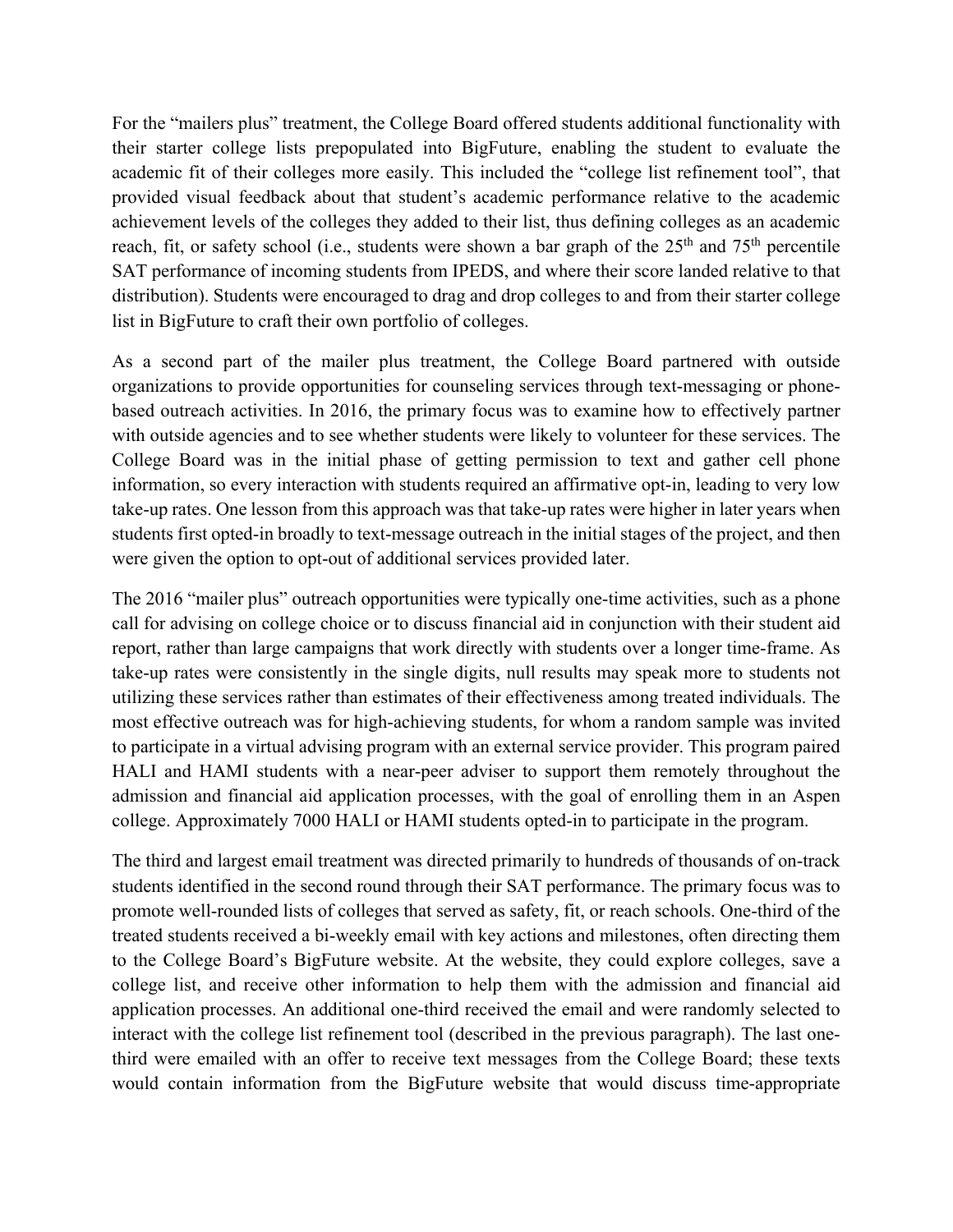activities to be completed during the college application process (e.g., applying for financial aid or completing college applications).23

# *Outreach for 2017 cohort*

Outreach for the 2017 cohort was similarly divided into emails, mailers, and mailers plus as the three primary treatment arms, and the timeline is shown in Figure 1. Students were identified by their PSAT or SAT score in summer 2016, with initial packets mailed in late September and early October. One contextual note is that most of the students in this cohort took the newly designed SAT, first offered in March 2016. Sample mailers and fee waivers for 2017 are in Appendix 3 and sample emails in Appendix 4.

There were four key differences between the intervention materials deployed to the 2016 and 2017 cohorts. First, the College Board sent two mailers, not three. The first mailer focused on choosing a broad set of colleges and knowing key deadlines (similar to 2016 mailer one) and the second on financial aid (similar to 2016 mailer three). The omitted mailer was mostly reminders about important deadlines, and much of this information was migrated to the BigFuture website. The second difference was around messaging. The College Board worked with Ideas42 to enhance the mailers with messages based on knowledge developed in the behavioral science literature. The two primary messaging differences were intended to reduce concerns about cost by focusing on net price rather than sticker price ("Forget what you've heard about the cost of college") or social belonging ("Students like you go to great colleges like these"). Some students were also provided information on average salaries of graduates for the schools identified in the college lists, derived from the newly developed College Scorecard data. The third difference was the College Board provided more free services than in previous cohorts. Students using SAT fee waivers typically receive eight free SAT score sends and four college application fee waivers, but OTLI fee waiver students were randomly provided two or eight additional SAT score sends and zero, two, or eight additional college application fee waivers.<sup>24</sup> The last difference was not about the student experience but simply an improvement in the College Board's data collection. Primarily, the College Board created starter college lists for both the treatment and control group students in 2017, even though control students never received these starter lists. This allowed the College Board to test whether students were sensitive to the colleges listed, which could not be done for the 2016 cohort.

<sup>&</sup>lt;sup>23</sup> The on-track students were divided into five groups, with one control and four treatment groups that each received a postcard with different messages aimed to induce take-up. There were no differences across groups and omit these results for brevity.

 $^{24}$  Of the 195,000 treated on-track students, approximately 30,000 who opted into texting with the College Board were randomly assigned to a program designed by an external service provider, where students received ten text messages between November 2016 and September 2017. These text messages were an opportunity to engage directly with an adviser who could answer questions about various parts of the financial aid process. Of the 30,000 students, the service provider assigned one-half (15,000) to treatment and roughly 40% of treated students exhibited some level of meaningful engagement with an adviser on at least one question. Given the relatively small size of the experiment relative to the entire on-track group, we omit these results, which are currently under study.